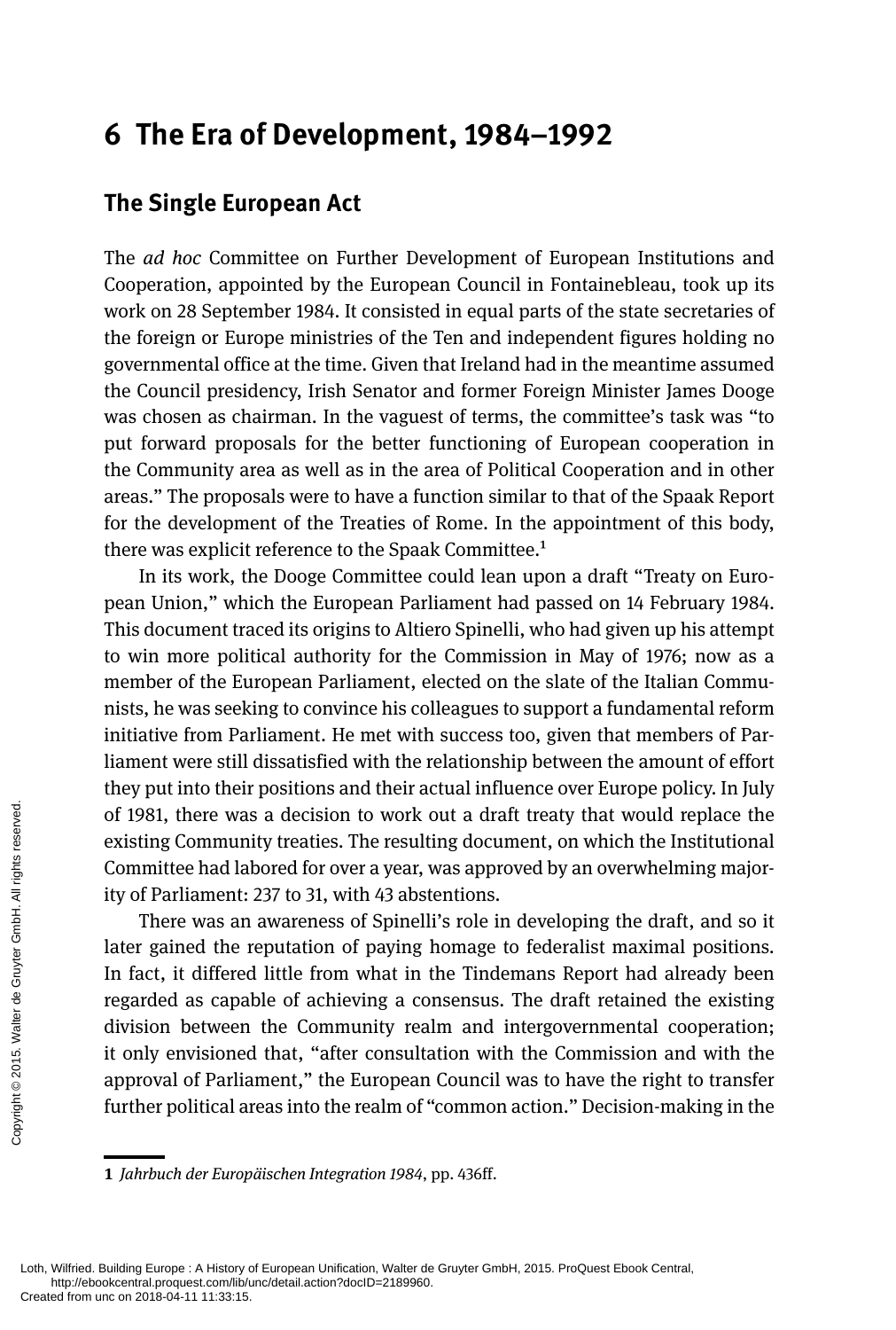Council of Ministers was to be by qualified majority; during a transition period of ten years, however, member states were to have the right to demand deferral of a decision by reference to the "vital interest of a state"; such a motion was to be granted if the Commission confirmed such an interest. Parliament was to have equal status with the Council of Ministers in regard to participation in legislative and budgetary proceedings. The draft also gave the Commission president the power to put together the Commission after consultation with the Council. If Parliament passed a motion of no-confidence in the Commission, then the latter would need to resign; in that case, the European Council would then name a new Commission president.

The only really new feature of the draft treaty of the European Parliament was the process envisioned for its implementation: It was not addressed to the European Council or the Council of Ministers but rather directly to the national governments. They were to bring about its ratification after the requisite process in each country. As soon as the treaty had been approved "by a majority of the member states whose populations equal two-thirds of the total population of the Community," a government conference of the involved states was to be called and a process and date of implementation were to be decided—and there was also to be a decision "on relations with the member states that had not yet ratified it." This meant that efforts to block it by countries opposed to reform, such as Britain or Denmark, were ruled out, as was any dilution of the draft by a government conference that was dependent on consensus among all member states.<sup>2</sup>

For their part, the governments were clearly not prepared to give up control over a decision about going forward without Britain or Denmark or probably Greece either. Contrary to what Spinelli had hoped, they were not pressured into doing so by the national parliaments either. Only the Italian Chamber of Deputies—by a large majority—demanded that its government embrace the draft treaty of the European Parliament. In the other parliaments, similar motions either found no majority or were not introduced at all. In a speech before the Strasbourg parliament on 24 May 1984, Mitterrand, who was then serving as Council president, did speak out in principle for a new treaty and let it be known that he was willing to draw inspiration from Parliament's draft. He appointed Maurice Faure as the French non-governmental representative on the Dooge Committee; Faure had played a decisive role in the negotiations on the Treaties of Rome in 1956–57 while serving as state secretary. Created from unc on 2018-04-11 11:33:15.<br>Created from unconsident Created from unconsideration<br>Created from unconsideration<br>Created from unconsideration<br>Created from unconsider Created from unconsider Created from unconsid

**<sup>2</sup>** Text in: Lipgens, *45 Jahre*, pp. 711–736; preliminary drafts, *ibid*., pp. 654–710. Cf. Daniela Preda, "L'action de Spinelli au Parlement européen et le projet de Traité d'Union européenne (1979– 1984)," in: Wilfried Loth (ed.), *La gouvernance supranationale dans la construction européenne*, Brussels: Émile Bruylant, 2005, pp. 185–203.

Loth, Wilfried. Building Europe : A History of European Unification, Walter de Gruyter GmbH, 2015. ProQuest Ebook Central, http://ebookcentral.proquest.com/lib/unc/detail.action?docID=2189960.<br>Created from unc on 2018-04-11 11:33:15.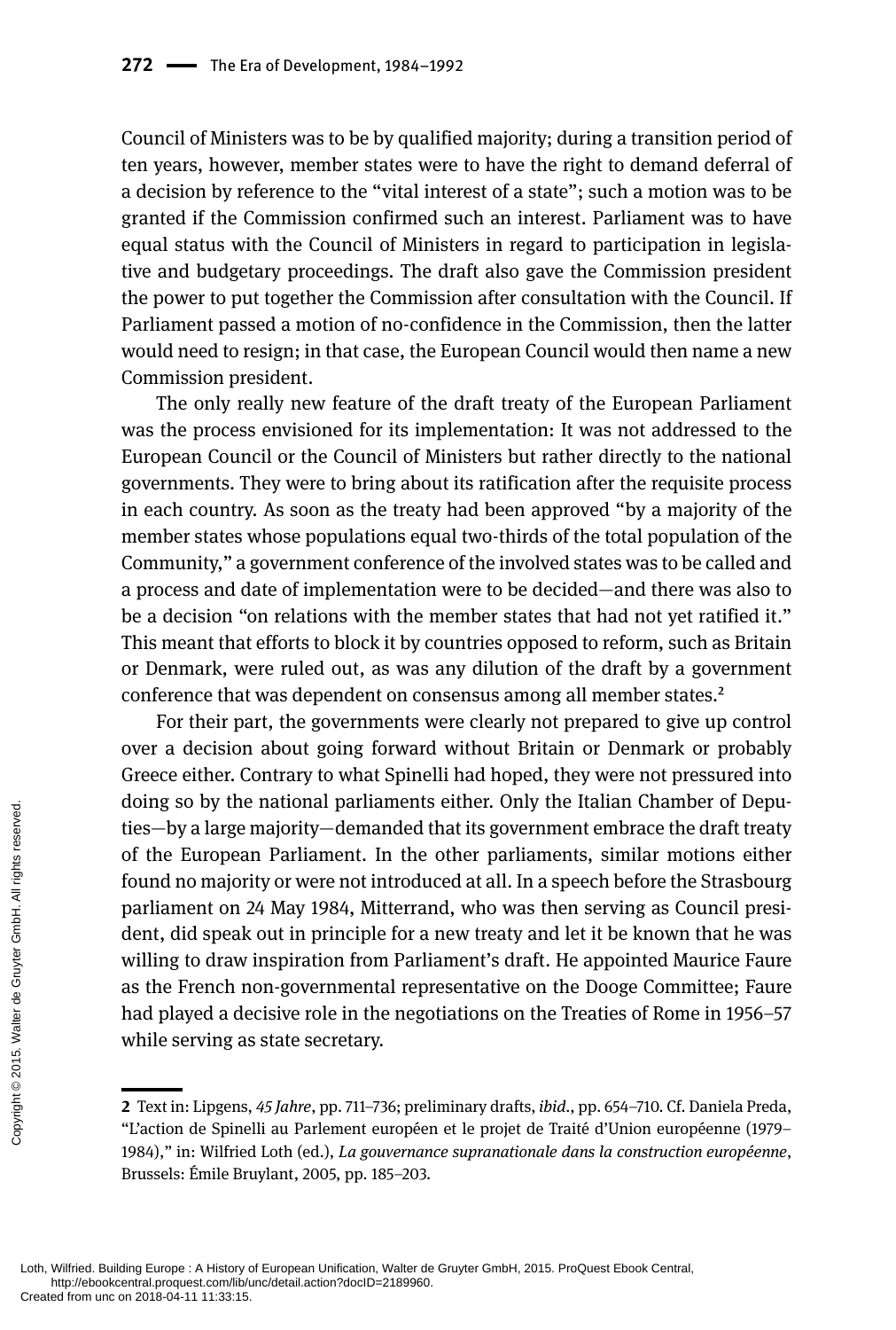Given that preparation, the Dooge Committee also came to the conclusion that a new treaty should be made, one that codified the expansion of Community activities and provided "more effective democratic institutions." In doing so, the committee was guided by a report that Faure had introduced into the deliberations. As a means of achieving such a treaty, it was proposed that a government conference be called in accordance with Article 236 of the EEC Treaty. In terms of content, the basis of the negotiations was to be provided by "the *acquis communautaire*, this report, and the Solemn Declaration of Stuttgart"; it was also explicitly stated that "inspiration should come from the spirit and method of the draft treaty passed by the European Parliament." The Dooge Committee made recommendations very similar to those of Parliament regarding the tasks of the European Union, majority voting in the Council of Ministers, co-decision-making by Parliament, and the strengthening of the Commission.<sup>3</sup>

Of course, these were in part the positions of the majority. Representatives of Britain, Denmark, and Greece made clear in annotations at various places that they were of a different opinion. This was especially the case regarding majority-voting by the Council of Ministers and to an extent for the rights of Parliament as well. The minority went on record saying that consultations among the governments should take place before a decision was made to call a government conference. Right at the beginning of the Brussels Council meeting of 29 and 30 March 1985, the heads of state and of government then opted to postpone a decision on the Dooge Report until the next gathering, scheduled for late June in Milan.

The Thatcher government argued that what in its view constituted the heart of the matter—strengthening foreign-policy cooperation and completing the internal market—could be achieved without treaty amendments. At a meeting of the Council of Ministers on 10 June in Stresa, Foreign Secretary Geoffrey Howe presented a plan for committing to a "gentlemen's agreement" as a means of avoiding a logjam on the internal market. In the event of conflict, dissenting members ought simply to abstain. Beyond this, an agreement on Political Cooperation ought to be reached. There was no mention of new institutions in this plan, only talk of closer cooperation under the leadership of the European Council. As Helmut Kohl commented, it was "an agreement not to go very far."4 The counterful of Microsofted a plan<br>
presented a plan<br>
members ought si<br>
ation ought to be<br>
only talk of closer<br>
Helmut Kohl com<br>
In order to av<br>
down in this way<br>
pean Union" prep<br>
document focused<br>
served.<br>
The state of

In order to avoid having their initiative for institutional reform get bogged down in this way, Kohl and François Mitterrand had a "Draft Treaty on European Union" prepared in haste a few days before the gathering in Milan. This document focused wholly on the expansion of foreign and defense policy. The

**<sup>3</sup>** *Europa-Archiv* 40 (1985), pp. D240–D253.

**<sup>4</sup>** Attali, *Verbatim I*, p. 1241. The draft of the Agreement on Political Cooperation was again presented at Milan; text in: *Europa-Archiv* 40 (1985), pp. D 446–D449.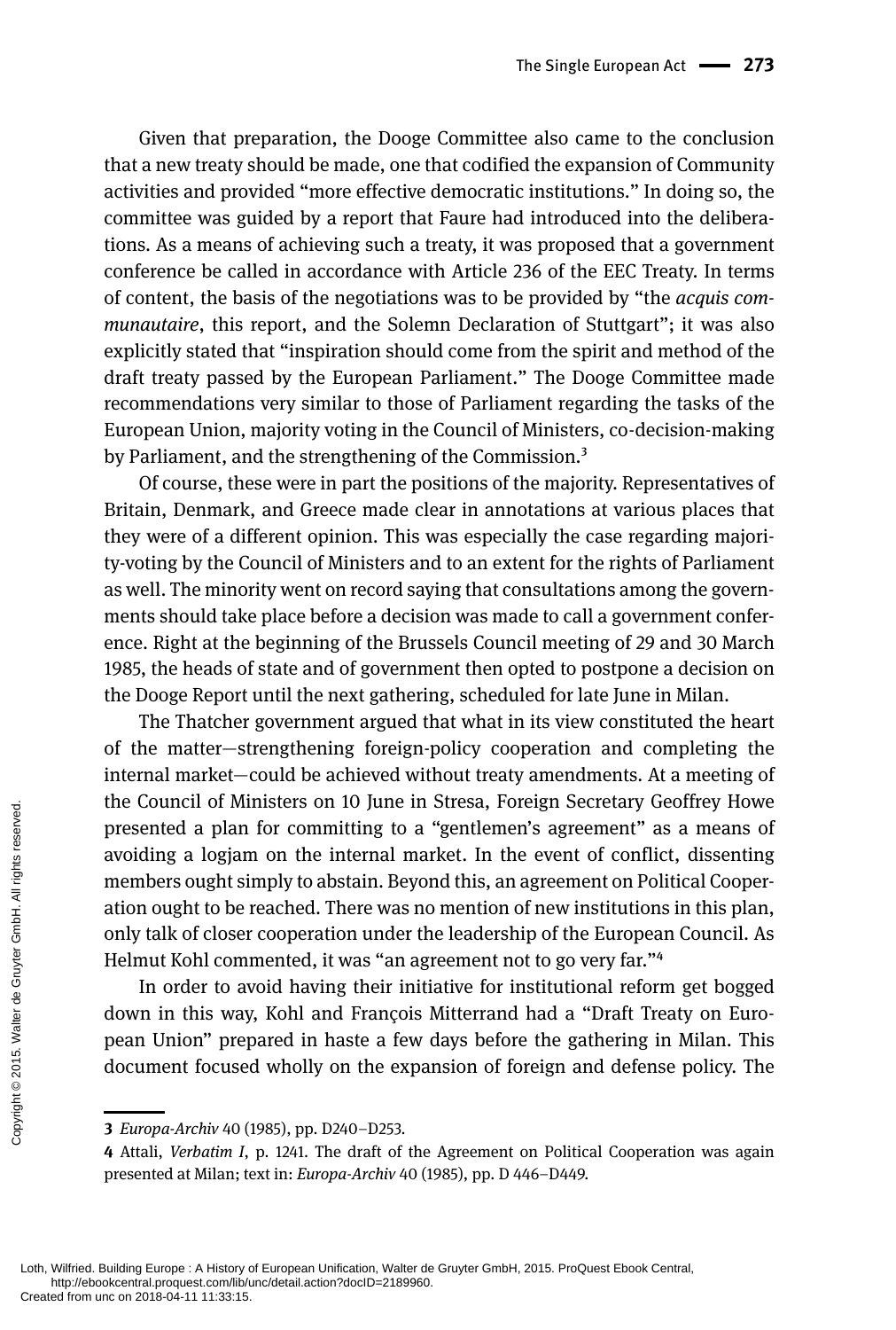development of a common foreign policy, including the political and economic aspects of defense, was to be promoted by establishing a general secretariat of the European Council. The continued presence of the Commission at the sessions of the Council was to be stipulated in the treaty, likewise regular consultation of Parliament. The draft was announced by Kohl in the Bundestag on 27 June, one day before the beginning of the Milan conference. The text became available to participants only a few hours before the opening of the meeting.<sup>5</sup>

Nowhere in the eleven paragraphs of the draft treaty was there any mention of reforming the decision-making procedures within the existing Community. This gave rise to the suspicion, not only among the representatives of Italy and the Benelux states, that here was another attempt by the Franco-German duo to subordinate the Community to the *diktat* of the governments. Jacques Delors, who had succeeded Gaston Thorn as Commission president at the beginning of the year, met with Kohl and Mitterrand on the sidelines of the Council meeting in Fontainebleau and voiced such misgivings to both leaders. The two quickly realized that tactically they had gotten on the wrong track. Mitterrand suddenly began speaking of nothing more than a "mere work instrument." On the second working day, West German Foreign Minister Hans-Dietrich Genscher presented a new work instrument: a paper that embraced the recommendations of the Dooge Committee on the whole and especially emphasized the necessity of summoning a government conference for reforming the Treaties of Rome. After the foreign ministers' dinner, he did some thinking and dictated his ideas the next morning while shaving.<sup>6</sup>

As expected, Thatcher and her Greek colleague Andreas Papandreou along with Danish Prime Minister Poul Schlüter offered opposition to the new West German proposal. During a pause in the talks, the advocates of a government conference discussed whether it should be called by majority decision. Italian Prime Minister Bettino Craxi and Foreign Minister Giulio Andreotti were immediately in favor of such a move, as were Kohl and Genscher. For his part, Luxembourg Foreign Minister Jacques Poos cautioned against splitting the Community. Then, however, Mitterrand was persuaded by Genscher to support a majority decision. As could already be seen in the run-up to the Council meeting of Fontainebleau, Created from unc on 2018-04-11 11:33:15.<br>Created from uncontrol Created from uncontrol Created from uncontrol Created from uncontrol Created from uncontrol Created from uncontrol 2018-04-11 11:33:15.<br>Created from uncontrol

**<sup>5</sup>** *Europa-Archiv* 40 (1985), pp. D449–D451. Cf. Ulrich Lappenküper, "Die deutsche Europapolitik zwischen der 'Genscher-Colombo-Initiative' und der Verabschiedung der Einheitlichen Europäischen Akte (1981–1986)," in: *Historisch-Politische Mitteilungen* 10 (2003), pp. 275–294; also on the following.

**<sup>6</sup>** Jacques Delors, *Erinnerungen eines Europäers*, Berlin: Parthas, 2004, pp. 257–261; Genscher, *Erinnerungen*, p. 373.

Loth, Wilfried. Building Europe : A History of European Unification, Walter de Gruyter GmbH, 2015. ProQuest Ebook Central, http://ebookcentral.proquest.com/lib/unc/detail.action?docID=2189960.<br>Created from unc on 2018-04-11 11:33:15.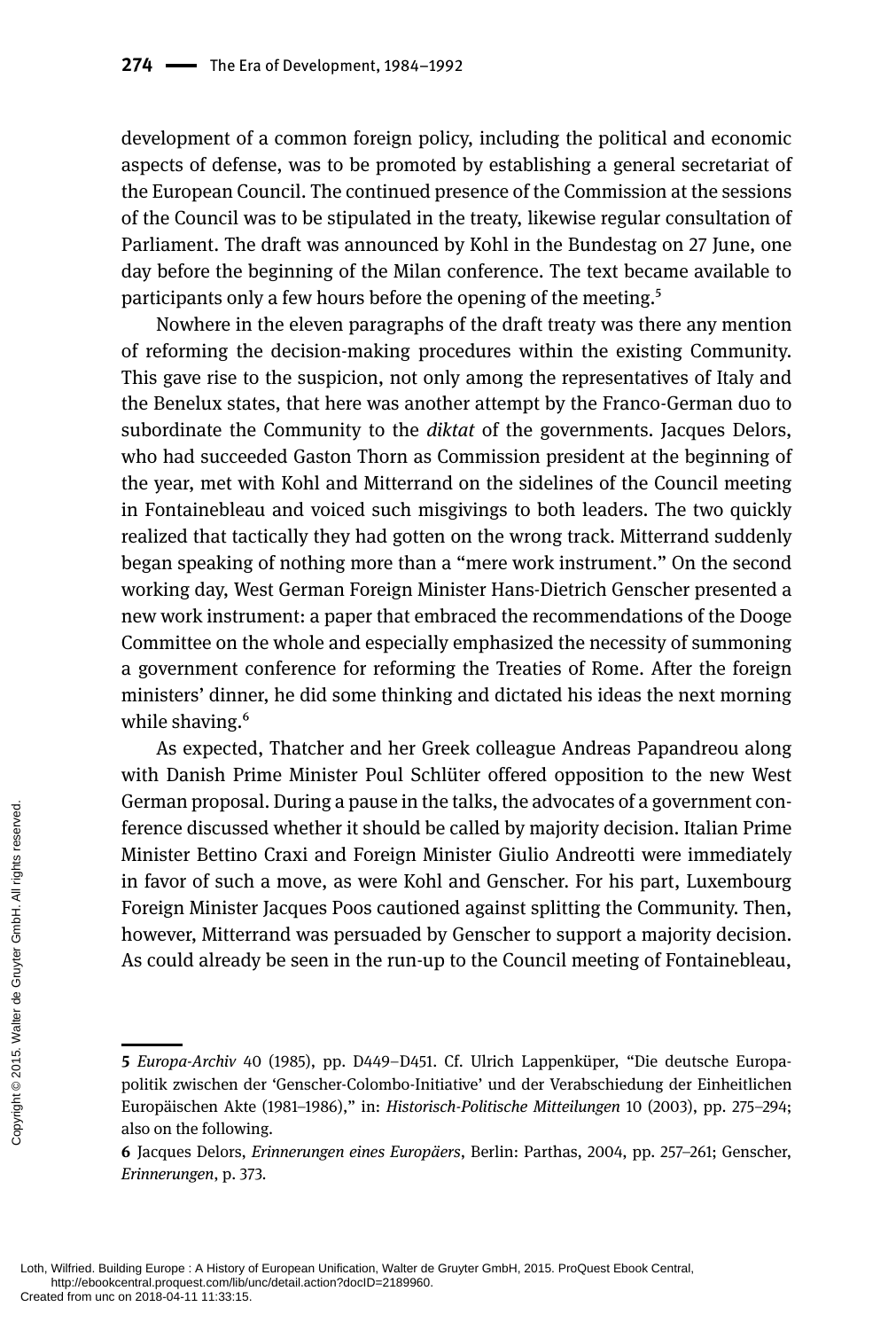the French president too believed that, if in doubt, it was more important to make progress on Europe policy than to have Britain come along.7

The results of the Milan Council meeting were thereby determined. When the plenary session resumed, Craxi—who was serving as Council president in the first half of 1985—put the German proposal up for a vote, which was a complete surprise to Thatcher. It was adopted by a margin of seven to three. This had been the first use of majority voting in the European Council. When the opponents of a government conference protested, they were told that this was only a vote on a procedural matter; it was thus not possible to resort to claims of vital national interests. By applying a procedural rule of the Council of Ministers, Craxi had in fact made it clear that in the end the European Community itself could decide whether it wanted to take up treaty revision.<sup>8</sup>

Thatcher was absolutely furious about that. With an eye toward her own goals regarding the internal market and foreign policy, however, she could not bring herself to torpedo the government conference that had now been decided upon. Instead, following the counsel of her staff, she quickly concentrated on representing her interests to the Council. By approving the "Conclusions" of the Council, Papandreou and Schlüter also signaled their willingness to participate in the government conference. By the time of the next Council meeting in December in Luxembourg, the conference was to present a draft treaty on common foreign and defense policy as well as proposals for reforming the EEC Treaty and regulations for the new fields of activity.

The Milan Council meeting also approved the report on the "Europe of the Citizens," which had been worked out by the second *ad hoc* committee under the chairmanship of the former Italian MEP Pietro Adonnino. It contained an abundance of proposals for establishing the free movement of people and goods in the Community, simplifying residency and employment in other member states, organizing economic areas that extended beyond borders, recognizing the equivalency of educational degrees and certificates, promoting the establishment of partner cities and student exchanges, simplifying dealings with European authorities, introducing a European passport, and using the European flag. The European Council accepted all the proposals and directed the Commission and the member states "to take the necessary measures for implementation."9 A decision by the Council of Ministers made the banner with twelve stars on a blue From the Community, space of education alency of education alency of education from the member state decision by the Constrained and the member state decision by the Constrained and the member state decision by the Constr

**<sup>7</sup>** *Ibid.*

**<sup>8</sup>** C. Luuk van Middelaar, *Le passage à l'Europe. Histoire d'un commencement*, Paris: Gallimard, 2012, pp. 171–182.

**<sup>9</sup>** "Schlussfolgerungen des Europäischen Rates von Mailand 28./29.6.1985," *Jahrbuch der Europäischen Integration 1985*, pp. 425–429; the Adonnino Report, *ibid.*, pp. 423–425.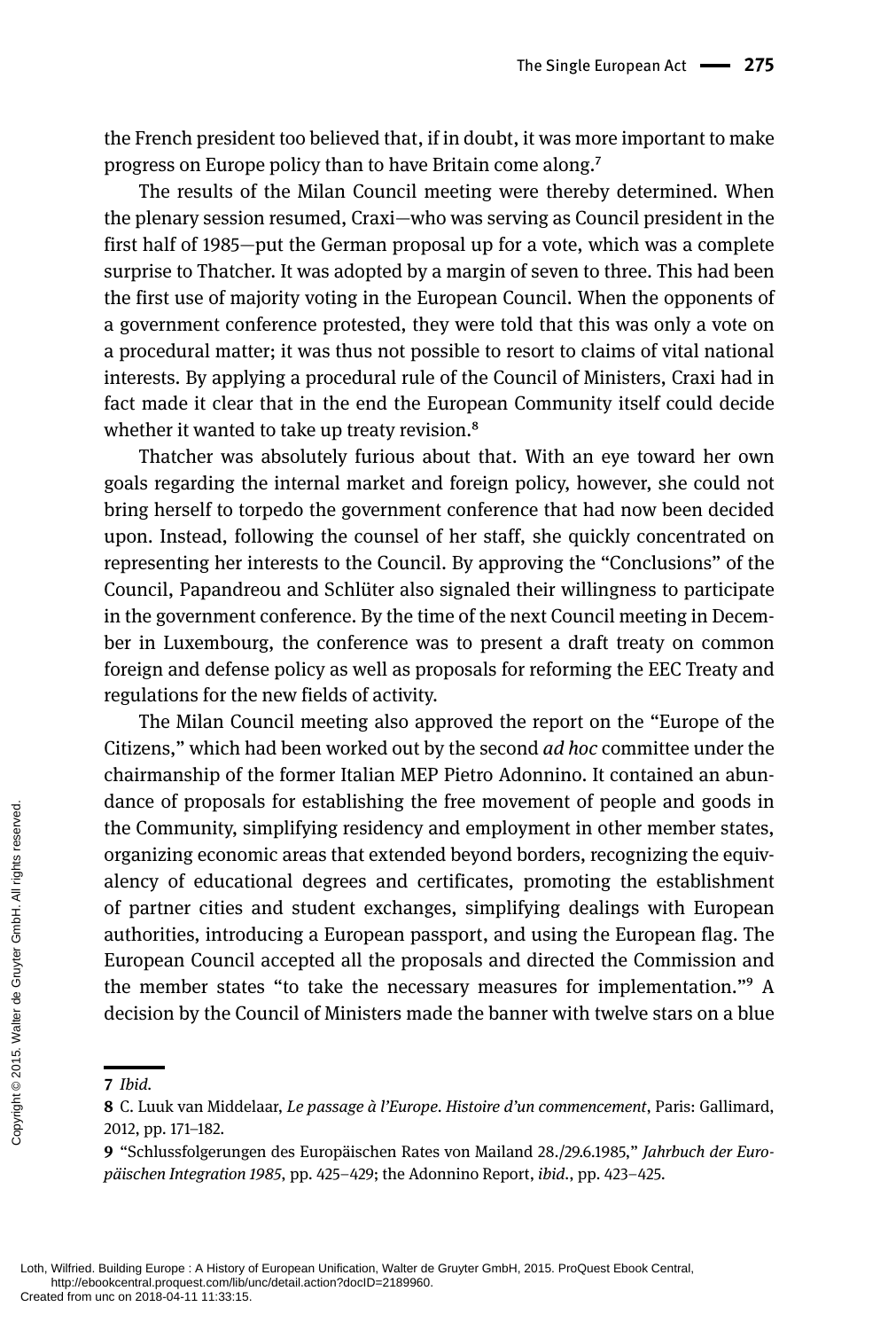ground, originally used by the Council of Europe, the official flag of the European Communities on 29 May 1986.

Lastly, the Council in Milan also approved a "White Paper for Completing the Internal Market," which had been commissioned from Delors and had been presented on 14 June. This document embraced demands that Étienne Davignon as commissioner for enterprise and industry and especially Karl-Heinz Narjes as commissioner for economic and financial affairs had made but that had always been defeated in the Council of Ministers during Thorn's presidency due to opposition arising from national interests. These demands related not only to the elimination of technical and legal hindrances to trade that had still not been abolished with the completion of the Customs Union in 1968 but also to the many direct and indirect subsidies, administrative rules, and tax advantages that the governments had implemented in order to protect national production in the face of the oil shocks of 1973 and 1979. In the meantime, all this constituted a great danger to economic growth: Entrepreneurs and corporations viewed the Common Market as coming under increasing threat and consequently were hesitating to continue investing in Europe. In the process, competitiveness fell *vis-àvis* the US and Japan, both of which—in contrast to the Europeans—were again experiencing considerable rates of growth. Year by year, the memoranda in which the Thorn Commission called for measures to complete the internal market had become more urgent; the recommendations by the European Council stemming from these documents remained largely without effect. At the Council meeting in Fontainebleau, a memorandum of 7 June 1984 that listed over one hundred distinct measures necessary for establishing complete market freedom within two years had not even been acknowledged due to the focus on resolving budgetary issues.

After thorough consultations with government heads and having been influenced by demands from industry, Delors now decided to make the internal-market project the central theme of his presidency. He gained Thatcher as an ally: She took seriously the elimination of hindrances to trade in the European Community as a parallel to the liberalization of the British market and was supported by British entrepreneurs as well as the City in her fight for genuine competition in the European market. Delors gave responsibility for economic affairs on the Commission to Lord Francis Arthur Cockfield, a confidant of Thatcher with experience in politics as well as the business world; he directed the operationalization of the internal-market project with great professionalism. Delors then consciously went public with his effort, and beginning with his inaugural address before the European Parliament on 14 January 1985, he promoted a date for completion of the project—by 1992. Lastly, the Commission presented in the white paper a precise timeline for implementing some 282 individual steps and legal acts that Examples and the thorous are the She took serious munity as a part by British entrep<br>
She took serious munity as a part by British entrep<br>
the European m<br>
mission to Lord<br>
in politics as w<br>
the internal-ma<br>
went public wi<br>

Loth, Wilfried. Building Europe : A History of European Unification, Walter de Gruyter GmbH, 2015. ProQuest Ebook Central, http://ebookcentral.proquest.com/lib/unc/detail.action?docID=2189960.<br>Created from unc on 2018-04-11 11:33:15.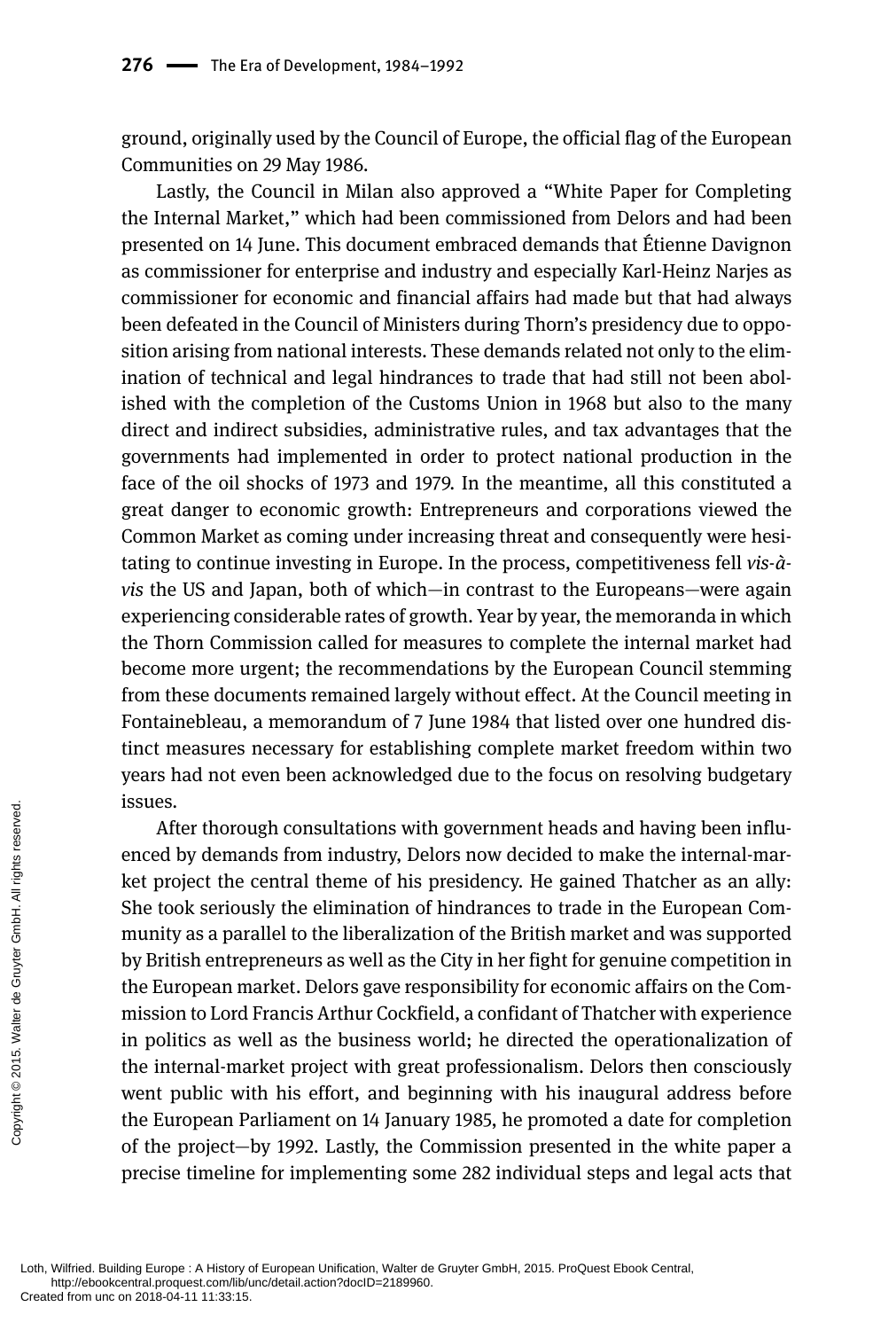in the meantime were regarded as necessary for actually completing the internal market. By not only approving the document in principle but also its timeline, the European Council in Milan gave Delors a means by which to bring pressure on the governments.10

Roughly speaking, there were two factions in the government conference that began with the session of the Council of Ministers on 9 and 10 September in Luxembourg: those who sought to implement as much as possible of the institutional reform program of Parliament and of the Dooge Committee—Italy, Ireland, and the Benelux states; and those who wanted to embrace as little as possible of that program—Britain, Denmark, and Greece. That a new logjam did not develop was partly thanks to the close cooperation between Genscher and French Foreign Minister Roland Dumas, who decisively focused the negotiations on what was achievable. After Claude Cheysson had rejoined the Brussels Commission at the beginning of the year, Dumas had returned to the foreign ministry and was now at pains to ensure an even closer coordination between Paris and Bonn. Moreover, the Commission supplied the conference with well-formulated proposed texts on the spot; and Delors was indefatigable in justifying them by reference to the requirements of the internal market. In terms of procedure, he was supported in this by Luxembourg Council President Jacques Santer and his foreign minister, Jacques Poos; the trio quickly became known in the sessions of the Council of Ministers as "the three Jacques."11

Regarding the practice of majority voting, Delors succeeded in having it apply for all relevant areas of the internal market, though with the important exceptions of tax policy, free movement of persons, and employee rights. Whereas in accordance with the terms of the EEC Treaty more than two thirds of the measures proposed in the white paper would have required unanimity, it would now be only one quarter. Unanimity was necessary for bringing new policy areas into the Community realm, but as soon as they were introduced, majority voting would apply here as well.

Regarding the rights of Parliament, the maximalists were supported by the Germans and the minimalists by the French. Following a proposal from the Commission, the result was a "Process of Cooperation," which accorded Parliament limited right of participation in those areas in which the Council of Ministers decided by majority vote. Amendments made by Parliament to Council decisions, if approved by the Commission, could now only be rejected by unanimous vote of proposed in the vonly one quarter.<br>  $\frac{1}{2}$  community realm<br>
apply here as well<br>
Regarding the<br>
Germans and the<br>
mission, the resul<br>
limited right of p<br>
decided by majori<br>
if approved by the<br>  $\frac{1}{2}$ <br>  $\frac{1}{2}$ <br>  $\frac{1$ 

**<sup>10</sup>** "Completing the Internal Market. White Paper from the Commission to the European Council," COM (85), 310 final. On Delors' strategy, cf. Helen Drake, *Jacques Delors. Perspectives on a European Leader*, London and New York: Routledge, 2000, pp. 78–112.

**<sup>11</sup>** Delors, *Erinnerungen*, p. 269.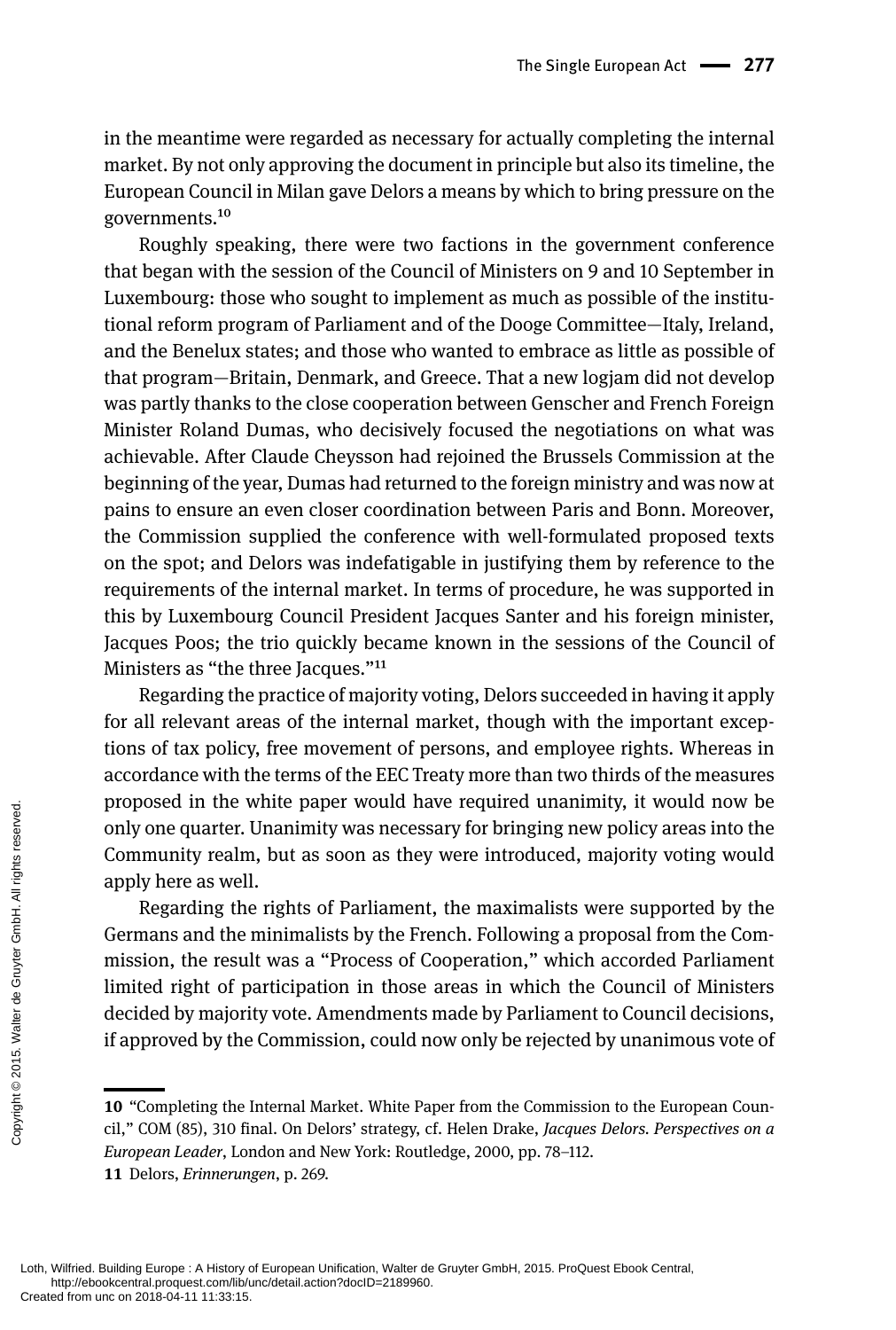the Council of Ministers. Nevertheless, there were some areas in which this right of participation would not apply despite majority voting in the Council: in determining foreign-trade tariffs, in granting free movement of services and capital, as well as in transportation and agricultural policy. Additionally, future treaties for the accession of new members and association agreements were to require approval by an absolute majority of Parliament. Also, the status of Parliament was conceptually raised to a certain extent: Whereas up to this point the French government especially had placed emphasis on speaking only of a "Parliamentary Assembly" (in accordance with the formulation in the Treaties of Rome), the new treaty made use of the term "European Parliament," the name that the body had given itself in 1962.

The concern for efficiency in implementing the internal-market project as reflected in these regulations also led to an expansion of the executive responsibilities of the Commission: It was empowered to issue regulations to implement guidelines for harmonizing legal provisions and ensuring competition. Nevertheless, the governments retained the right to take on implementation themselves in "special cases" if the Council of Ministers unanimously decided on this. Beyond that, "regulatory committees" were established by which the governments would oversee implementation. Delors failed in his attempt to have these committees granted merely advisory functions.

In regard to foreign and defense policy, it was essentially the case that the old system was retained. More precisely, the practice up to that point was now put into treaty form. Dumas and Genscher wanted to strengthen it by establishing a general secretariat of the European Council, as had been envisioned in the Franco-German draft of a Union Treaty. However, this did not gain support from the small states, which feared that the Commission would fall under tutelage, or from the British, who—in contrast to the era of Edward Heath—now did not want any new structures for foreign or security policy. The institutional augmentation that the European Council received was limited to a small administrative secretariat in Brussels, to which some officials of the prior, the current, and the next Council president would belong. Furthermore, the Communities and Political Cooperation were now incorporated into a common treaty text, while the European Council was anchored in the treaty as the overarching institution; however, their integration still did not go beyond the presence of the Commission at all gatherings of the Council, of the foreign ministers, and of their directors. Because neither Denmark nor Britain wanted a European Union, the term "Act of the European Union" could not be approved for the new treaty. As a minimal compromise, there remained the qualification of the act as "single," which emphasized the link between the Communities and Cooperation. The small states<br>
from the British<br>
any new structt<br>
that the Europe<br>
tariat in Brusse<br>
Council preside<br>
Cooperation we<br>
pean Council walther integration<br>
served.<br>
Served.<br>
Served.<br>
Explored.<br>
Building Europe : A History<br>

Loth, Wilfried. Building Europe : A History of European Unification, Walter de Gruyter GmbH, 2015. ProQuest Ebook Central, http://ebookcentral.proquest.com/lib/unc/detail.action?docID=2189960.<br>Created from unc on 2018-04-11 11:33:15.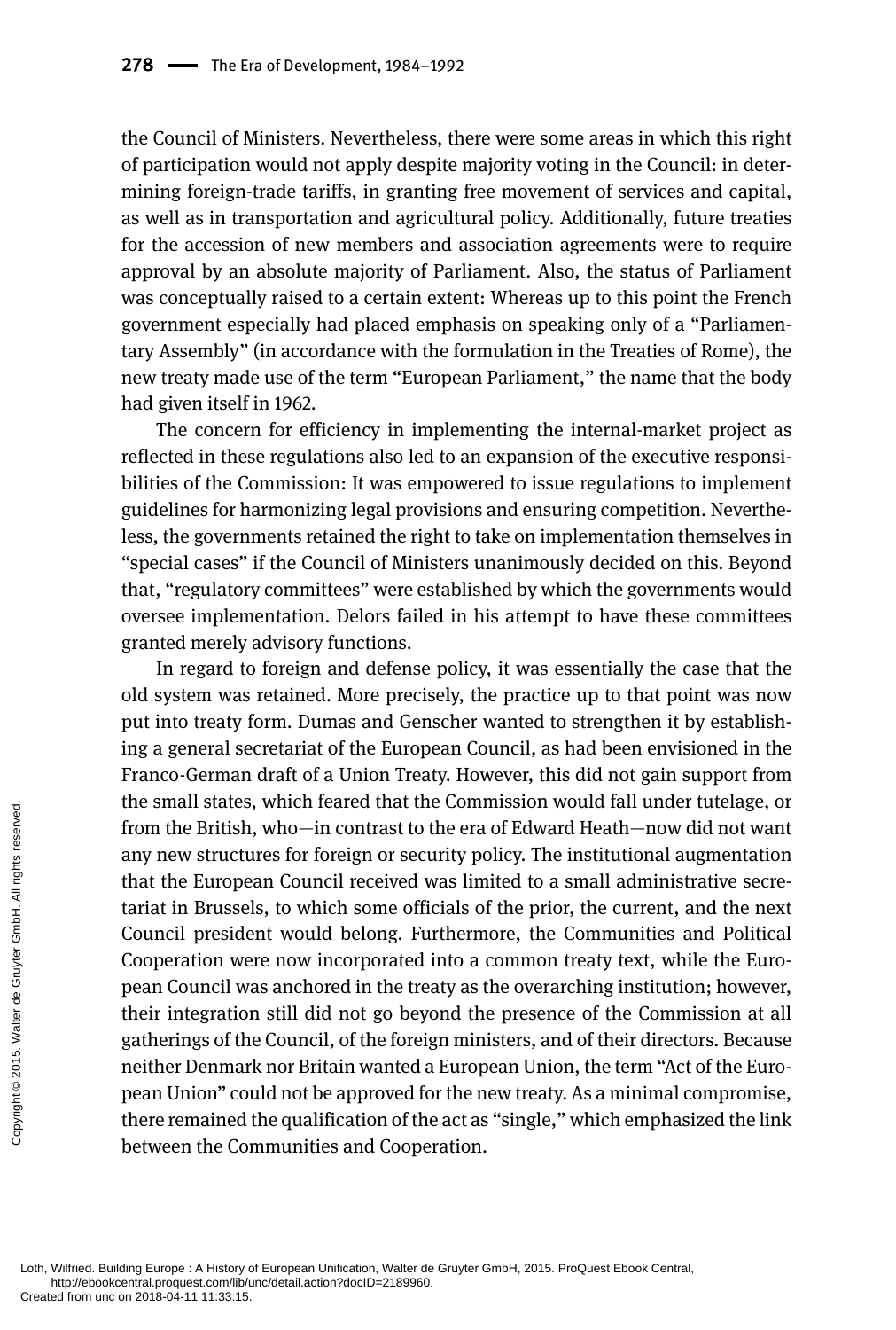The treaty anchored and provided specifications regarding social policy, regional policy, research policy, and environmental policy. The program for a "European Social Space" was not as greatly expanded as Mitterrand had demanded at the beginning of his presidency and as was now also being advocated by the Danish government (which, being a minority government, was dependent on approval from the opposition Social Democrats). Yet, directives for occupational safety and health protection were transferred into the realm of majority decision-making; and the Commission was assigned the task of promoting collective treaties among the social partners on the European level. The Regional Fund was embedded in a program for promoting "economic and social cohesion," which amounted to increased resources for the fund and introduced majority voting on regulations related to implementation. Regarding research and technology policy, the practice of the multi-year Framework Programs for Research that had been implemented by the Commission in 1984 was now institutionalized. At the same time, measures were taken to help these policy areas become more effective by means of majority voting and cooperation with national and international research programs. Lastly, environmental protection was declared to be a goal of the Community. Due to opposition from the less-developed states, this did not go beyond very general stipulations; financing remained the responsibility of individual member states, aside from measures with a Community character.

Despite the program's varied offerings to less-developed and less socially-progressive member states, Delors had to accept some curtailments of his internal-market program. Demands for retention of the veto right had originally extended beyond tax policy, free movement of persons, and employee rights. By this means, Britain and Ireland had wanted to retain oversight of health; Ireland had additionally wanted to retain control over insurance and banking affairs. In general, the free movement of persons ended up being threatened by a situation in which the concept of a "space without internal borders" would be replaced by a market concept. Delors was only able to avoid that by personally requesting help from Mitterrand and Kohl. At the "conclave" of the foreign ministers shortly before the Council meeting in Luxembourg on 2 and 3 December, Dumas and Genscher presented a joint draft that saved the essential provisions of the internal-market program. True, the announcement on realizing the "space without internal boundaries" by 31 December 1992 did not have any legally-binding character. To what extent the resistance of individual states to its achievement could actually be overcome was thus left open. The distribution of the Counces of the Counces of the Counces of the Counces of the Counces of the Counces of the Counces of the Counces of the Counces of the Counces of the Counces of the Counces of the Counces of the Cou

Delors achieved still less in regard to the completion of the monetary union. In his view, it was a logical counterpart to the free movement of capital and, in the final analysis, also an element of the unified market regulations. He thus wanted

Loth, Wilfried. Building Europe : A History of European Unification, Walter de Gruyter GmbH, 2015. ProQuest Ebook Central, http://ebookcentral.proquest.com/lib/unc/detail.action?docID=2189960.<br>Created from unc on 2018-04-11 11:33:15.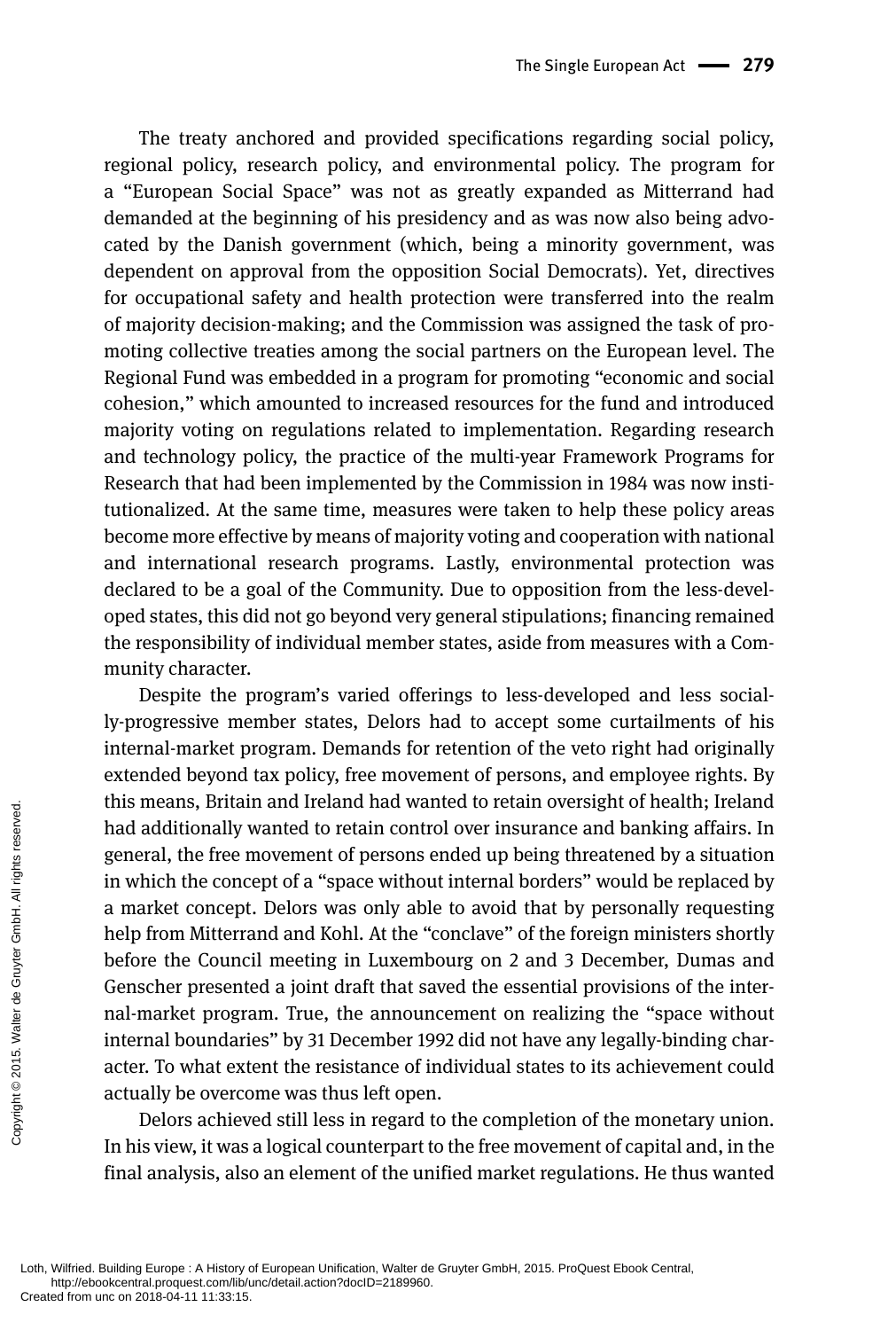to include in the act the stipulation that the European Monetary Fund that was envisioned in the European Monetary System could be created by unanimous decision of the Council. However, the British as well as the Germans and Dutch opposed this. For her part, Thatcher simply could not imagine giving up British sovereignty over the currency; and Kohl heeded warnings from the *Bundesbank* and Finance Minister Gerhard Stoltenberg about renewed adverse effects on the West German stability course. At a meeting in London on 27 November, both leaders agreed that the project of a monetary union should not be mentioned at all in the treaty.

In a bilateral meeting during the Luxembourg Council, Mitterrand threatened Kohl by saying that if the monetary union were not included in the treaty, France would not approve the internal-market program; the chancellor then backed away from the commitment he had made in London. He accepted a formulation from Delors by which the signatories would in regard to economic policy cooperation commit themselves to "take into consideration experiences gained in cooperation in the framework of the European Monetary System (EMS) and the development of the ECU." Acting at the urging of Stoltenberg's State Secretary Hans Tietmeyer, Kohl also insisted that institutional reforms in monetary policy be regarded as treaty amendments and also that before any decision-making, "the Monetary Committee and the Committee of the Central Bank Governors" were to be consulted. This was still far too much for Thatcher. Feeling betrayed once again, she threatened to veto these provisions. Only after her staff had made it clear to her that in essence what was meant was only the continuance of current practice regarding monetary policy cooperation did she back off.

The Single European Act (SEA), as it emerged after more than thirty hours of discussion in the European Council,<sup>12</sup> was thus far from the clear structure that had characterized the draft treaty of the European Parliament. Spinelli, who as reporting secretary of the Institutional Committee had been informed of the course of the negotiations on an ongoing basis, spoke with deep disappointment of the "wretched little mouse" to which the government conference had given birth.13 It was clearly the case that a more coherent and far-reaching reform was hardly to be expected if one wanted to bring the minimalists further along From that had charact as reporting sections of the network of the "wretche birth.<sup>13</sup> It was was hardly to b was hardly to b was hardly to b  $\frac{1}{2}$   $\frac{1}{2}$  Text in *Europa* and the Luxembouses: Édition de l'U *missio* 

**13** Speech before the Institutional Committee of the European Parliament on 4 Feb. 1986, Altiero Spinelli, *Discorsi al Parlamento europeo 1976–1986*, Bologna: Il Mulino, 1987, p. 370.

**<sup>12</sup>** Text in *Europa-Archiv* 41 (1986), pp. D163–D182; on the course of the government conference and the Luxembourg Council meeting, Jean de Ruyt, *L'Acte unique européen. Commentaire*, Brussels: Édition de l'Université de Bruxelles, 1987; Ken Endo, *The Presidency of the European Commission under Jacques Delors. The Politics of Shared Leadership*, London and New York: Palgrave Macmillan, 1999, pp. 140–151; Dietrich Rometsch, *Die Rolle und Funktionsweise der Europäischen Kommission in der Ära Delors*, Frankfurt am Main: Peter Lang, 1999, pp. 112–130.

Loth, Wilfried. Building Europe : A History of European Unification, Walter de Gruyter GmbH, 2015. ProQuest Ebook Central, http://ebookcentral.proquest.com/lib/unc/detail.action?docID=2189960.<br>Created from unc on 2018-04-11 11:33:15.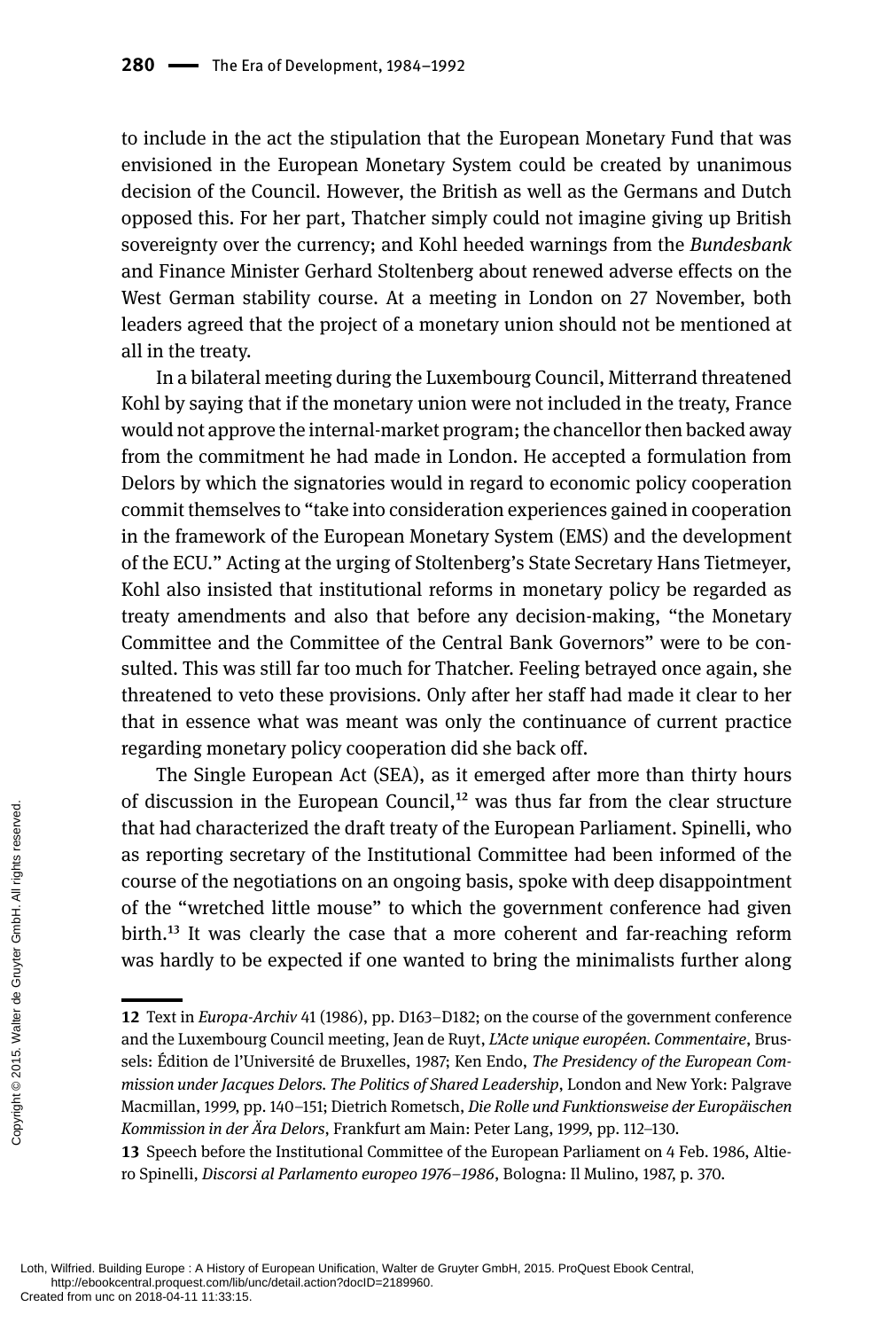toward a European Union. However, a break with them was only a second-best solution in the eyes of Kohl and Mitterrand; and they were happy that Thatcher helped them avoid such an outcome by offering a partial accommodation.<sup>14</sup> In this regard, Delors' internal-market project proved to be functional in a double sense: On the one hand, it evoked memories of the most important challenge that had faced the Community in the middle of the 1980s and thereby made a break with Britain seem particularly inappropriate. On the other hand, it served to make Thatcher somewhat more willing to offer concessions regarding supranational regulations, to an extent far beyond what could be reconciled with her ideological premises. In fact, after years of stagnation, the Single European Act was to make possible a far-reaching attainment of the internal market and thereby also unleash a new dynamic in other areas of integration. Spinelli's harsh judgment was a significant exaggeration.

When on 16 and 17 December the Council of Ministers was in the final debate on the draft treaty, the foreign ministers of Italy and Denmark both withheld their final position—Andreotti doing so because the draft did not go far enough in acceding to the demands of the European Parliament and his Danish colleague doing so because the concessions to Parliament went too far. After the Single European Act had been rejected by the Danish Parliament on 2 January 1986, a referendum had to be organized in the country. This meant that at the signing of the act by the foreign ministers in Luxembourg on 17 February 1986, only nine states were represented, among them the new members Spain and Portugal, which even before their entry had participated in the government conference. The Greek government opted to await the outcome of the referendum in Denmark. One day after the positive outcome of the vote on 27 February (with some 56.2 percent in favor), the foreign ministers of Denmark, Greece, and Italy signed the treaty. After the Supreme Court of Ireland likewise ordered a referendum, the treaty went into force on 1 July 1987.

## **The Internal-Market Project**

Even before regular use of majority voting in the Council of Ministers had significantly accelerated the elimination of non-tariff hindrances to trade, Delors took further steps that were to strengthen the consensus regarding the internal-market

Loth, Wilfried. Building Europe : A History of European Unification, Walter de Gruyter GmbH, 2015. ProQuest Ebook Central, http://ebookcentral.proquest.com/lib/unc/detail.action?docID=2189960.<br>Created from unc on 2018-04-11 11:33:15.

**<sup>14</sup>** Andrew Moravscik, "Negotiating the Single European Act: National Interests and Conventional Statecraft in the European Community," in: *International Organization* 45 (1991), pp. 19– 56; he presents "all three major states" (*ibid*., p. 49) schematically as concerned in the same way about the preservation of sovereignty and thereby brushes aside these fundamental facts.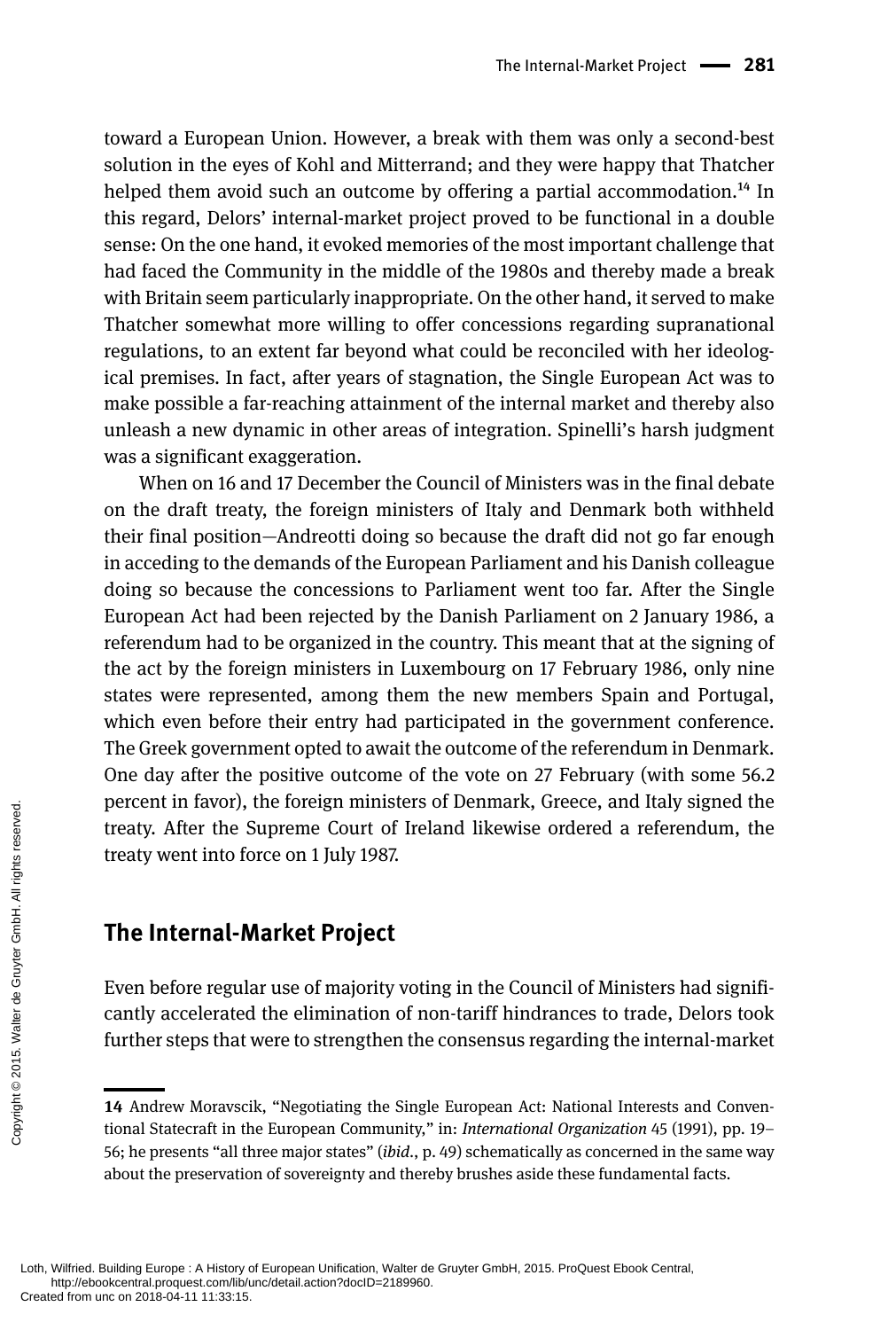project and in the final analysis thus also promote the cohesion of the Community. Among these were measures that he explained to the Strasbourg parliament on 18 February 1987: a substantial reform of the Common Agricultural Policy, better provisioning of the structural funds and of the new Community policies as well as another expansion of the Community budget, combined with a strengthening of budgetary discipline. This program stemmed from thoughts that the Commission had been developing since the middle of 1986. It gained momentum from another sounding-out that Delors had been able to undertake among all the heads of state and of government in early 1987, and it was presented under the suggestive title "Making a Success of the 'Single European Act.'" It was quickly dubbed the "Delors Package" by the public.

Its passage did not happen as quickly as Delors had hoped. It was the case that the General Council, the Finance Ministers Council, and the Agricultural Ministers Council all approved the major outlines of the project. When the European Council was to make concrete decisions on 4 and 5 December 1987, however, the debate got bogged down in the various details of the program. Margaret Thatcher once again wanted to bring about decisions on reducing the agricultural budget, while rejecting the other aspects of the program. At the next Council meeting on 11 and 12 February 1988 in Brussels, it required the energy and negotiation skill of Kohl—holding the new West German Council presidency—to have a decision reached that was only a little less than what the Commission had been seeking.15

In order to contain overproduction and the exorbitant costs of agriculture, it was first of all decided that expenditures over the next few years would not be allowed to increase at more than eighty percent of the growth in gross domestic product. Thus, upper limits were set on annual price adjustments and incentives created to produce in conformity with the market to a greater extent. The quantitative limits on guarantee prices were extended to grains and vegetable oils. At the same time, removal of approximately ten to fifteen percent of total agricultural land from production was promoted; smaller agricultural enterprises were accorded direct income subsidies. Lastly, a currency reserve was amassed that would make agricultural sales on the world market independent of fluctuations in the dollar. At the same time, the Community thereby undertook initial efforts to be able to engage in the upcoming Uruguay Round of the GATT negotiations. Created to product<br>
titative limits or<br>
the same time,<br>
tural land from<br>
accorded direct<br>
would make ag<br>
in the dollar. At<br>
to be able to eng<br>
Regarding t<br>
a doubling of it<br>
signaling to a doubling of it<br>
precise: assistin

Regarding the Structural Fund, the Council in Brussels agreed to no less than a doubling of its resources—not for the year 1993 as demanded by the Commission but for 1994. In so doing, the goals of the Structural Fund were made more precise: assisting regions that were lagging in development, supporting the struc-

**<sup>15</sup>** Delors, *Erinnerungen*, pp. 285–297; the conclusions of the Brussels Council meeting in *Jahrbuch der Europäischen Integration 1987/88*, pp. 438–458.

Loth, Wilfried. Building Europe : A History of European Unification, Walter de Gruyter GmbH, 2015. ProQuest Ebook Central, http://ebookcentral.proquest.com/lib/unc/detail.action?docID=2189960.<br>Created from unc on 2018-04-11 11:33:15.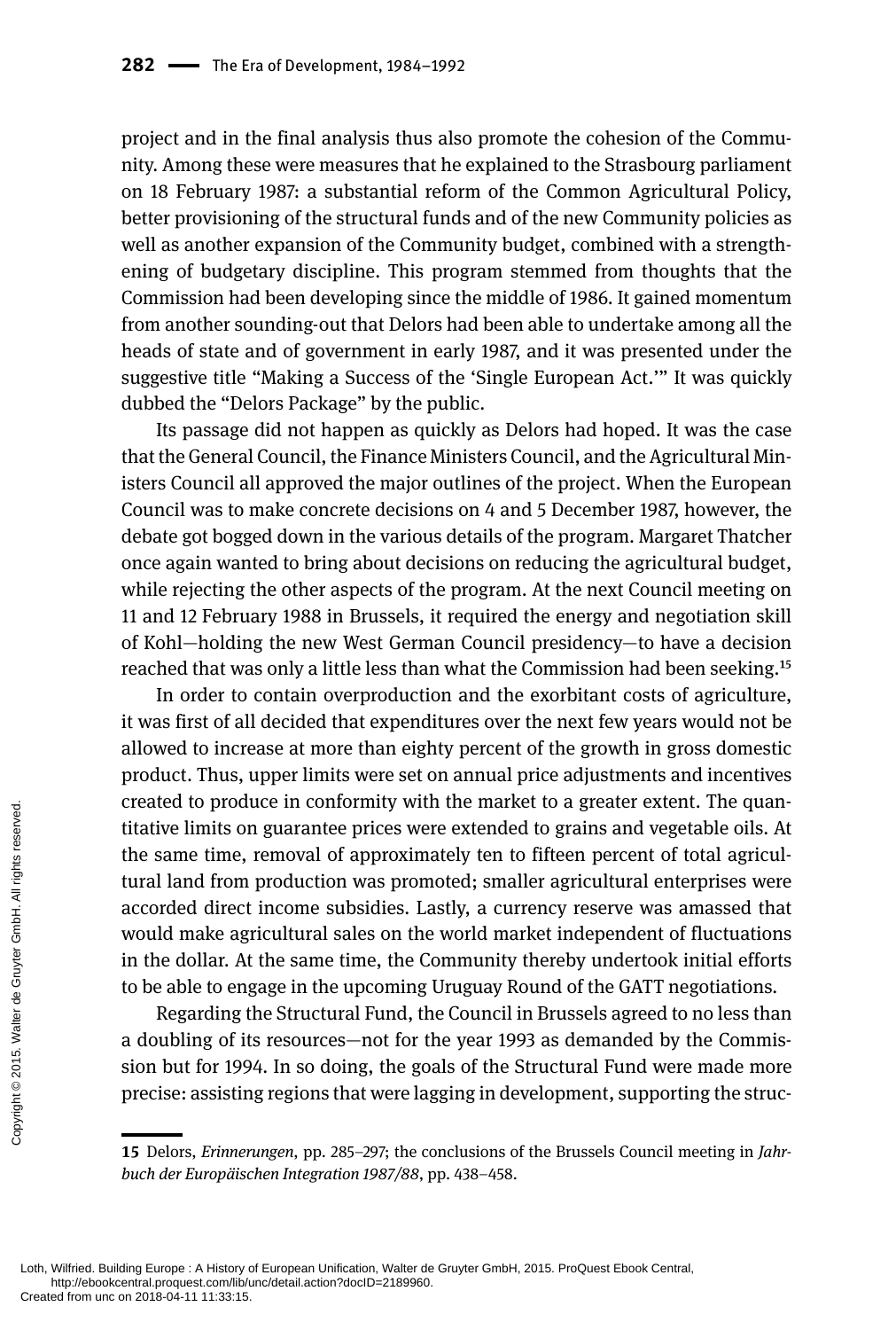tural transformation of industrial regions in decline, battling long-term unemployment, promoting integration of young people into the workforce, modernizing agricultural production, and promoting rural development. Support from the Structural Fund was made contingent on simultaneous allocation of certain percentages of national resources. It was still the case that loans from the European Investment Bank would augment assistance funding, the bank acting in close coordination with the Commission on individual projects. Taken together, these measures were to ensure that the elimination of hindrances to competitiveness would not further exacerbate inequalities but on the contrary open up additional productive potential.

In order to finance the Structural Fund, the research program, and the other Community tasks, the budget for 1988 was raised to 1.15 percent of the cumulative gross national product of the member states; up to 1992, it was to rise incrementally to 1.2 percent. For 1988, this corresponded to an increase of twenty percent to some forty-five billion ECUs. To the extent that this amount was not taken in from tariffs, levies, and the designated percentage of the value-added tax (1.4 percent), contributions from member states would be added as a fourth source of income, in accordance with each one's share of the cumulative gross domestic product. The Council of Ministers and the Commission were empowered to reach an agreement with Parliament on a five-year "Financial Projection" that structured income and expenditure in advance at the designated levels, thus reducing wearisome and unproductive disagreements over individual budget lines.

In order to increase the pressure on the governments, Delors commissioned a comprehensive scholarly study on "The Cost of Non-Europe" and had the findings made public in late March of 1988. Under the leadership of the Italian economist Paolo Cecchini, the authors expected that completion of the internal market would result in an increase in gross domestic product of approximately five percent. Consumer prices were to drop by an average of six percent, unemployment to be significantly reduced, government budgets to see a gain in income of 2.2 percent of GNP on average, and the foreign-trade balance to improve by approximately one percent of the gross domestic product. The authors emphasized however that these results could only be achieved if systematic elimination of non-tariff barriers to trade were accompanied by targeted economic assistance, strengthened competitiveness policy, and a continuance of the stability course in monetary policy. Beyond that, firms would need to take advantage of the chance offered them to pursue an active investment policy.16 As with all economic prognoses, this report was of course open to challenge. However, given that the upward From the set of the set of the set of the set of the set of the set of 2.2 percent of the signal of 2.2 percent of the signal of approximately on sized however than of non-tariff barries strengthened componetary policy. I

**<sup>16</sup>** Paolo Cecchini, *et al*., *Europa '92. Der Vorteil des Binnenmarktes*, Baden-Baden: Nomos, 1988.

Loth, Wilfried. Building Europe : A History of European Unification, Walter de Gruyter GmbH, 2015. ProQuest Ebook Central, http://ebookcentral.proquest.com/lib/unc/detail.action?docID=2189960.<br>Created from unc on 2018-04-11 11:33:15.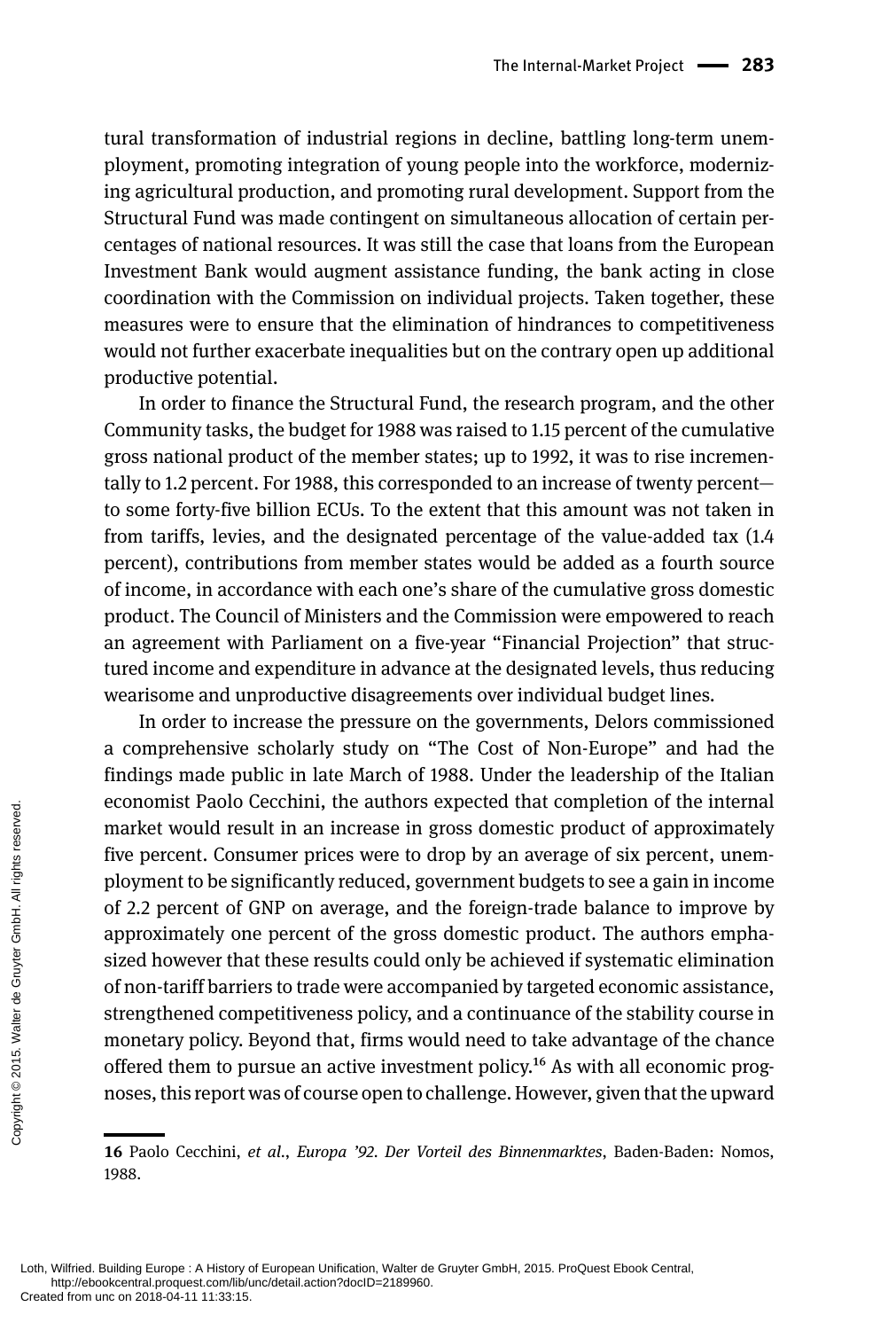movement of the world economy in the second half of the 1980s was gradually sweeping over the countries of the European Community, the report enjoyed an overwhelmingly positive reception. Entrepreneurs began making investments in anticipation of the internal market and in turn put pressure on the governments to bring it about.

The spirit of optimism that the Commission generated with its measures and announcements did indeed help overcome the opposition of various lobbies to individual elements of the internal-market project. By the end of 1988, the Council of Ministers had passed 109 of the 279 proposals made in the white paper of 1985. By the deadline of 31 December 1992, some 264 Commission proposals had become directives of the Council of Ministers, which allowed the European Council in Edinburgh on 11 and 12 December 1992 to determine that the goals of the white paper had essentially been achieved or at least initiated. Admittedly, only forty-five percent of the directives had become national law in all member states by that time. The rate of fulfillment was lowest in Greece with 70.4 percent and highest in Denmark with 88.7 percent. With some seventy-seven percent each, France and the Federal Republic had the same rate of non-compliance.<sup>17</sup> Hence, the internal-market project proved to be a long-term endeavor, one that would be a subject of European politics into the twenty-first century.

The Commission achieved the most progress in the elimination of the so-called "technical" hindrances to trade in the form of differing national regulations and technical norms. This was aided by a case-law ruling of the European Court in February of 1979: A ground-breaking decision was handed down in favor of the West German Rewe Trade Group against the ban on importing black-currant liquor of the "Cassis de Dijon" brand. West German officials had justified the ban with reference to the fact that "Cassis de Dijon" was not at least twenty-five percent alcohol by volume, as the FRG's brandy-monopoly law stipulated. The court argued against that position by stating that "every product produced legally in a member state and offered for sale" should also be able to be sold "in the other member states in principle"—insofar as public health and consumer protections as well as the honesty of the trade could be ensured. According to the principle of mutual recognition of national provisions stemming from this decision and additional ones on food products over the following years, the Commission and Council could content themselves with establishing minimal standards for safety, health, and consumer protection. Thus, the replacement of national norms by common European norms in accordance with Article 100 of the EEC Treaty lost CREATE S<br>
Search and With Teleform<br>
Search and Society<br>
The analysis of mutual record<br>
Search and Social as the hot of mutual record<br>
Search and Connectic Council could connect<br>
Search Connection Europe : A History Connec

**<sup>17</sup>** Hans-Eckart Scharrer, "Binnenmarktpolitik," in: *Jahrbuch der Europäischen Integration 1988/89*, pp. 132–142; *ibid.*, 1992/93, pp. 139–150.

Loth, Wilfried. Building Europe : A History of European Unification, Walter de Gruyter GmbH, 2015. ProQuest Ebook Central, http://ebookcentral.proquest.com/lib/unc/detail.action?docID=2189960.<br>Created from unc on 2018-04-11 11:33:15.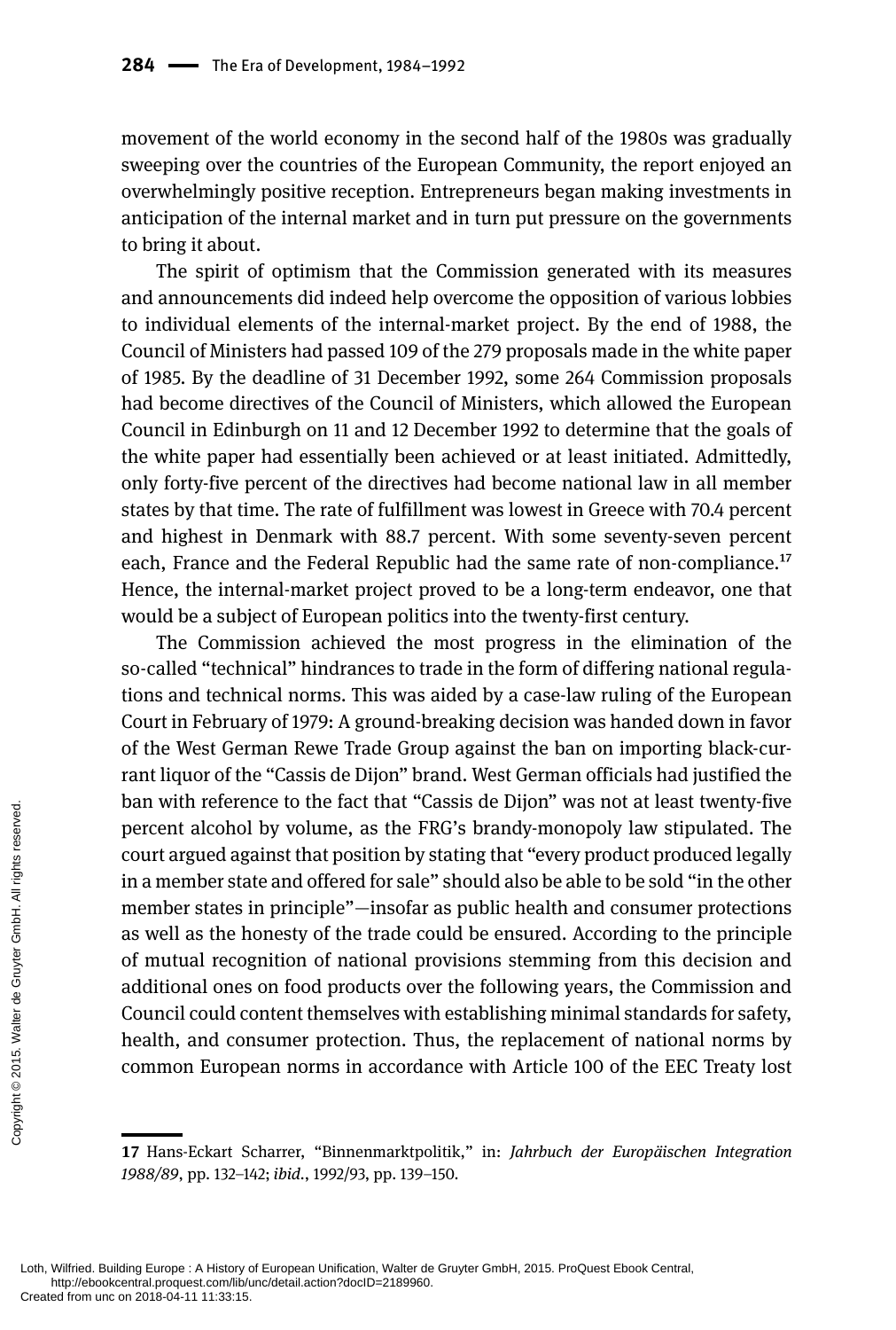urgency; it could be left to European committees on norms with which national committees cooperated.18

In a similar way, the guidelines for mutual recognition of university diplomas, which the Council had passed in January of 1989, represented significant progress on the free exercise of professions in the common economic area. There followed guidelines for professional qualifications, for eliminating administrative hurdles in the practice of free academic professions, and for opening public service to citizens of other member states. It was the case however that there were delays in incorporating all this into national law, especially in regard to employment in public service. On 1 July 1992, freedom of residency was extended to those citizens of member states who were not employed: students, pensioners, others of independent means, and their relatives. However, approval for residency was contingent on their not being an economic burden on the country. Additionally, the Commission made some efforts to encourage the mobility of scholars and students. It was especially the Erasmus Program for promoting academic exchanges, initiated in 1987, that quickly gained great significance.

Thanks to the transition to majority voting, the Commission was also successful in eliminating hindrances to competition stemming from different forms of national policy on competition and cartels. With the 1989 "Merger Regulation," which the Commission had already proposed in 1973, it finally gained sole right to approve or reject mergers and financial stakes of Community-wide significance. With reference to the need to guarantee competition on the national level, this prohibited bans on capital contributions from other member states; at the same time, mergers that seemed appropriate for strengthening the competiveness of European firms on the world market were made easier. On 1 July 1990, the movement of capital was freed within the Community; however, member states reserved the right to limit it again for a maximum of six months if needed to support their currencies. Likewise, on 1 January 1993, banks gained the right to operate in all member states. In accordance with the principle of mutual recognition, the regulation of banking remained with the land of origin.

Conversely, it proved difficult to grant the same freedom of movement for insurance due to the complexity of the subject matter. From 1990, however, insurance firms were able to offer a portion of their services across the whole Community. Likewise, it proved difficult to open public procurement to competition. Procurement orders above a certain size issued by state agencies did need to be advertised in the *Official Journal* of the Community, and a series of further provisions was made for guaranteeing competition in issuing procurement contracts The movement of states reserved the to support their current of operate in all mention, the regulation Conversely, it insurance due to to ance firms were a munity. Likewise, Procurement orde advertised in the  $\frac{100}{18}$ 

**<sup>18</sup>** On this and the following, Gerbet, *Construction*, pp. 359–363; Franz Knipping, *Rom, 25. März 1957. Die Einigung Europas*, Munich: Deutscher Taschenbuch-Verlag, 2004, pp. 234–238.

Loth, Wilfried. Building Europe : A History of European Unification, Walter de Gruyter GmbH, 2015. ProQuest Ebook Central, http://ebookcentral.proquest.com/lib/unc/detail.action?docID=2189960.<br>Created from unc on 2018-04-11 11:33:15.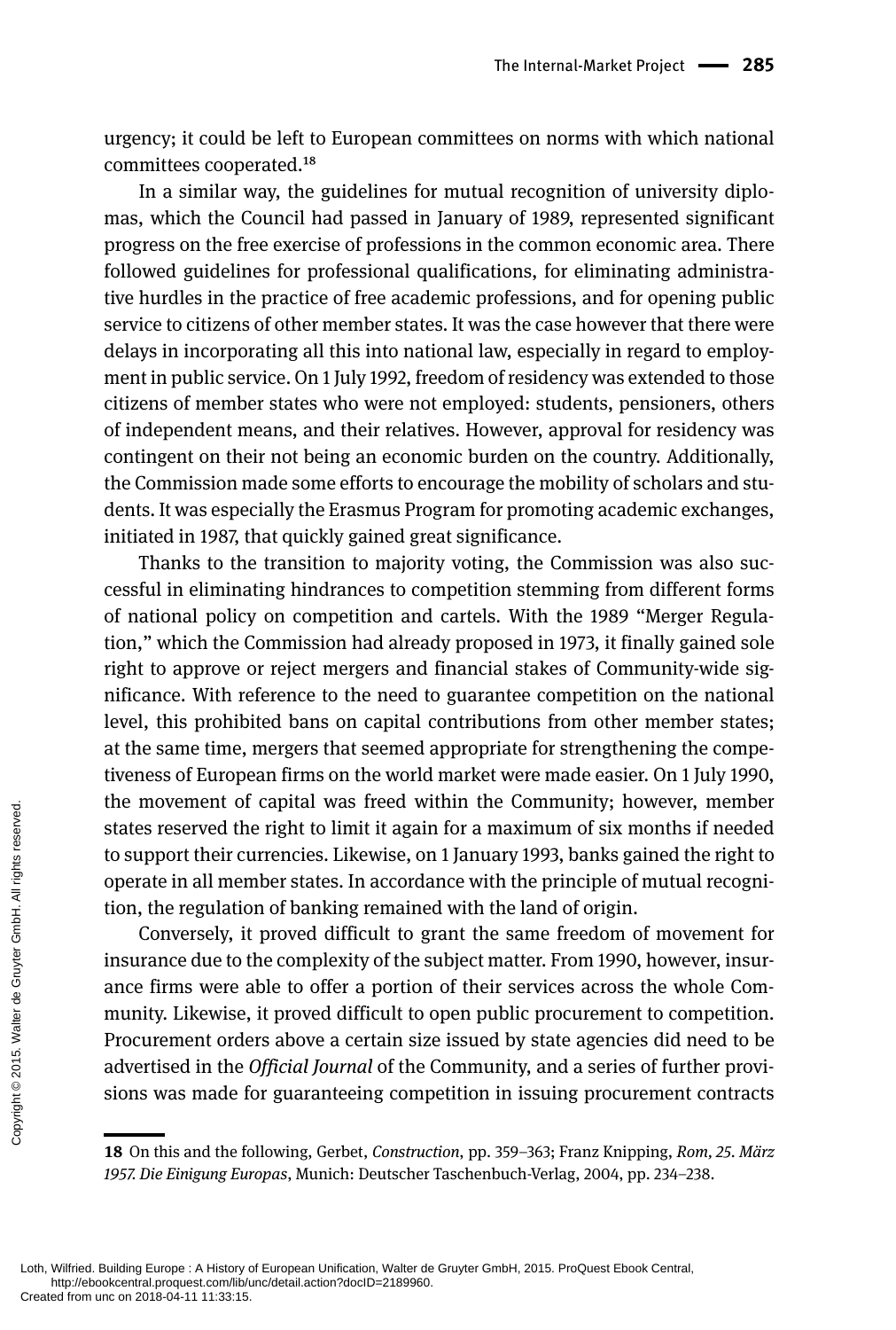by state agencies. However, the member states retained many exceptional regulations, especially in the field of energy supply. There were also many violations of these stipulations, and it took a long time for an attitudinal change to set in.

Regarding the harmonization of tax rates on goods, services, and investment income, only a certain amount of convergence was possible. In October of 1992, the governments agreed to equalize their value-added tax rates within a period of four years. Fifteen percent was set as the "lowest normal rate," and the normal level for reduced tax rates was to be five percent. Likewise, minimum rates were established for the various special taxes on alcohol, tobacco, mineral oil, and so forth. The Commission was given authority to propose "objective tax rates" in regard to Community goals on health, energy, transportation, and environmental policy; member states were to use them as guidelines in harmonization. It was not at all possible to achieve a harmonization of taxes on investment income that would be necessary to prevent tax avoidance via countries with low taxes or none at all. The Commission proposed a uniform withholding tax of fifteen percent, which corresponded to the average of the taxes on investment income in the member states. Britain and Luxembourg, which profited the most from low tax rates, bridled at this. They claimed that if there were a uniform tax, capital would then flee the European Community altogether.

Free movement of goods within the Community was made easier in 1988 by a standardization of shipping documents, and on 1 January 1993, these were eliminated altogether. The paperwork that arose from differing value-added tax rates was no longer taken care of when borders were crossed but would instead be left to the particular finance office responsible. Likewise, checking of animals and plants at borders was eliminated and replaced by harmonization of national norms under the oversight of the Commission.

In contrast, the checking of persons when crossing borders, the most obvious characteristic of a truly common market, could not be abolished everywhere; nor could progress in this area be very quickly realized. It presupposed uniform regulation of immigration, of crime fighting, and of the art and antiquity trade, which could not be achieved without great effort. Moreover, many countries, especially Britain, did not want it at all. Initially, an agreement was reached only among the Federal Republic, France, and the three Benelux states; it was signed in the Luxembourg border village of Schengen on 14 June 1985. It called for lifting controls on persons in 1990 as an extension of an agreement reached between France and the Federal Republic in 1984. Implementation had to be postponed twice, initially to 1993 and then to 1 July 1995. In the meantime, Spain and Portugal had joined the agreement, so that free movement of persons, along with common entry and asylum regulations as well as cooperation in crime fighting, now encompassed seven states. Exercise the could progress in a contrast, characteristic of could progress in a could not be actomorized by a could not be actomorized from the Federal Republical served. The Federal Republical competition of the Federal

Loth, Wilfried. Building Europe : A History of European Unification, Walter de Gruyter GmbH, 2015. ProQuest Ebook Central, http://ebookcentral.proquest.com/lib/unc/detail.action?docID=2189960.<br>Created from unc on 2018-04-11 11:33:15.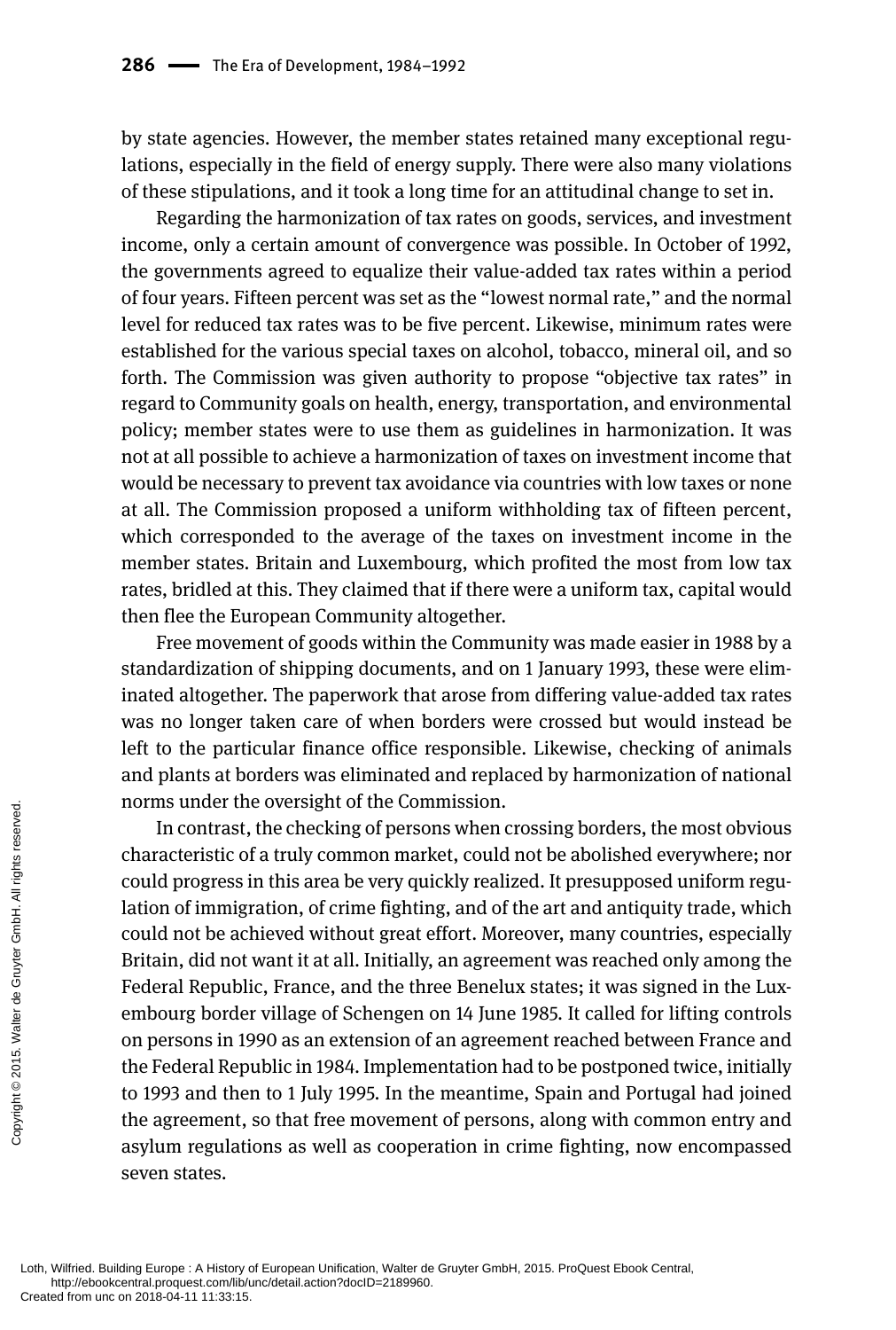With the abolition of national regulations in favor of European framework guidelines and the accompanying development of new political fields, the citizens of the Community got "more Europe." Initially, the Council of Ministers had consisted of only four different specialized formations after the Treaties of Rome came into effect and had grown to twelve distinct formations by 1975. By 1990, however, the total number of Council formations had risen to no less than twenty-two. Almost every ministry in national governments, with the exception of defense, now had a corresponding body at the European level in which ministers from specific fields cooperated and also often made decisions. The number of legal acts issued by the Council of Ministers had already nearly doubled during the 1970s (from 375 in 1970 to 627 in 1980) and grew still further to 724 in 1986. The total number of civil servants working for the Commission rose from approximately five thousand at the end of the 1960s to nearly thirteen thousand in 1990. Likewise, the number of special-interest groups and non-governmental organizations that saw fit to have their own representatives in Brussels grew to over two thousand.19

After development toward the internal market had gotten underway, Delors devoted increased efforts to expanding the social dimension of the Community. According to his understanding, the elimination of protectionist regulations at the national level, necessary for the realization of the internal market, should not lead to the unleashing of unhindered capitalistic competition but should be cushioned by the establishment of regulations via partnerships at the European level; this was important to him due to his long connection to the Christian labor movement in France. In light of workers' great fear of the consequences of deregulation, Delors called for "sending a strong political signal in this area" during the Council meeting in Hannover on 27 and 28 June 1988.<sup>20</sup> Shortly thereafter, having just been nominated for a second term as Commission president, he spoke before the European Parliament and called for a further expansion of the Community: In ten years, "80 per cent of the laws affecting the economy and social policy would be passed at a European and not a national level." To achieve this, he let it be known to the deputies—and indirectly to the national governments that a further strengthening of European institutions would be necessary: "We are not going to manage to take all the decisions needed between now and 1995 unless we see the beginnings of a European government."<sup>21</sup> The counter meet<br>
before the Europe<br>
munity: In ten yea<br>
policy would be p<br>
he let it be known<br>
that a further stre<br>
are not going to m<br>
unless we see the<br>
served.<br>
Englishing wessels<br>
Verwaltungspraxis 19<br>
20 Delors, *Er* 

**<sup>19</sup>** Wolfgang Wessels, *Die Öffnung des Staates. Modelle und Wirklichkeit grenzüberschreitender Verwaltungspraxis 1960–1995*, Opladen: Leske und Budrich, 2000, pp. 195–260.

**<sup>20</sup>** Delors, *Erinnerungen*, pp. 383ff.

**<sup>21</sup>** Speech of 6 July 1988, *Verhandlungen des Europäischen Parlaments*, 2–367/156–157.

Loth, Wilfried. Building Europe : A History of European Unification, Walter de Gruyter GmbH, 2015. ProQuest Ebook Central, http://ebookcentral.proquest.com/lib/unc/detail.action?docID=2189960.<br>Created from unc on 2018-04-11 11:33:15.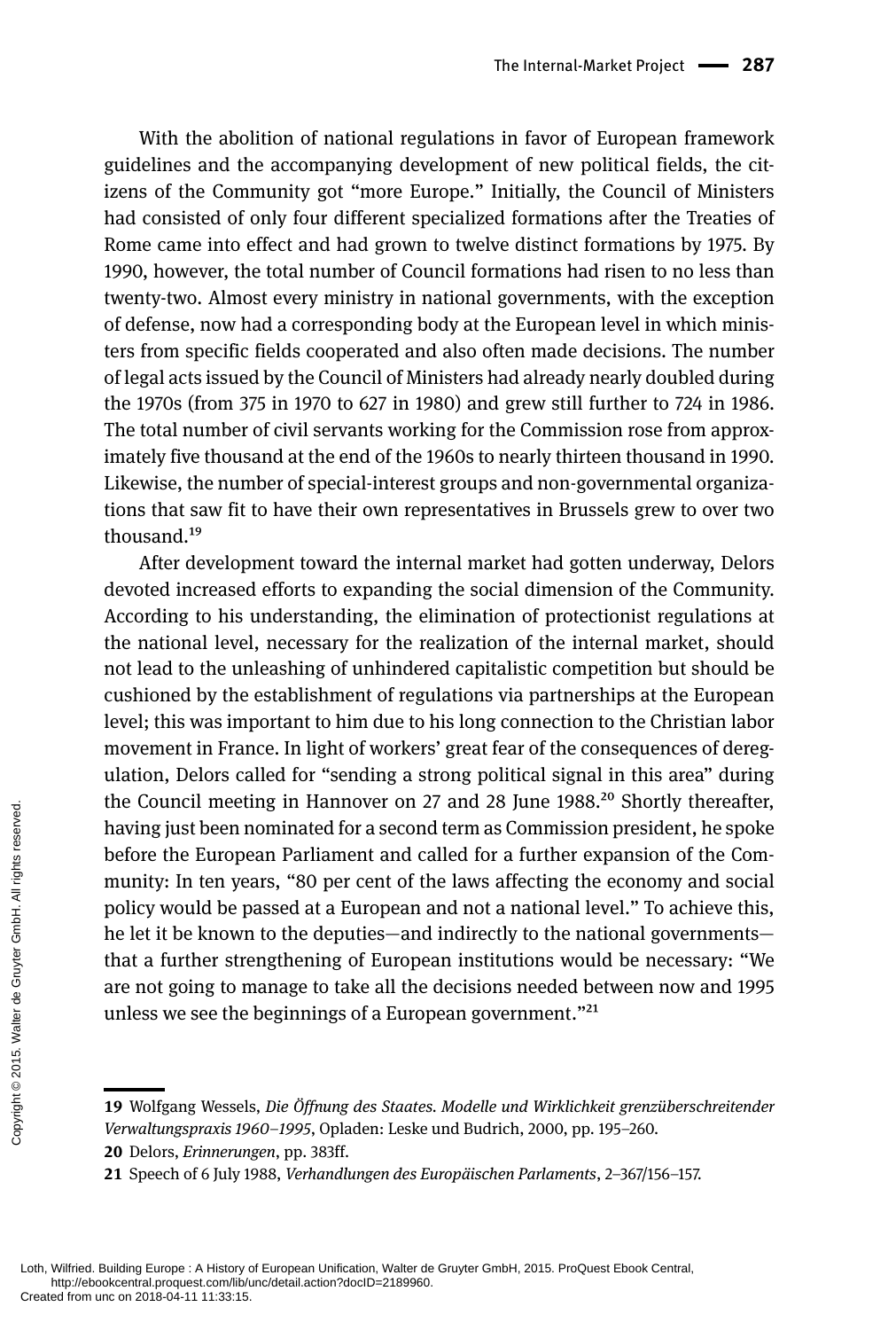This message was understood by the representatives of workers' organizations. The British trade unions, which in light of the simultaneity of British entry into the Community and economic crisis had mostly been in the camp of the EC opponents, now celebrated Delors as nothing less than a savior from the impudence of Thatcherism. When the Commission president spoke at their annual congress in Bournemouth on 7 September 1988 and promised he would advocate for an "internal market beneficial to all" and that "one day Europe-wide conditions secured by treaty" would be achieved, the enthusiastic delegates joined together in singing "Frère Jacques." Chairman Clive Jenkins, who had advocated an exit from the Community during the 1975 referendum, openly admitted that "I got it wrong."22

In Margaret Thatcher's eyes, this forcing of regulation at the European level meant that Delors had mutated from an ally in the struggle for the internal market to a megalomaniacal champion of an all-powerful Brussels bureaucracy. She did not realize that with her own engagement for the internal market, she had to a goodly extent contributed to the strengthening of the Community, underestimating the supranational implications of her concessions in the process. She became all the angrier at what she perceived as the creeping transfer to Brussels of responsibilities not covered by treaties. Firmly resolved to halt this tendency, she made use of a speech that she had promised to give to the College of Europe in Bruges in order to present her interpretation of the internal-market program with unmistakable clarity: As she said to the students and professors of this cadre-training school for the European movement, "We have not successfully rolled back the frontiers of the state in Britain only to see them re-imposed at a European level, with a European super-state exercising a new dominance from Brussels." In the heat of the moment, she uttered a general renunciation of the supranational principle—the principle to which British governments, including her own, had committed themselves in the form of treaties. Instead, she conjured up the ideal of "willing and active cooperation between independent sovereign states."23

The Foreign Office had seen to it that some particularly provocative passages inserted into the draft of the speech by Thatcher's foreign-policy advisor Charles Powell were stricken—for example, the prideful pronouncement that Britain alone had freed Europe from "Prussian domination" as well as the appeal to "forget" the goal of a United States of Europe. Nevertheless, the long, emotionally-charged speech worked like a beacon. She spoke from the soul to conservatives The meat of the Properton of "willing and<br>
of "willing and<br>
The Foreign<br>
inserted into the<br>
Powell were st<br>
alone had freed<br>
"forget" the goa<br>
Ly-charged spee<br>
served.<br>
22 Clive Jenkins,<br>
23 Text in: www.<br>
Plot, pp. 346–35

**<sup>22</sup>** Clive Jenkins, *All against the Collar*, London: Methuen Publishing, 1990, pp. 130, 137–140; Delors, *Erinnerungen*, pp. 368ff.

**<sup>23</sup>** Text in: www.margaretthatcher.org/archive; on the origins and reaction, Young, *Blessed Plot*, pp. 346–351.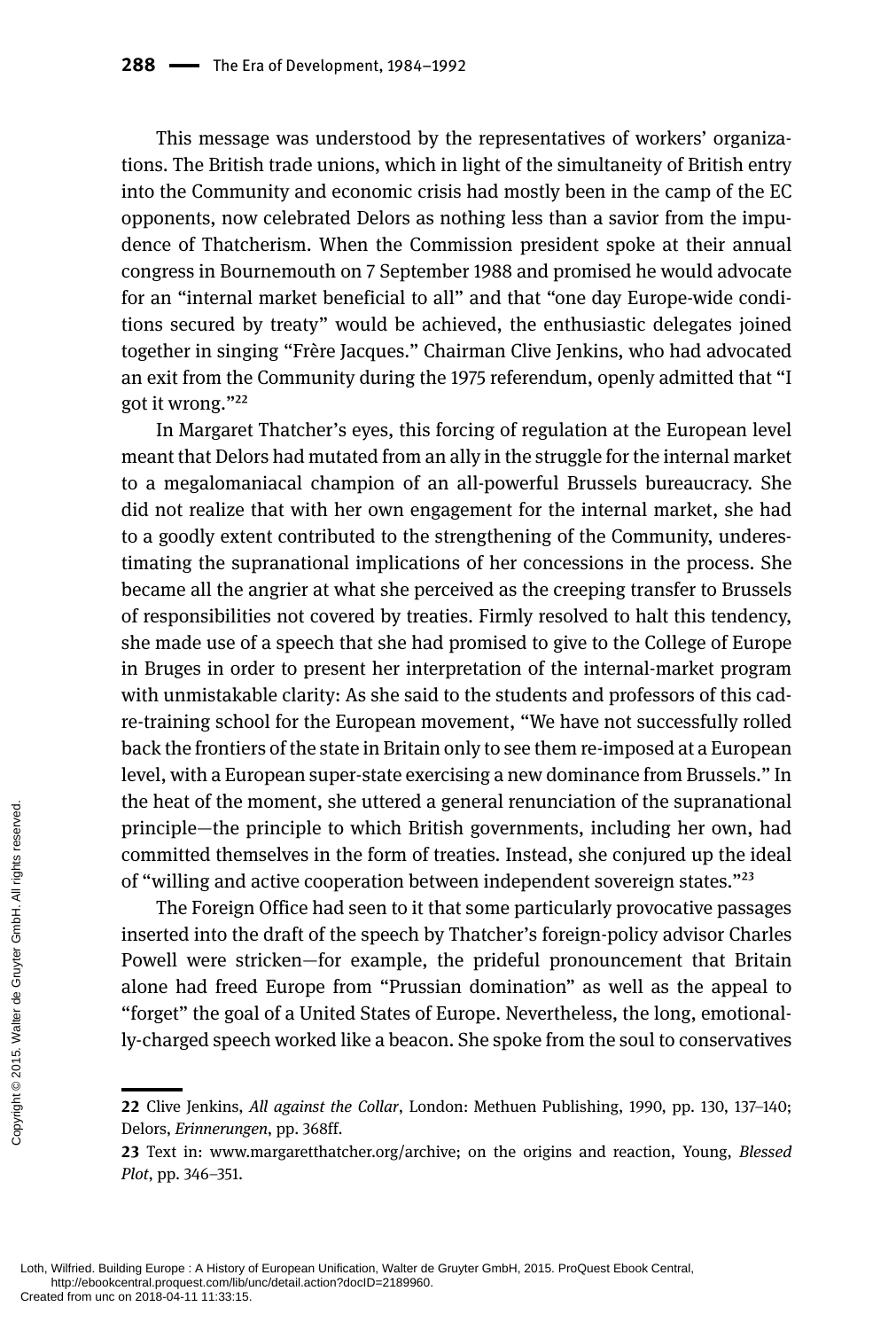plagued by feelings of uncertainty, and she contributed much to popularizing the distorted image of a Brussels "superstate" in Britain. At the same time, however, pragmatic Europeans in the government, such as Foreign Minister Geoffrey Howe and Chancellor of the Exchequer Nigel Lawson, began to turn away from the prime minister. The speech could do nothing against the dynamic that the internal-market project had developed. Instead, Thatcher's words contributed over the long term to her fall in November of 1990.

#### **The Project for an Economic and Monetary Union**

The economic upswing and political optimism were furthered by the fact that monetary-policy cooperation was making progress. After the *volte-face* in French economic policy in March of 1983, all member states of the European Monetary System were now without exception prioritizing the fight against inflation. As a consequence, inflation rates edged closer to the low Dutch and West German levels, and monetary re-alignments were more seldom needed. Only Italy and Ireland had to endure significant devaluations: The lira lost six percent of its value in July of 1985, and the Irish pound eight percent in August of 1986. Underperforming countries prevented flight from their currencies by having their central banks purchase marks when their currencies were strong; when their own currencies were threatened with weakening, they then made use of these holdings before the intervention thresholds had been reached. The mark therefore developed more and more into a second reserve currency alongside the dollar and also into the anchor currency of the EMS. Orientation on the mark helped the stabilization efforts of the governments gain vigor and credibility.

With the consolidation of the EMS, its further development into a monetary union came onto the agenda once again. François Mitterrand became a particularly strong advocate of such a move after having decided over the course of 1983 to make the expansion of the European Union into a central theme of his presidency. A memorandum produced by Roland Dumas with support from the Quai d'Orsay and the French Finance Ministry was presented on 1 June 1984. It emphasized the necessity of increased co-ordination of monetary policy and the development of common economic framework planning so as to safeguard stability and growth. Private use of the ECU was still to be promoted. Lastly, the European Monetary Cooperation Fund ought to be expanded into a European Monetary Fund with which the European currencies could be defended against Stabilization enotically<br>
With the cons<br>
union came onto<br>
ularly strong adve<br>
1983 to make the<br>
presidency. A mer<br>
Quai d'Orsay and<br>
emphasized the n<br>
development of c<br>
bility and growth<br>
European Monetary Fund w<br>
Monetary

Loth, Wilfried. Building Europe : A History of European Unification, Walter de Gruyter GmbH, 2015. ProQuest Ebook Central, http://ebookcentral.proquest.com/lib/unc/detail.action?docID=2189960.<br>Created from unc on 2018-04-11 11:33:15.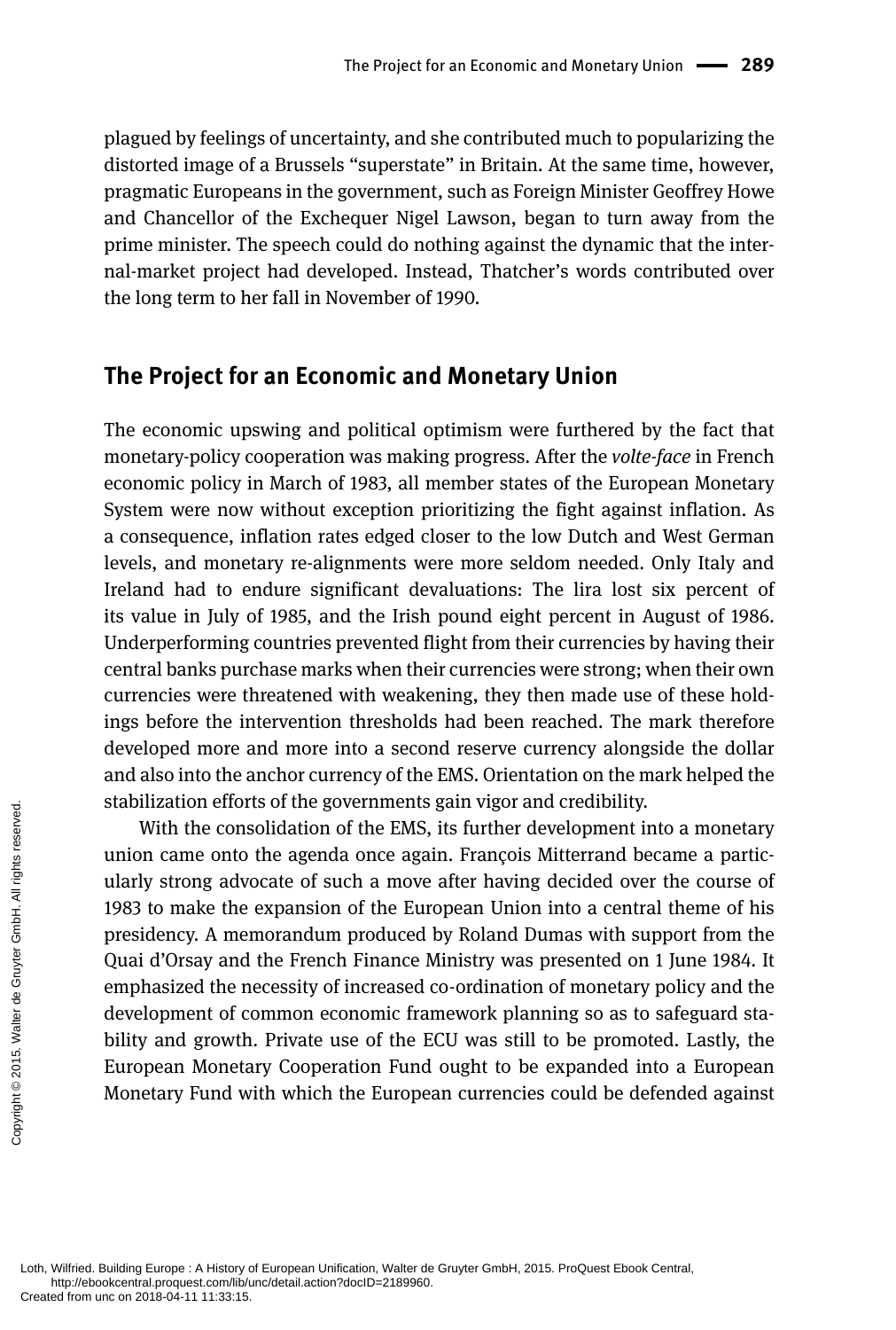the dollar. In this way, a genuine European and international currency should be developed out of the ECU.<sup>24</sup>

The resumption of plans for a monetary union was justified in the Dumas Memorandum primarily by citing the necessity of overcoming subordination to swings in the dollar exchange rate and American interest-rate policy. With the growing self-commitment to the mark there was a second motive: one-sided subordination to the dollar policy and interest-rate policy of the West German *Bundesbank*. This was all the more difficult to bear because the *Bundesbank* was contributing far less to preserving the parities than the central banks of the weaker countries; this was due to the prevalence of preventative unilateral intervention before the intervention threshold had been reached. The "deviation threshold" on an ECU basis, at which the *Bundesbank* too would be forced to intervene, was seldom reached; and over time, this instrument for balanced promotion of convergence was practically forgotten.<sup>25</sup>

Along with the comfortable position that the *Bundesbank* had attained through this development, there also grew the opposition to mutualizing monetary reserves or monetary policy. Indeed, *Bundesbank* President Karl Otto Pöhl did guard against appearing as the principle opponent of a European Monetary Union. However, by demanding that before any individual reform measures were taken, a definitive institutional design for this union be agreed upon, he did consciously raise the hurdles for realizing such a plan. Kohl was not able to reduce them very easily because Finance Minister Stoltenberg, who worked closely with the *Bundesbank*, was increasingly gaining popularity and soon constituted a potential rival of the chancellor. In principle, Kohl was already in favor of the monetary union; he regarded it as self-evidently belonging to his vision of a unified Europe. He had to be careful however to succeed with it in consensus with West German politics or at least with those of his party, and that led him to hesitate to embrace the French initiatives. The concessions that he found himself willing to make during the formulation of the Single European Act did not go nearly as far as Mitterrand had hoped.

A first breach in the West German defensive front came in the winter of 1986–87, when a dramatic drop in the dollar put the French franc under devaluation pressure and also put pressure on the mark to rise. Jacques Chirac, who had been prime minister under Mitterrand ever since the Gaullists' victory in the parliamentary elections of March 1986, blamed this on the hike in money-market or a unified Europy<br>
with West Germ<br>
hesitate to embiomology<br>
willing to make<br>
nearly as far as<br>
A first bree<br>
1986–87, when<br>
uation pressure<br>
had been prime<br>
parliamentary e<br>
parliamentary e<br>
served.<br>
24 Reported in Ke<br>

**<sup>24</sup>** Reported in Kenneth Dyson and Kevin Featherstone, *The Road to Maastricht. Negotiating Economic and Monetary Union*, Oxford: Oxford University Press, 1999, pp. 152ff.

**<sup>25</sup>** Horst Ungerer, *A concise history of European monetary integration: From EPU to EMU,* Westport: Quorum Books, CT, 1997, p. 163.

Loth, Wilfried. Building Europe : A History of European Unification, Walter de Gruyter GmbH, 2015. ProQuest Ebook Central, http://ebookcentral.proquest.com/lib/unc/detail.action?docID=2189960.<br>Created from unc on 2018-04-11 11:33:15.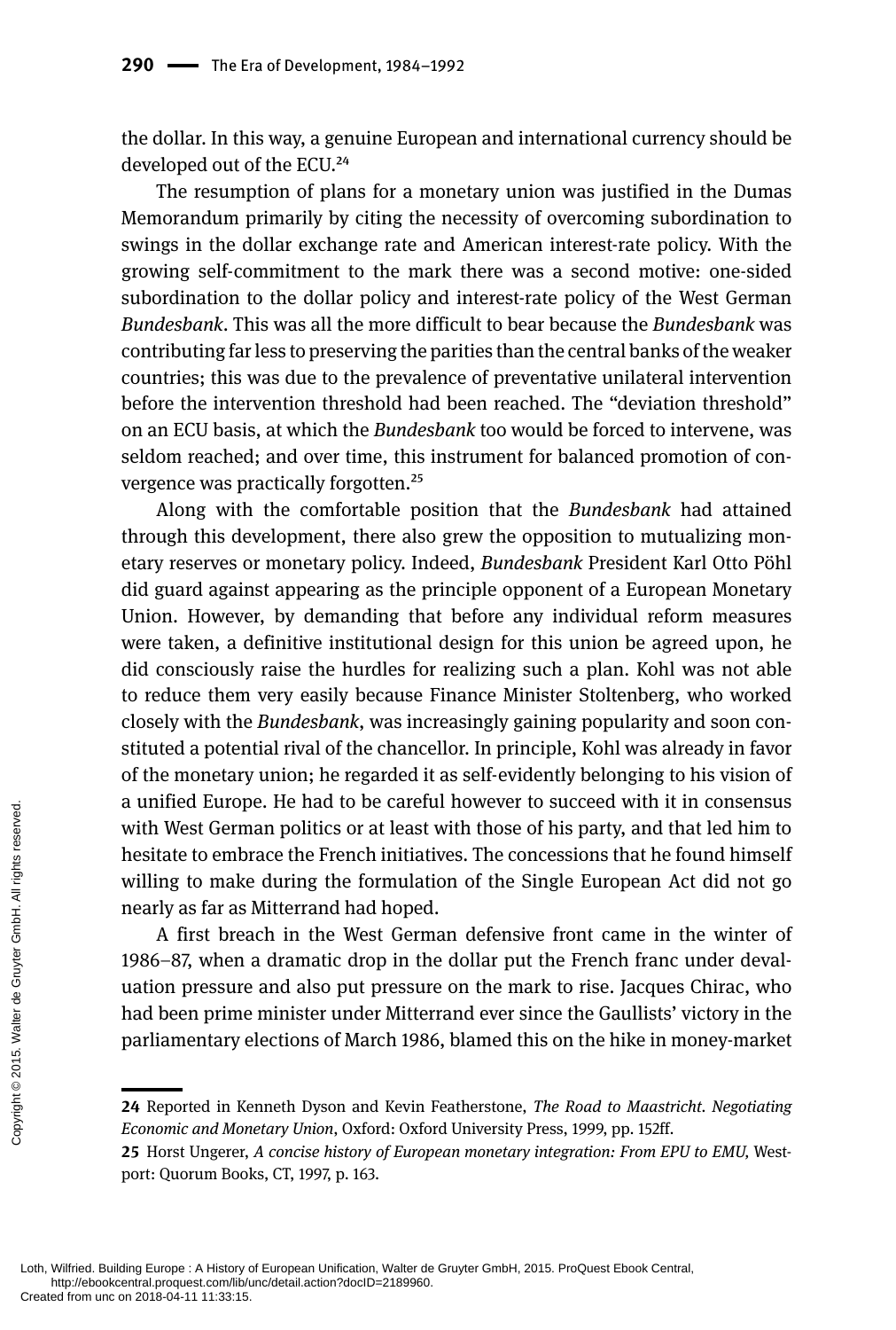interest rates by the *Bundesbank*. Stoltenberg defended the *Bundesbank* against the public criticism from Paris. Internally, however, he had to acknowledge the legitimacy of the criticism and drew the conclusion that the monetary system had to be equipped with better mechanisms to protect against speculative pressure. The *Bundesbank* was in this way to be prompted to take a more flexible approach and at the same time be protected against further attacks. The Franco-German confrontation ended on 12 January 1987 with a decision of the finance ministers to raise the value of the mark and Dutch guilder by a modest three percent and the Belgian-Luxembourg franc by two percent. The demand for devaluing the French franc was dropped.

At the same time, the finance ministers commissioned the Monetary Committee and the Committee of the Central Bank Governors to develop a concept for strengthening the intervention mechanisms of the monetary system. This was passed by the central bank governors on 8 September 1987 in Basel and then confirmed without revision by the finance ministers in Nyborg in Denmark on 12 September. Notably, the Basel-Nyborg Agreement contained two concessions that the *Bundesbank* had rejected in a similar initiative by the European Commission in March of 1982: Very short-term EMS credits could in the future also be used for financing preventative "intra-marginal" interventions, and repayment of intervention credits could in the future be paid entirely in ECUs, not only half in ECUs as had been the case up to that point. Additionally, the central bank governors were to make increased efforts to call attention to cases of inconsistency in national monetary policies and also pursue interest-rate policy with the goal of preserving parities. Pöhl also succeeded in having his colleagues explicitly commit themselves to greater internal and external stability.<sup>26</sup>

Foreign Minister Genscher was obviously not yet satisfied with the increased commitment of the *Bundesbank* to the goal of monetary union as contained in the Basel-Nyborg Agreement. For him, the valuation crisis of late 1986 and early 1987 had made it clear that monetary union needed to be put on Bonn's agenda despite the temporizing opposition of the *Bundesbank*. Not only was he pressured by Dumas, to whom it was abundantly clear that a public initiative needed to come from the German side in order to succeed. Genscher moreover feared that the monetary system could not survive the continuance of the existing asymmetries much longer. The goal of Political Union would also be endangered by such a prospect—and at a point in time when it was needed more than ever, given the reform initiatives of Soviet General Secretary Mikhail Gorbachev. Foreight Millis<br>
commitment of the Basel-Nyborg<br>
1987 had made it<br>
despite the tempo<br>
by Dumas, to wh<br>
come from the Ge<br>
the monetary syst<br>
tries much longer.<br>
a prospect—and a<br>
reform initiatives<br>  $\frac{1}{26}$ <br>  $\frac{1}{26}$ <br>

**<sup>26</sup>** *Ibid*., p. 180. On this and the following, cf. Dyson and Featherstone, *Road*, pp. 156–180 and 306–342.

Loth, Wilfried. Building Europe : A History of European Unification, Walter de Gruyter GmbH, 2015. ProQuest Ebook Central, http://ebookcentral.proquest.com/lib/unc/detail.action?docID=2189960.<br>Created from unc on 2018-04-11 11:33:15.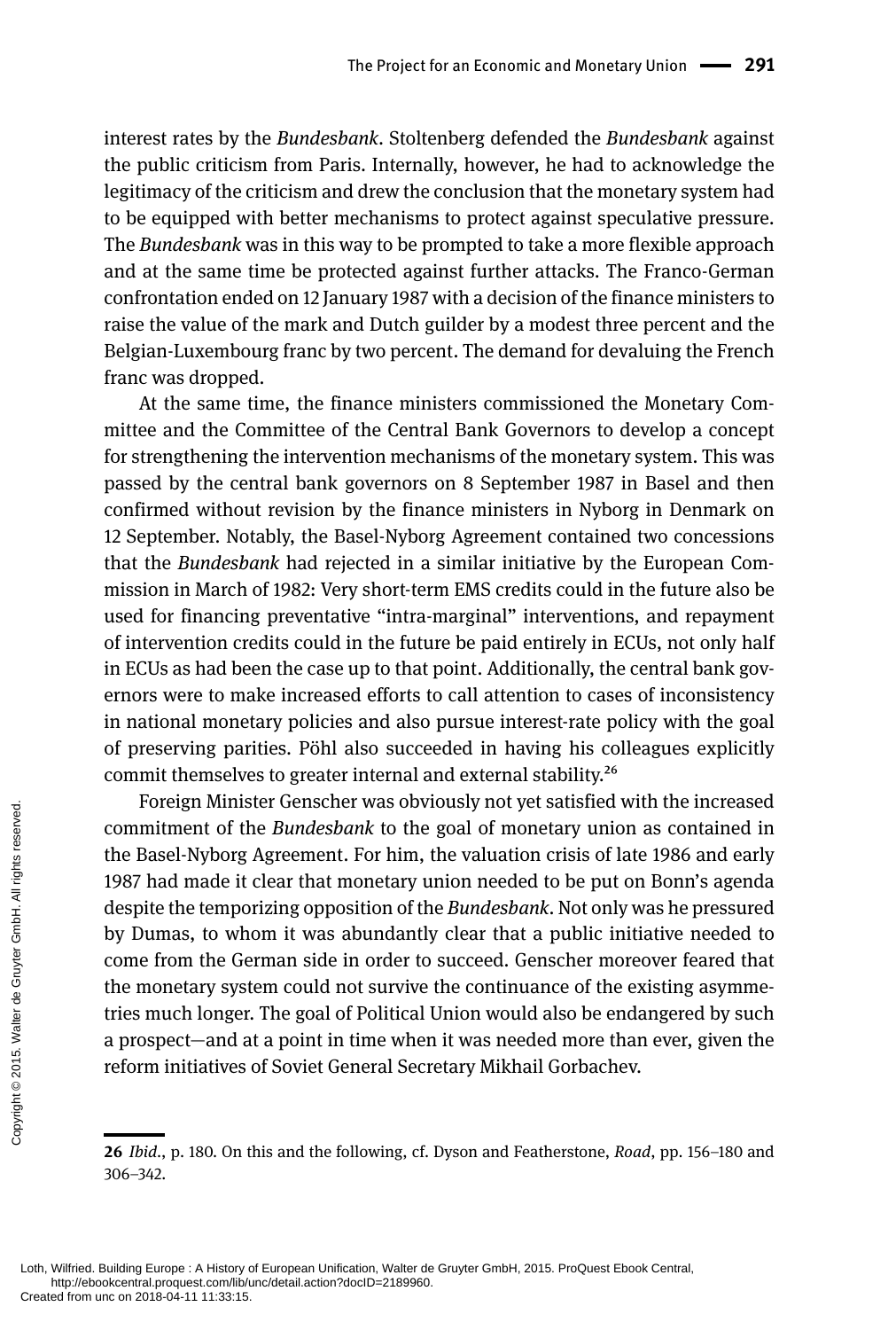The reforms in the Soviet Union and the efforts to overcome the Cold War being undertaken by Gorbachev gave the project of a European Monetary Union a wholly new urgency in Genscher's view: "The East-West rapprochement called for nothing less than an EC more capable of acting, one that worked closely together rather than drifting apart. Moreover, in light of the new developments, the German attitude on this was watched keenly not only in Paris: Would the Germans remain on board the European Union ship or would they again go their own way? As soon as German reunification became an issue, this question would heat up; there could be no uncertainties, no ambiguities, because these would have had devastating consequences."<sup>27</sup> Genscher clearly perceived that behind the growing pressure from the French side there also lay worries about an emancipation of the Germans from the European Community. These worries could only be countered by timely efforts for more strongly integrating the Germans.

The West German foreign minister therefore sought an opportunity for substantially reducing the *Bundesbank*'s influence over Bonn's attitude toward the monetary-union project. He found it when in the national elections of January 1987 his FDP gained significantly and when Stoltenberg lost appreciable influence in the autumn and winter of 1987–88 due to the "Barschel Affair" in his political base of Schleswig-Holstein. After the German success in passing the "Delors Package" at the Brussels Council meeting of 11 and 12 February 1988 had further increased Genscher's esteem in the West German public as well as his European partners, he publicly presented a carefully-worked-out plan for creating a "European monetary area" on 26 February. This was intended to outmaneuver the opposition of the *Bundesbank* and to force the hand of the still-hesitant chancellor.

The memorandum was deliberately not coordinated within the government and therefore functioned as a personal statement by Genscher, not as an official declaration of the foreign minister. It took up the objectives for a monetary union that had been expressed by Pöhl and other representatives of the *Bundesbank* and combined them with a proposed procedure that aimed for realization in short order. The centerpiece of the monetary union was to be the establishment of a European Central Bank, which was to be as autonomous as the *Bundesbank* and likewise committed to the goal of price stability. In order to get this underway, the European Council was to create at its next meeting in June an "expert committee" with "professional and political authority"; within a year's time, this body was to determine the key points for creating a European economic space, to work out the statutes of the European Central Bank, and to develop plans for the transition The memot<br>
and therefore fu<br>
declaration of the declaration of the declaration of the declaration of the dand combined t<br>
and combined the cent<br>
European Centre likewise commines<br>
European Count<br>
with "profession" to dete

**<sup>27</sup>** Genscher, *Erinnerungen*, p. 387.

Loth, Wilfried. Building Europe : A History of European Unification, Walter de Gruyter GmbH, 2015. ProQuest Ebook Central, http://ebookcentral.proquest.com/lib/unc/detail.action?docID=2189960.<br>Created from unc on 2018-04-11 11:33:15.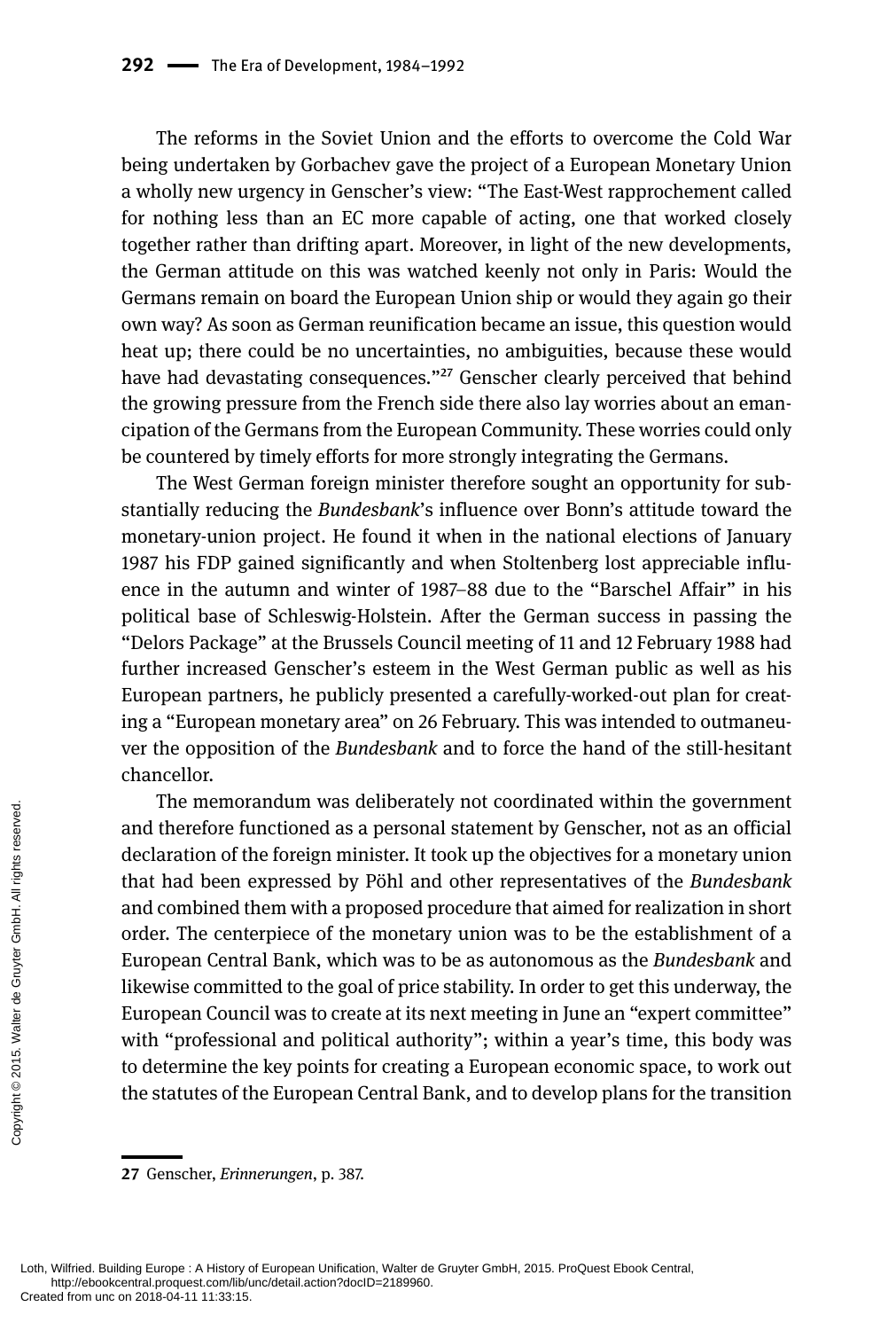period up to the completion of the monetary union, which were to be guided by the principle of parallelism in economic and monetary integration.<sup>28</sup>

It was now the case that the opponents of the currency union could only raise objections as to the process, and they did so immediately. On 15 March, Stoltenberg sent the State Secretary Committee for European Affairs and monetary committee of the EC Council of Ministers a counter-memorandum that had been developed in close cooperation with the *Bundesbank*. This document listed a whole series of preconditions to be fulfilled before a European Central Bank was established: further "augmentation" of monetary cooperation and orientation on the stability goal, irrevocable freedom of capital movement in the Community, increased convergence of economic development, unrestricted participation of all member states in the monetary system, guaranteed independence of the national central banks, and a substantial transfer of national sovereign rights to the Community level—a transfer that went beyond the field of monetary policy.29 From this perspective, the monetary union remained a long-term goal that could be realized only if all member states had adjusted to German conditions, thus in keeping with the "crown theory" that was so beloved of German financial experts.

Genscher's arguments made obvious sense to Kohl. However, in light of the now-public conflict within his government, the chancellor continued to lie low, awaiting further reactions to Genscher's initiative. Only after representatives of industry and commerce had expressed themselves overwhelmingly positively and after Mitterrand had been re-elected on 7 May did the chancellor decide take up the proposal for creating a committee of experts. In order to ensure success, he insisted that the membership must include not only a group of independent personages but also the central bank governors. At the Franco-German summit of 2 June in Evian, Kohl proposed that Delors—with whom he was in the meantime working closely—be the chairman of the committee. At the same time, the chancellor asked that Mitterrand fulfill a precondition that was especially important to Stoltenberg: the free movement of capital in the Community.<sup>30</sup> After the French had acceded to this request and after the EC Council of Ministers on 24 June had decided that capital should move freely no later than 1 July 1990, the way was clear for Kohl to emerge at the next Council meeting as the initiator of the monetary union. Stoltenberg's opposition could be neutralized by reference to the success in liberalizing capital movement. Provided that National Stollar Created from unc on 2018-04-11 11:33:15.<br>
Created from unc on 2018-04-11 11:33:15.<br>
Created from unc on 2018-04-11 11:33:15.<br>
Created from unc on 2018-04-11 11:33:15.<br>
Created from unc on 20

**<sup>28</sup>** Henry Krägenau and Wolfgang Wetter, *Europäische Währungsunion. Vom Werner-Plan zum Vertrag von Maastricht. Analysen und Dokumentation*, Baden-Baden: Nomos, 1993, pp. 310–312. **29** *Ibid*., pp. 337ff.

**<sup>30</sup>** Noted in Jacques Attali, *Verbatim. Tome 3: Chronique des années 1988–1991*, Paris: Fayard, 1995, p. 32.

Loth, Wilfried. Building Europe : A History of European Unification, Walter de Gruyter GmbH, 2015. ProQuest Ebook Central, http://ebookcentral.proquest.com/lib/unc/detail.action?docID=2189960.<br>Created from unc on 2018-04-11 11:33:15.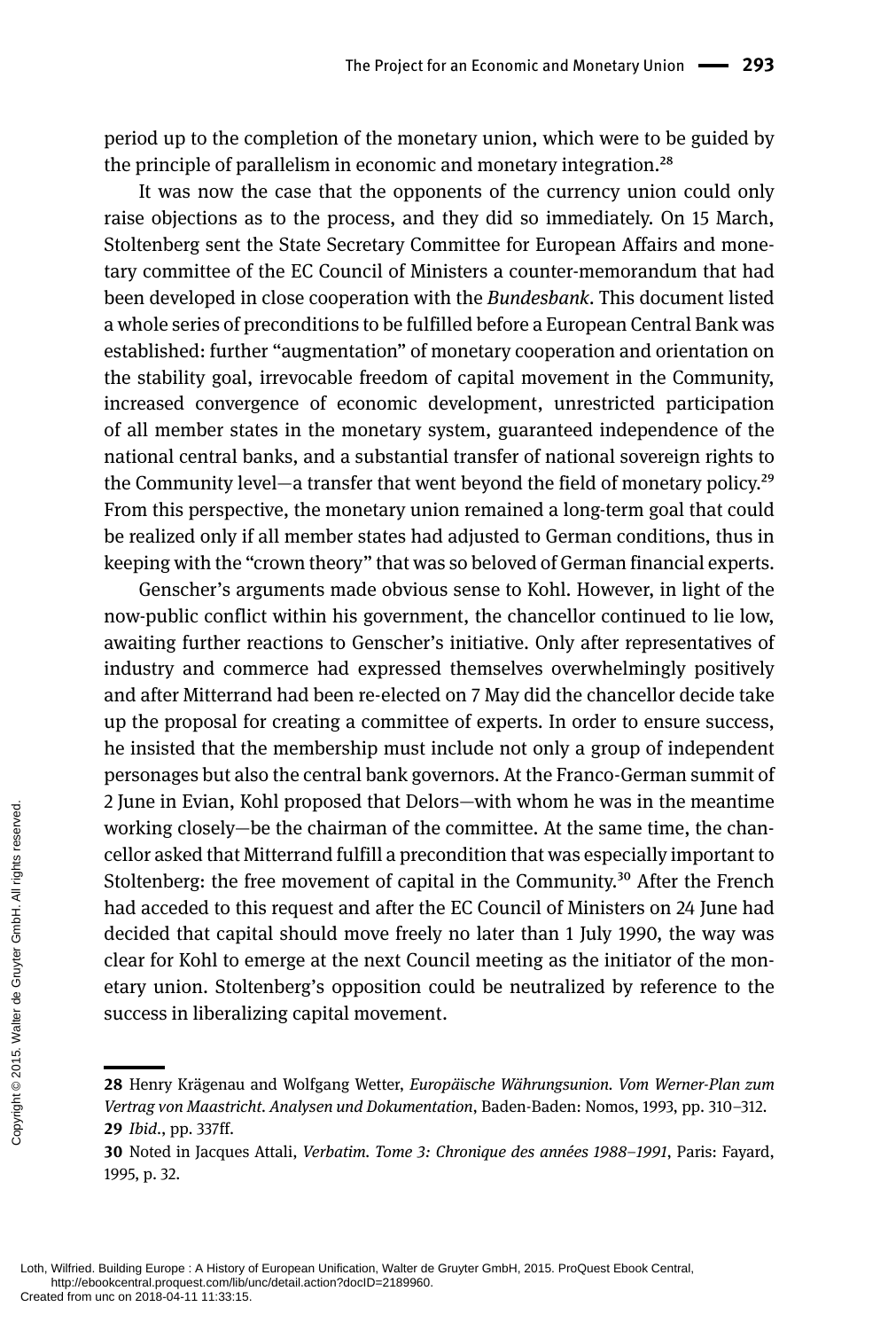At the Council meeting in Hannover on 27 and 28 June, Kohl first sought to persuade Thatcher in a private conversation that she had nothing to fear from a committee that consisted essentially of orthodox central bankers. Then, just after the members of the Council had confirmed Delors for another term as Commission president, Kohl made the proposal at dinner that the Frenchman be appointed chairman of the committee. The entity was also to consist of all twelve central bank governors along with Frans Andriessen (as an additional member of the European Commission) as well as Miguel Boyer (president of the Foreign Trade Bank of Spain), Alexandre Lamfalussy (general director of the Bank of International Settlements), and Niels Thygesen (an economics professor in Copenhagen) as independent members. With this constellation, the proposal was accepted by one and all. Thatcher only insisted that the issue of creating a European Central Bank not be explicitly written into the committee's mandate. And Tietmeyer, who once again was part of the delegation as "watchdog" from the finance ministry, succeeded at the last moment in adding a provision that the central bank governors act only in their own names and not for their institutions. In the closing press conference, Kohl—then serving as Council president—stated that he was "ninety percent sure" that the European Central Bank would be realized by the year 2000.<sup>31</sup>

With the creation of a committee to develop a roadmap to monetary union, the transition to a common currency had in fact once again been put on the agenda of the Community; and with the inclusion of the central bank presidents, the opposition of the *Bundesbank* had been neutralized. Pöhl did complain that Delors was an unqualified politician and also sought to shift his committee assignment to another member of the *Bundesbank* directorate. In light of the participation of all the other central bank presidents, however, he could not in the end avoid the assignment. The only possibility remaining to him was to represent the position of the *Bundesbank* as aggressively as possible in the Delors Committee and so keep the hurdles high on the path to monetary union.

The Delors Committee met in Basel, following on the monthly sessions of the committee of the central bank presidents. It quickly became apparent that Pöhl had ended up on the defensive. In his reservations against accelerating the movement toward monetary union, it was true that he was for the most part supported by Danish Central Bank President Erik Hoffmeyer and his Dutch colleague Wim Duisenberg. On the other side, the Italian Carlo Ciampi, the Belgian Jean Godeaux, and the Frenchman Jacques de Larosière were zealous advocates of the monetary union; Boyer and Thygesen, as members of the "Committee for the Monetary Union of Europe" that had been created by Schmidt and Giscard Exercise<br>
Subsequent of the *Bundesb*<br>
Reep the hurdle<br>
The Delors<br>
the committee<br>
Poihl had ended<br>
the movement t<br>
supported by D<br>
league Wim Dui<br>
Jean Godeaux,<br>
subsequent of the monetary<br>
the Monetary U<br> **Example All Ri** 

**<sup>31</sup>** *Europa-Archiv* 43 (1988), pp. D443–D447; on the course of the meeting, also Delors, *Erinnerungen*, pp. 383–385.

Loth, Wilfried. Building Europe : A History of European Unification, Walter de Gruyter GmbH, 2015. ProQuest Ebook Central, http://ebookcentral.proquest.com/lib/unc/detail.action?docID=2189960.<br>Created from unc on 2018-04-11 11:33:15.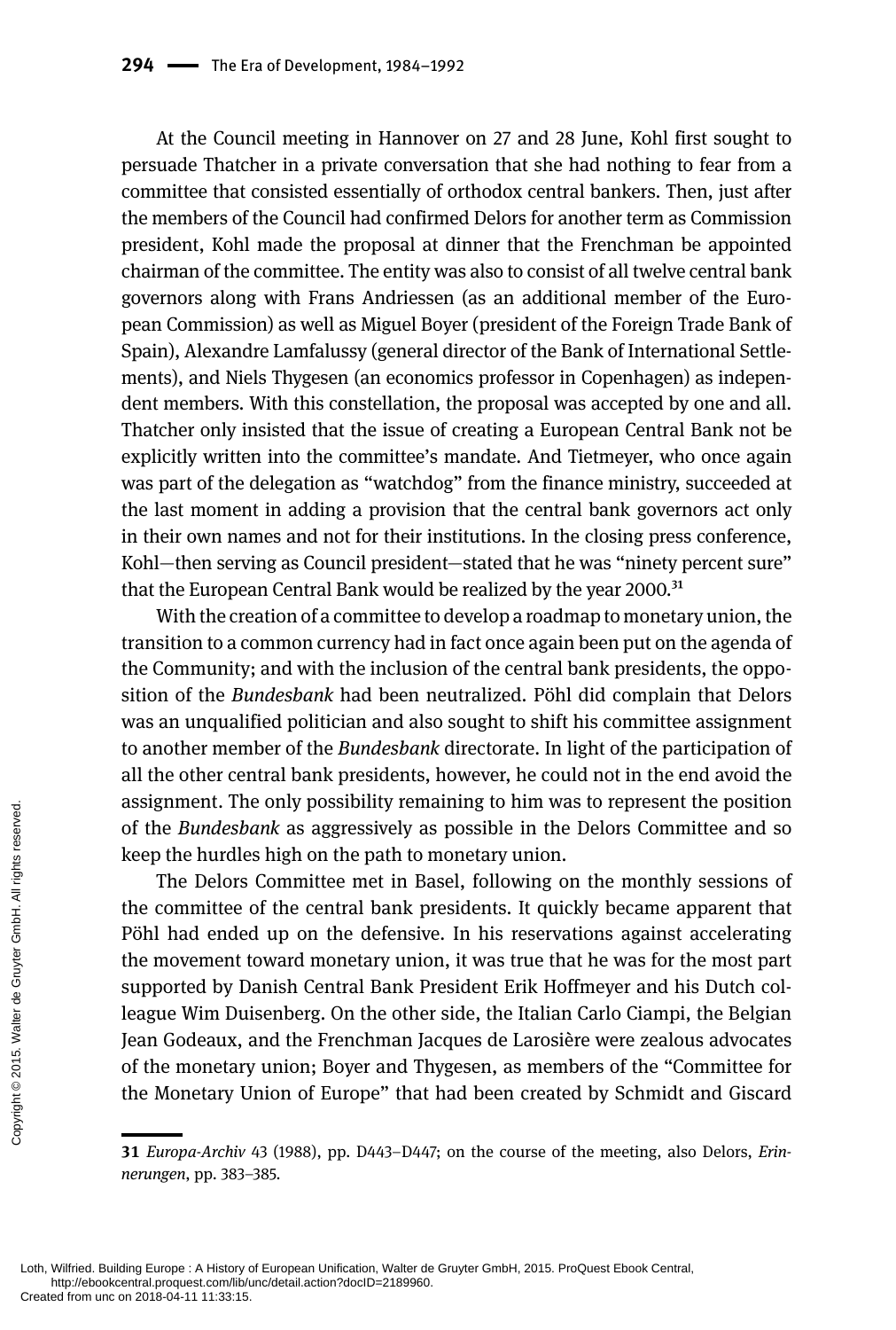in late 1986, were already focused on rapid progress on monetary unification. Yet, Delors concentrated on achieving a common answer among all the members regarding the path to monetary union. Hence, he did not insist further when Pöhl characterized certain demands as non-negotiable; and the chairman also strove for the utmost civility. When an exasperated Pöhl took off his headphones during Delors' French-language remarks, the undaunted chairman continued speaking in his poor English.

Delors' firm purposefulness and the mediation services repeatedly provided by Duisenberg worked to ensure that by 12 April 1989 a report had in fact been produced, one that was supported by all Committee members. It steered the course charted by Genscher but also contained some fuzziness, behind which lay ongoing differences of opinion. It followed the German input in describing the goal of an independent European Central Bank system, led by the directorate of the European Central Bank as well as the presidents of the national banks and committed to the goal of price stability. In this, Mitterrand had given de Larosière his blessing because he knew that the monetary union could not be achieved in any other way. In order to demonstrate the irrevocability of the setting of the exchange rates, there was also nominally to be a Community currency. In contrast, when it came to the parallel development of common economic and fiscal policy, which Delors regarded as necessary if the monetary union were to function over the long term, there was only vague talk of "macro-economic coordination, including binding rules in the budgetary field." The explicit mention of the "transfer of decision power" to the European level contained in an early draft was struck by Delors because he thought it would not be possible to gain approval for it.

Regarding the roadmap, Delors succeeded in winning approval for a process in three stages as well as the recommendation that right at the beginning of this process there be "a clear political commitment to the final stage." Regarding a timetable, as the Schmidt-Giscard Committee had demanded, there remained only the recommendation to let the first stage begin no later than when movement of capital was freed up on 1 July 1990. Aside from that, it was not clearly stated as to which conditions needed to be fulfilled in order to move from the first to the second stage or from the second to the third, nor were any time points specified for these transitions. In the first stage, convergence was to be further promoted by economic development and economic policy; and all member states were to join the exchange-rate mechanism of the EMS. Additionally, a treaty on economic and monetary union was to be worked out. After ratification of the treaty, the second stage was to be entered upon, in which the European Central Bank system was to organize the transition to full monetary union for the third stage. The stages as<br>
process there be<br>
timetable, as the<br>
only the recomme<br>
of capital was free<br>
to which condition<br>
second stage or fr<br>
for these transition<br>
economic develop<br>
the exchange-rate<br>
monetary union w<br>
stage was to b

As to organizing the transition in the second stage, the report of the Delors Commission likewise remained vague. Pöhl successfully fended off de Larosière's

Loth, Wilfried. Building Europe : A History of European Unification, Walter de Gruyter GmbH, 2015. ProQuest Ebook Central, http://ebookcentral.proquest.com/lib/unc/detail.action?docID=2189960.<br>Created from unc on 2018-04-11 11:33:15.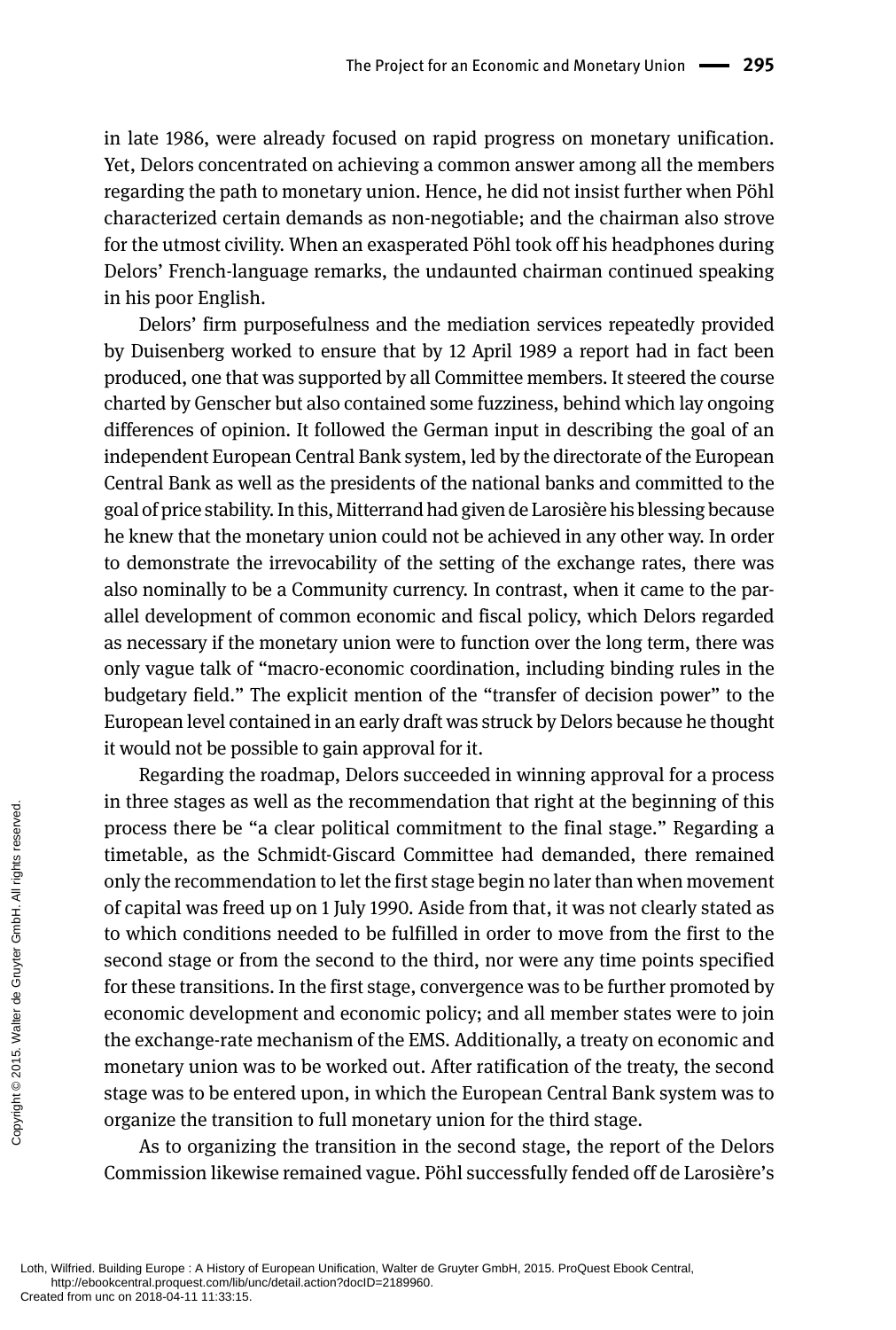demand for the establishment of a European Monetary Fund for this transition phase, likewise the idea of creating a parallel European currency that was to be legal tender alongside the national currencies. The report only retained the provision that the European Central Bank was to have the possibility of accumulating "a certain amount of reserves" and using them for intervening in the foreign-exchange markets. The bandwidths among the national currencies were to be narrowed to the extent allowed by circumstances and by progress toward convergence. Additionally, precise rules were to be agreed upon for the size and financing of budget deficits; these were not yet to be binding, however. "Guidelines" for macro-economic development were to be passed by majority vote; at the same time, "ultimate responsibility" for political decisions in this phase was still to rest at the national level.<sup>32</sup>

It was true that the *Bundesbank*'s fundamental essentials regarding the shape of the future monetary union were thereby retained and that the tempo of its realization remained unclear. Nevertheless, with the recommendation for an immediate launch along with simultaneous commitment to the final goal, a strong impetus had now been given for further developing the monetary system into a monetary union. Immediately after the publication of the report on 17 April, Pöhl began to distance himself from its contents and to warn against a "hasty" realization of the recommended steps. New West German Finance Minister Theo Waigel reacted by publicly affirming the "crown theory"; he clearly rejected acceleration on the path to monetary union. The Academic Advisory Board of the West German Economic Ministry went further by speaking out against binding budgetary rules at the European level. In a letter to Economic Minister Helmut Haussmann, this body warned against beginning treaty negotiations on the basis of the Three-Step-Plan.<sup>33</sup>

Against this, Mitterrand, Delors, and Genscher pushed for approval of the report of the Delors Commission at the next Council meeting in Madrid and also for approval of a government conference to draft the treaty that was necessary for stage two. The fact that it had been possible to get all the central bank presidents to commit themselves to a common program had to be made use of—the iron had to be struck while it was hot. Therefore, Mitterrand spontaneously shoved aside Trifee-Step-Friam<br>
Against this<br>
report of the De<br>
for approval of a<br>
stage two. The f<br>
to commit them<br>
to be struck wh<br>
to be struck wh<br>
served.<br>
The struck wh<br>
pp. D283-D304; Ki<br>
tions in the Delors<br> *Erinnerungen*, pp.

**<sup>32</sup>** "Bericht zur Wirtschafts- und Währungsunion der EG," in: *Europa-Archiv* 44 (1989), pp. D283–D304; Krägenau and Wetter, *Europäische Währungsunion*, pp. 33–40. On the negotiations in the Delors Committee, Dyson and Featherstone, *Road*, pp. 342–350 and 713–720; Delors, *Erinnerungen*, pp. 385–389; James, *Making the European Monetary Union*, pp. 234–261.

**<sup>33</sup>** Letter of June 5, 1989, Krägenau/Wetter, *Währungsunion*, pp. 213ff. Cf. Hans Stark, *Kohl, l'Allemagne et l'Europe. La politique d'intégration européenne de la République fédérale 1982–1998*, Paris: Éditions l'Harmattan, 2004, pp. 90ff.; Dyson and Featherstone, *Road*, pp. 348ff.

Loth, Wilfried. Building Europe : A History of European Unification, Walter de Gruyter GmbH, 2015. ProQuest Ebook Central, http://ebookcentral.proquest.com/lib/unc/detail.action?docID=2189960.<br>Created from unc on 2018-04-11 11:33:15.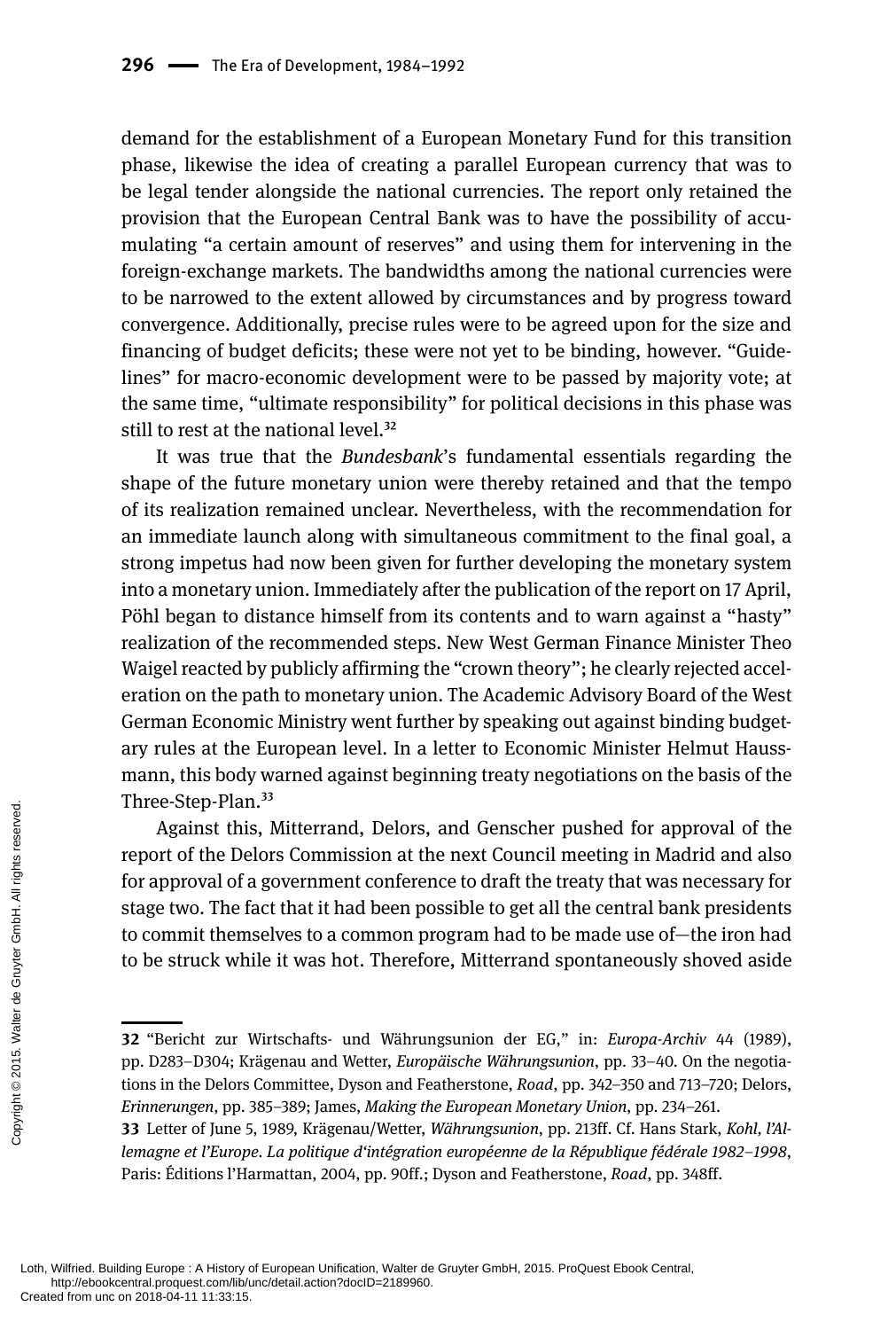the reservations of French Finance Minister Pierre Bérégovoy regarding the lack of economic- and fiscal-policy taxing authority for the projected union. During a conversation at the Élysée Palace on 11 May, the president made it clear that the risks entailed by France in allowing the free movement of capital were more than outweighed by the advantages of the monetary union.<sup>34</sup>

With the pressure that the advocates of the monetary union were putting on him, Kohl once again found himself facing a dilemma: On the one hand, he shared their analysis of the situation and the conclusions they drew from it; on the other hand, it was exactly at that time that he needed to act with particular caution in regard to domestic politics. The criticism of his leadership had escalated, and his own general secretary, Heiner Geissler, was about to have him removed. Therefore, he simply could not afford to deceive Finance Minister Waigel, who had succeeded Franz-Josef Strauss as chairman of the Bavarian CSU and who was supporting the chancellor against the criticism within the party. In cabinet discussions, Genscher did succeed in gaining government support the adoption of the Delors Report as well as the start of the first stage on 1 July 1990. However, Waigel and Tietmeyer—whose expertise the new finance minister greatly valued—argued that before a determination had been made on beginning the government conference, there was still a series of "technical issues" that had to be resolved. Kohl did not dare to contradict them.35

In Madrid, where the heads of state and of government gathered on 26 and 27 June, it was thus not possible to decide anything more. Kohl made use of Thatcher's opposition to a new treaty to present himself as a mediator and then worked toward a result that would again give him some time: The report of the Delors Commission was hailed as an indispensable basis for the preparations for the monetary union, and the start of the first stage was set for 1 July 1990. The government conference was only to meet after the responsible entities—that is, the General Council, the Finance Ministers Council, the Commission, the Committee of the Central Bank Governors, and the Monetary Committee—had completed the necessary preparations. Under no circumstances was the government conference to begin before the start of the first stage. Additionally, the Council explicitly approved the West German proposal to set unambiguous convergence criteria; it also rejected the French plan for a European Reserve Fund.<sup>36</sup> From the Central Band (Fig. 1825)<br>
Search Central Band (Fig. 1826)<br>
The Central Band (Fig. 1826)<br>
Search Copyrights reserved the West also rejected the F<br>
Mitterrand the the second half of<br>
Search Contral Properties reserv

Mitterrand then sought to make use of his European Council presidency in the second half of 1989 to give decisive impetus to the preparations for the government conference and to wring from the Germans a binding date for its start. It

**<sup>34</sup>** *Ibid*., p. 188.

**<sup>35</sup>** *Ibid.*, pp. 350–354.

**<sup>36</sup>** *Europa-Archiv* 44 (1989), pp. D406ff.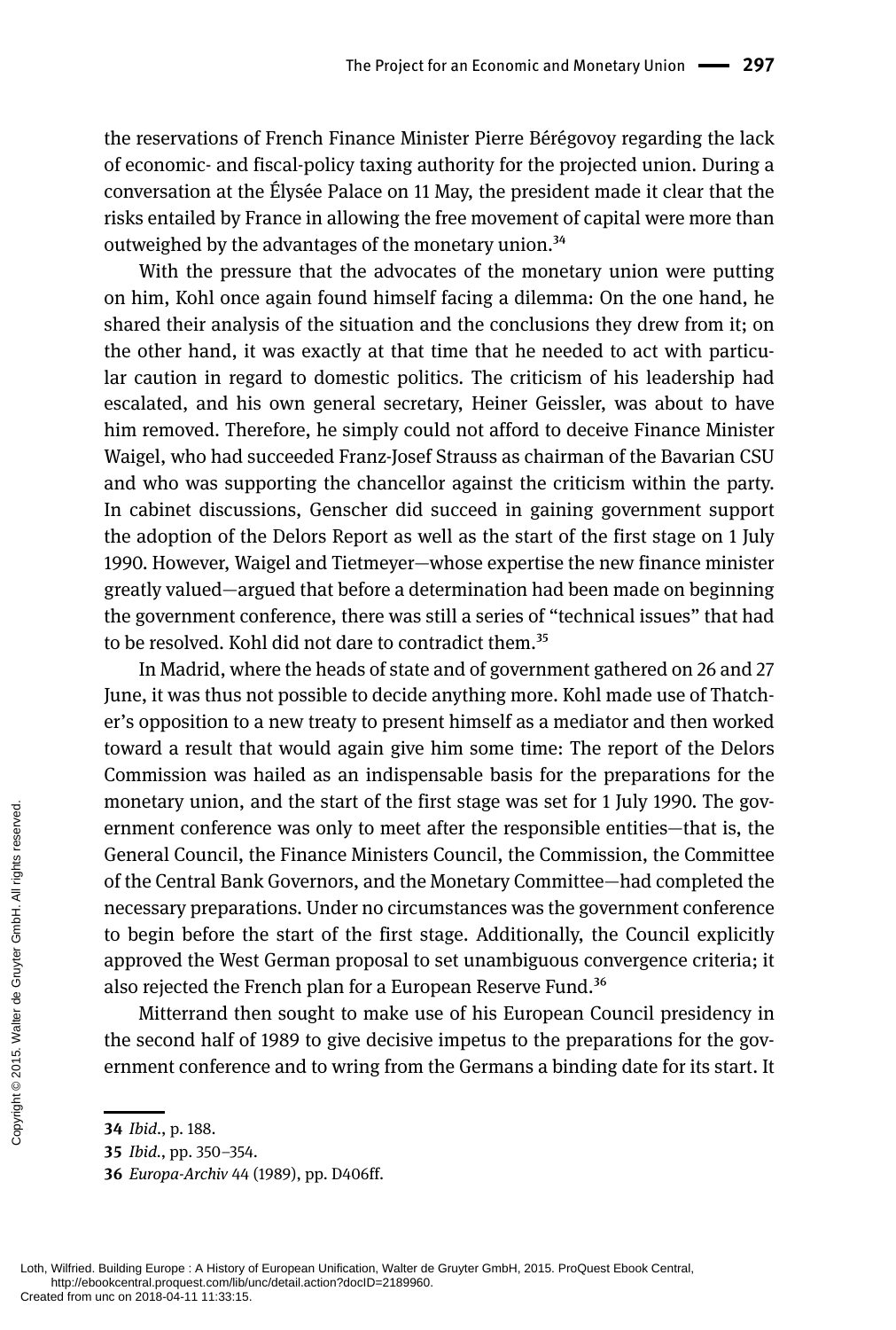was at least to begin before the end of 1990. The decisions necessary for it were to be made at the next Council meeting in December in Strasbourg; these were to be prepared by a work group made up of representatives of all foreign and finance ministries under the leadership of Mitterrand's European advisor, Elisabeth Guigou. As Mitterrand said to Thatcher during a lightning visit on 4 September, his intention was "to put the train on its wheels"; and it should not be impeded by "one or two states."37 In other words, France was prepared to start moving on the monetary union even if Britain would not immediately join in.

In pressing to have a government council summoned, Mitterrand was helped by circumstances: The prospects for overcoming the division of Europe and thereby also the division of Germany—which were becoming more clear over the course of the summer and autumn of 1989—generated wider support for the understanding of strategic necessities that drove Mitterrand and Genscher. In light of the opening of Hungary's border with Austria and the formation of an all-party government in Poland, both Bérégovoy and Waigel began to realize that regardless of their different conceptions as to how it was to be accomplished, the monetary union had to be implemented quickly. At their first encounter within the framework of the Franco-German Economic Commission (at Tegernsee on 24 and 25 August), the two men came to trust one another. Their two agencies no longer worked secretly against the monetary union but now worked constructively toward it. Even Pöhl now became convinced that for political reasons the monetary union had to come.

Added to this was the fact that Kohl was able to prevail in the intraparty power struggle of the CDU at the Bremen party congress during the second week of September. With new self-confidence, he now spoke for the Germans of the GDR too. He also perceived the necessity of making timely gestures so as to counter possible irritation among his allies regarding a new special German path of development away from the Community. On 13 October, European advisor Joachim Bitterlich informed his French colleague Guigou that at the upcoming December Council meeting in Strasbourg, the chancellor would make an appeal for an agreement on the meeting of the government conference. It would open before the end of 1990. Negotiations were to lead to a treaty by the end of 1991, and ratification was then to follow over the course of 1992.<sup>38</sup> Mitterrand understood that these negotiations The diso perceive<br>
irritation among<br>
away from the (<br>
informed his Fr<br>
meeting in Strass<br>
the meeting of t<br>
Megotiations we<br>
to follow over the<br>  $\frac{1}{2}$ <br>  $\frac{1}{2}$ <br>  $\frac{1}{2}$ <br>  $\frac{1}{2}$ <br>  $\frac{1}{2}$ <br>  $\frac{1}{2}$ <br>  $\frac{1}{2}$ <br>

**<sup>37</sup>** AN, 5AG4, 88 EG d.1, quoted from Jean-Marie Palayret, "La voie française vers l'Union économique et monétaire durant la négociation du traité de Maastricht (1988–1992)," in: Martial Libera and Birte Wassenberg (eds.), *L'Europe au cœur. Études pour Marie-Thérèse Bitsch*, Brussels: Émile Bruylant, 2009, pp. 197–221, here p. 209.

**<sup>38</sup>** Guigou to Mitterrand, 13 October 1989, AN, 5AG4, 6874; cf. also Attali, *Verbatim III*, p. 321.

Loth, Wilfried. Building Europe : A History of European Unification, Walter de Gruyter GmbH, 2015. ProQuest Ebook Central, http://ebookcentral.proquest.com/lib/unc/detail.action?docID=2189960.<br>Created from unc on 2018-04-11 11:33:15.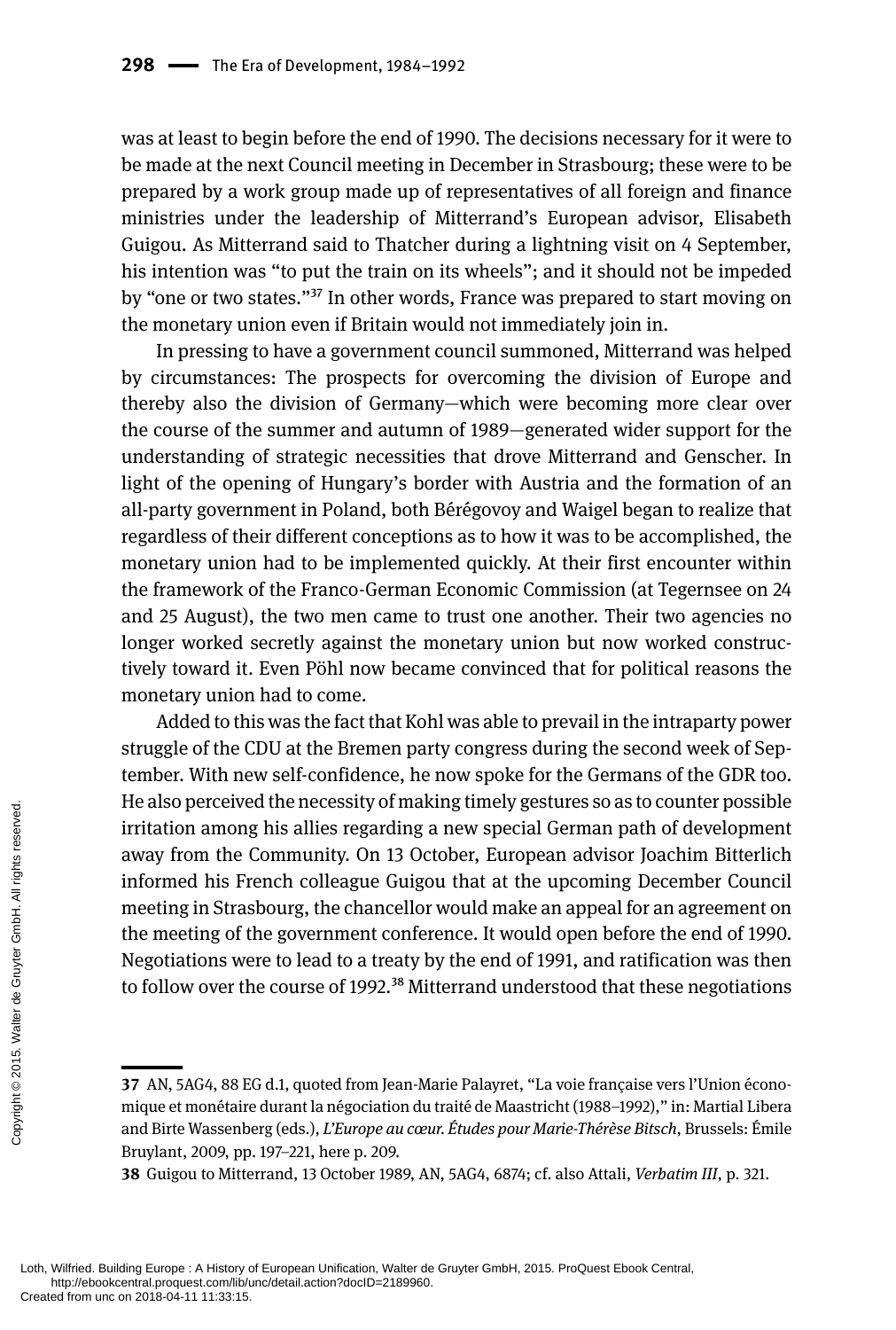should begin only after the German elections of December 1990 so as to keep the issue of the monetary union out of the election campaign.

Despite the fact that Kohl had backed down, nothing had actually been decided yet, although Mitterrand thought otherwise. Rather, with the upheavals in Hungary and Poland as well as the visible decay of the SED regime in East Germany, the chancellor drew the conclusion that along with economic and monetary integration, the political unification of Europe had to be accelerated. This seemed necessary to him, firstly, in order to create a strong framework for the process of German reunification; secondly, he also saw new tasks for the Community in overcoming the legacies of Communism in Eastern Europe. Eleven days after the message that Bitterlich had communicated, Kohl himself flew to Paris to say this to Mitterrand. As Attali noted during a dinner shared by the two leaders on 24 October, "it would be necessary to take up a political European project after the economic one." The chancellor also made it clear that such an initiative was urgent in his view: "The summit in Strasbourg must send a clear message to the East."

It did not escape Mitterrand that his guest reacted evasively to his question about the date for the government conference: "One can't decide anything before seeing what happens in Strasbourg." That made the French president mistrustful. Attali concluded his notes on this "head-spinning" meeting with the observation that "I feel for the first time that the chancellor is not confiding in us everything that he knows and that he wants."39 This mistrust grew into great anxiety when Kohl specified his ideas in a letter to Mitterrand on 27 November: In Strasbourg, the finance ministers and central bank presidents should be commissioned to prepare the government conference; and the conference should not only concern itself with the economic and monetary union but also, in a second phase from the end of 1991 onward, deal with the other institutional reforms, especially with the strengthening of the position of the European Parliament. The "political decision for implementing the government conference on the economic and monetary union" should be made only in the middle of December 1990, and the negotiations should first begin in early 1991. Both parts of the negotiations should be wrapped up over the course of 1992, "in December at the latest." As was emphasized in the conclusion of the document, the ratification could then take place promptly before the next elections to the European Parliament in May and June of 1994.<sup>40</sup> Created from unc on 2018-04-11 11:33:15.<br>Created from uncontrol Created from uncontrol Created from uncontrol Created from uncontrol Created from uncontrol Created from uncontrol 2018-04-11 11:33:15.<br>Created from uncontrol

**<sup>39</sup>** Attali, *Verbatim III*, pp. 325–327. On this and the following, also Hanns Jürgen Küsters, "La controverse entre le Chancelier Helmut Kohl et le Président François Mitterrand à propos de la réforme institutionnelle de la Communauté européenne (1989/1990)," in: Bitsch, *Le couple France-Allemagne*, pp. 487–516, here pp. 491–496; Dyson and Featherstone, *Road*, pp. 363–366. **40** Kohl to Mitterrand, 27 Nov. 1989, in: *Deutsche Einheit. Sonderedition aus den Akten des Bundeskanzleramtes 1989/90*, Munich: Oldenbourg, 1998, pp. 565–567.

Loth, Wilfried. Building Europe : A History of European Unification, Walter de Gruyter GmbH, 2015. ProQuest Ebook Central, http://ebookcentral.proquest.com/lib/unc/detail.action?docID=2189960.<br>Created from unc on 2018-04-11 11:33:15.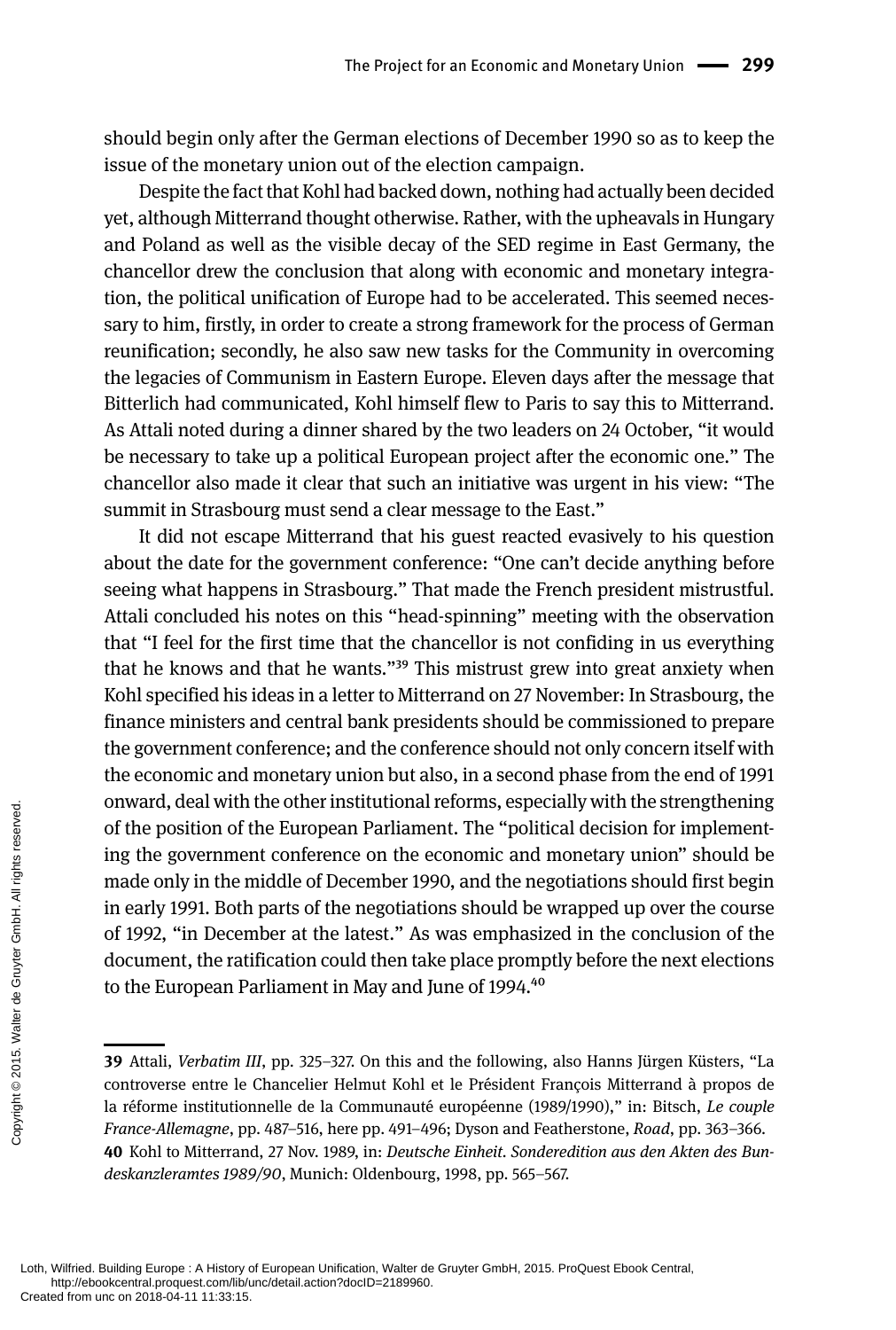This announcement of postponing the political decision on the monetary union for another year, along with its incorporation into a more comprehensive reform project containing many pitfalls, was perceived in Paris as a covert rejection. "If that really is the position of the chancellor," Attali commented, "then it means that he's been swayed by the British arguments. And that everything is buried. German problems will sweep across the European construction."41 It was not only the project of the monetary union that threatened to fail at exactly the moment when, in the French view, it was especially urgent but also the incorporation of Germany altogether. This was after all an essential motif of policy on Europe—and not only of French policy.

### **European Security and German Unity**

Fundamentally, Mitterrand could be won over for a project for a political Europe too. Ever since his rapprochement with Kohl in the winter of 1983–84, he had been appealing for a common foreign policy and also a common European defense organization, which was to emerge from cooperation between France and the Federal Republic. In February of 1984, after the resolution of the British contribution question and of the southern expansion, he had told Kohl of his willingness "to go further and speak with you about European defense." In the process, "nothing [was to be] excluded, neither conventional armaments nor, beyond them, nuclear ones." When Kohl immediately raised the possibility of a French commitment to consultation for the use of nuclear weapons on German soil or from it, as had been accepted by President Reagan, Mitterrand only said, "Why not?" Three months later in his keynote speech before the European Parliament, the French president also publicly embraced the necessity of a "common defense by the Europeans."42

Behind this lay not only continuing anxiety that neutralization tendencies might achieve a breakthrough in German politics; Mitterrand also appeared increasingly worried about the arbitrary actions and inconsistencies in the policy of Ronald Reagan, especially regarding the SDI program for a space-based missile defense system that wantonly disregarded the security interests of the Europeans. Moreover, the French president was receptive to the vision of his friend Régis Debray, who saw in an autonomous Western Europe the possibility of promoting WHY HOL: THE<br>
ment, the Frenc<br>
defense by the I<br>
Behind this<br>
might achieve<br>
increasingly wo<br>
of Ronald Reags<br>
defense system<br>
ans. Moreover, t<br>
Debray, who say<br>
say<br>
say<br>
say<br>
41 Attali, Verbatin<br>
42 Conversation b<br>
of 2

**<sup>41</sup>** Attali, *Verbatim III*, pp. 349.

**<sup>42</sup>** Conversation between Mitterrand and Kohl, 2 Feb. 1984, Attali, *Verbatim I*, pp. 583ff.; speech of 24 May 1984 in François Mitterrand, *Réflexions sur la politique extérieure de la France. Introduction à vingt-cinq discours (1981–1985)*, Paris: Fayard, 1986, pp. 280–297.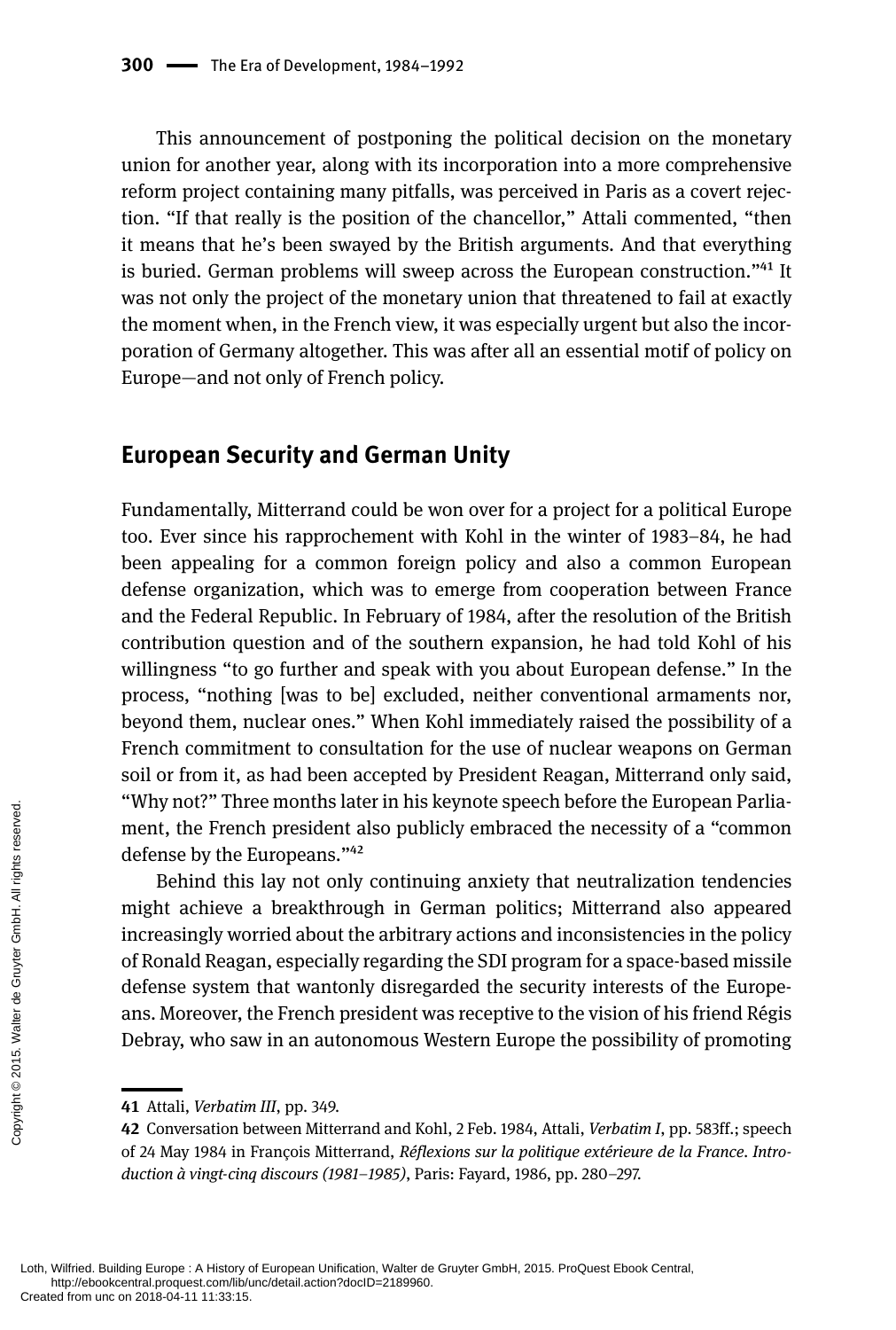the democratization of Eastern Europe. In any event, Debray's "Thoughts on the Foreign Policy of France," published in early 1986, conjured up the reconciliation of both halves of Europe on the basis of shared values and democratic socialism, which was to become possible after overcoming the excesses of American liberalism as well as those of Communism.<sup>43</sup>

By July of 1985, Mitterrand's Socialist Party had worked out a report on defense policy that had been coordinated with its West German counterpart, the SPD; Egon Bahr had been especially engaged in the project. This document emphasized the strategic solidarity that bound France together with the rest of Western Europe, especially the Federal Republic; it also called for an "internal shifting of weight within the Atlantic Alliance" in light of the erosion of the American security guarantee. This was to be based on "increased and more autonomous cooperation among the Europeans in the area of defense" and an "expansion of French responsibility in this area." The French armed forces, including nuclear components, ought to be explicitly oriented toward the security of Europe.<sup>44</sup>

In concretizing the proposals, however, Mitterrand reduced the French offer. First of all, he emphasized that the Germans and the French should "undertake everything together that isn't forbidden to you [the Germans], that is, space, chemical weapons, and lasers." Especially in regard to an autonomous European missile defense, German support seemed to him both necessary and feasible. As he explained to Kohl in November of 1985, this was to provide the Federal Republic "an actual defense capability" within a period of twenty years. He excluded the idea of an "integration of nuclear weapons": That would hinder the sought-after improvement in relations with the Soviet Union and would rob France of its necessary counterpoise to German economic power. In December, he also spoke out against an extension of the French nuclear guarantee to the Federal Republic, as Schmidt and Giscard had agreed upon; at the same time, he stressed that the discussion in Paris on the participation of French troops in forward defense on German soil had not yet been concluded.45

Even the commitment to consultation in the event French nuclear weapons were used on German soil—a commitment Kohl repeatedly urged—was only given by Mitterrand with reservations, due to the opposition of the chief of the French general staff, Jean Saulnier. In a joint declaration issued at the Franco-German summit on 27 and 28 February 1986 in Bonn, the president declared his willingness to make this commitment "on the borders, which necessitates the extraor-From 10000 and a Schmidt and G<br>
discussion in Pari<br>
German soil had r<br>
Even the com<br>
were used on Gerr<br>
by Mitterrand with<br>
general staff, Jean<br>
summit on 27 and<br>
ness to make this<br>
since<br>  $\frac{20}{20}$ <br>  $\frac{20}{20}$ <br>  $\frac{20$ 

**<sup>43</sup>** *Ibid*., pp. 12, 68–71, 101; cf. Soutou, *L'alliance incertaine*, pp. 387ff.

**<sup>44</sup>** *Le Monde*, 4 July 1985; Egon Bahr, *Zu meiner Zeit*, Munich: Blessing, 1996, p. 512.

**<sup>45</sup>** Conversations between Mitterrand and Kohl, 29 Oct. 1984, 7 Nov. and 17 Dec. 1985, Attali, *Verbatim I*, pp. 513ff., 874ff., 902–905.

Loth, Wilfried. Building Europe : A History of European Unification, Walter de Gruyter GmbH, 2015. ProQuest Ebook Central, http://ebookcentral.proquest.com/lib/unc/detail.action?docID=2189960.<br>Created from unc on 2018-04-11 11:33:15.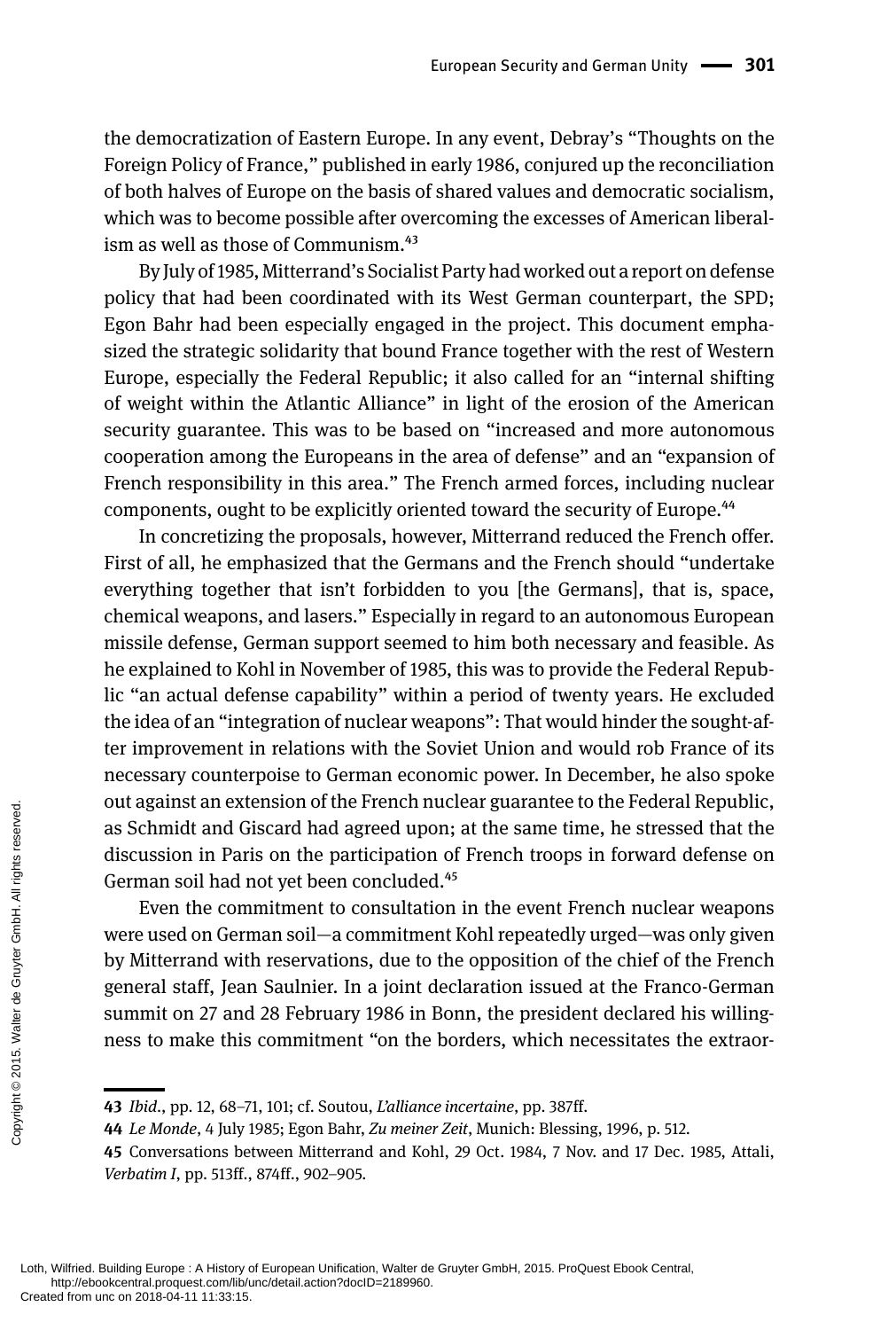dinary haste of such decisions." Moreover, he "reminded" his listeners that "the decision in this area cannot be divided." More satisfactory for the Germans was the assurance made at the same time that the staffs of both sides would work together operationally and that Mitterrand would have French forces march immediately to the inter-German border in the event they were needed for defense.<sup>46</sup>

Disappointment over the meager substance of the French consultation pledge did not prevent Kohl from calling for an expansion of military cooperation on his own. He had reacted positively to the French proposals because, like Mitterrand, he too feared American withdrawal tendencies as well as the German penchant for neutralization. In his view, this latter factor was strengthened by Gorbachev's disarmament initiatives; and so he now pressed for "very close cooperation," as he said to Mitterrand at a meeting at Chateau Chambord on 28 March 1987.47 Four months later, Kohl's national security advisor, Horst Teltschik, presented his plans on this during a visit by his French counterpart Attali in Bonn: The creation of a Franco-German brigade that could be joined by Luxembourg, the Netherlands, and Italy; more joint maneuvers and expanded joint logistics, the whole thing "within the prospect of a fusion of the EEC and the WEU"; the establishment of a Franco-German defense council and a permanent general staff; and lastly, a more precise definition of the agreed-upon consultation before use of French nuclear weapons.<sup>48</sup>

For Mitterrand, that was again going too far. Yet, he did agree to joint maneuvers; in September of 1987, some twenty thousand soldiers of the First French Army and the Rapid Deployment Force participated in spectacular maneuvers with the Bundeswehr. At the fiftieth Franco-German summit in November of 1987, the creation of the Franco-German brigade was announced; on 22 January 1988, at the twenty-fifth anniversary of the signing of the Franco-German Treaty, the joint Defense and Security Council came into being. Although the joint maneuvers took place outside the framework of NATO and Bundeswehr soldiers in the joint brigade were for the first time acting outside the integrated NATO command structure, Mitterrand was not prepared to extend the commitment to consultation to joint deployment planning or to grant the defense council operative functions. The Franco-German brigade—consisting of some 4,200 soldiers—thus did not go beyond a symbolic function, and the agreement on a joint defense concept still did not come into being.<sup>49</sup> From the presentation of the Structure, Mitter to joint deploym<br>
Structure, Mitter to joint deploym<br>
The Franco-Ger<br>
beyond a symbolid not come in<br>
Structure in the Franco-Ger<br>
beyond a symbolid not come in<br>  $\frac{20}{100}$ <br>

**<sup>46</sup>** *Ibid*., p. 933. Cf. also Ulrich Lappenküper, *Mitterrand und Deutschland. Die enträtselte Sphinx*, Munich: Oldenbourg, 2011, pp. 224ff.

**<sup>47</sup>** Attali, *Verbatim II*, p. 287.

**<sup>48</sup>** Notes by Attali, 24 July 1987, *ibid.*, pp. 363–365.

**<sup>49</sup>** Soutou, *L'alliance incertaine*, pp. 391–394; Stark, *Kohl*, pp. 130–133; Lappenküper, *Mitterrand*, pp. 237ff.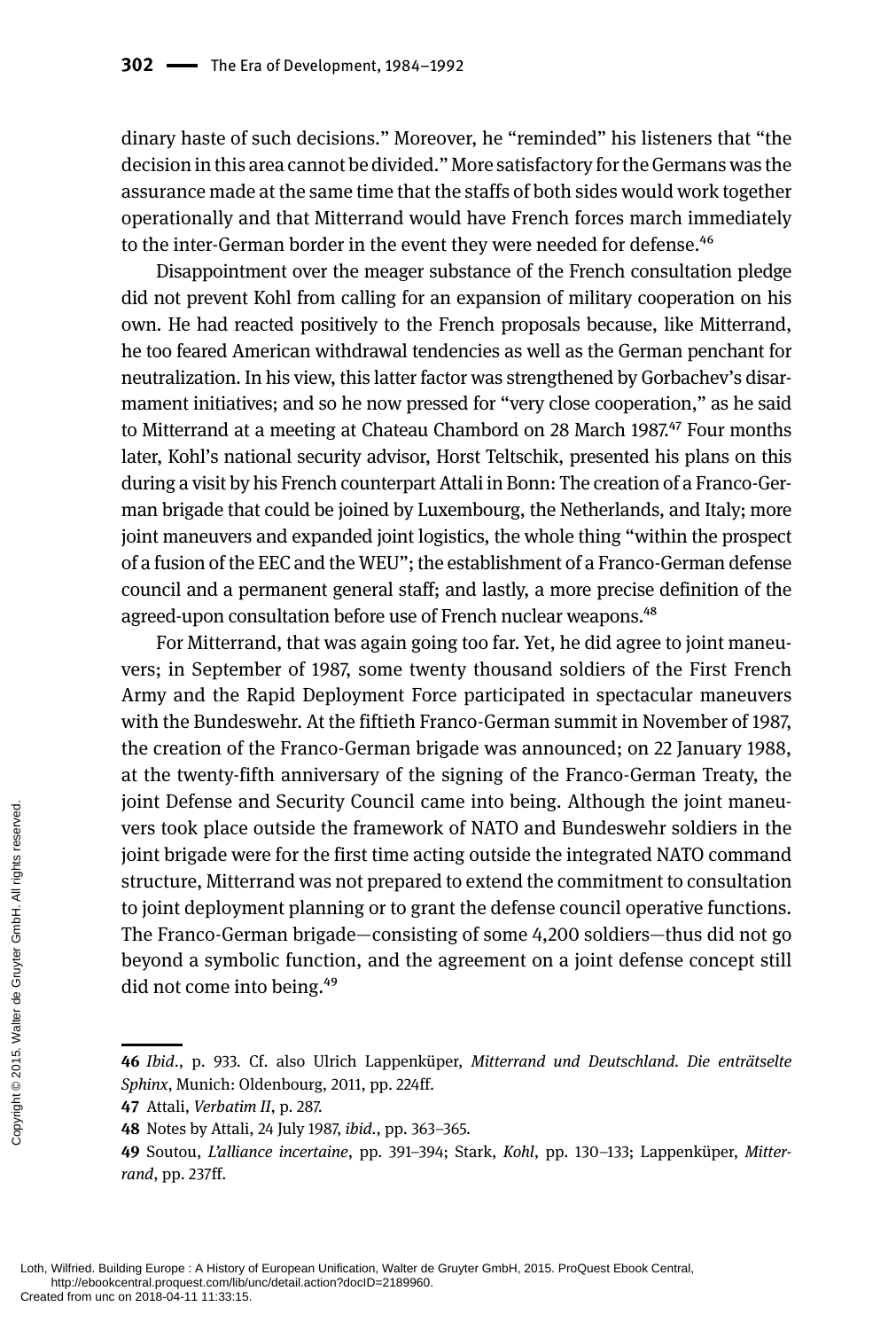In dialogue between the two leaders it nevertheless proved possible for their stances on Gorbachev's disarmament initiatives to come closer together so that common European interests could be safeguarded in the then-emerging end of the arms race. At an improvised summit in Reykjavik on 11 and 12 October 1986, Reagan and Gorbachev agreed to eliminate all nuclear weapons within a period of ten years. Kohl and Mitterrand quickly agreed that this would be highly dangerous and that it was therefore in the vital interest of the Federal Republic that the French nuclear deterrent be preserved and further modernized. After quickly conferring with Mitterrand, Thatcher went to Washington to impress upon Reagan that there could be "no second Reykjavik"; Kohl cautioned the American president that before strategic missiles were reduced by more than fifty percent, a conventional balance of power in Europe had to be achieved.<sup>50</sup>

Gorbachev's offer to eliminate all medium-range missiles was viewed positively by Mitterrand, in contrast to the stance of French Defense Minister André Giraud and the officials of the Quai d'Orsay. From the president's perspective, opposing the offer was impossible, not only in light of the expectations of the public in France as well as the Federal Republic: He had in the meantime also come to the conclusion that neither short- nor medium-range missiles contributed to French or American security. As he explained to Kohl, "our nuclear force is the submarines, and added to them, the eighteen British missiles that can reach the USSR."51 He thus advocated the "double-zero solution" to both the British and West German governments, an option that combined the elimination of all medium-range missiles with the destruction of shorter-range ones. Kohl, under pressure from FRG military experts who wanted to retain at least the old Pershing IA missiles as a counterweight to the conventional superiority of the Warsaw Pact, gave up this position too in August of  $1987<sup>52</sup>$  Thus, the way was clear for the signing of the Washington Agreement on the elimination of medium-range missiles on 8 December 1987.

According to US strategists, the short-range missiles stationed in the Federal Republic needed to be modernized so as to compensate for the elimination of the medium-range weapons. For his part, Mitterrand advocated negotiations before a decision to modernize. At the same time, he supported Kohl in his demand for talks on reducing the asymmetry in conventional weapons, which might render unnecessary the unpopular deployment of new short-range missiles. At Gen-Pact, gave up tins<br>
the signing of the<br>
missiles on 8 Decc<br>
According to 1<br>
Republic needed t<br>
medium-range we<br>
a decision to mod<br>
talks on reducing<br>
unnecessary the<br>
served.<br> **50** Cf. Mitterrand's 1<br> *Verbatim II*, pp. 2

**<sup>50</sup>** Cf. Mitterrand's memorandum in the French Council of Ministers, 4 March 1987, Attali, *Verbatim II*, pp. 270ff.; on the disarmament talks in general, Loth, *Overcoming the Cold War*, pp. 188–204.

**<sup>51</sup>** Conversation between Mitterrand and Kohl, 28 March 1987, Attali, *Verbatim II*, pp. 287–291. **52** Schwarz, *Kohl,* pp. 446–449.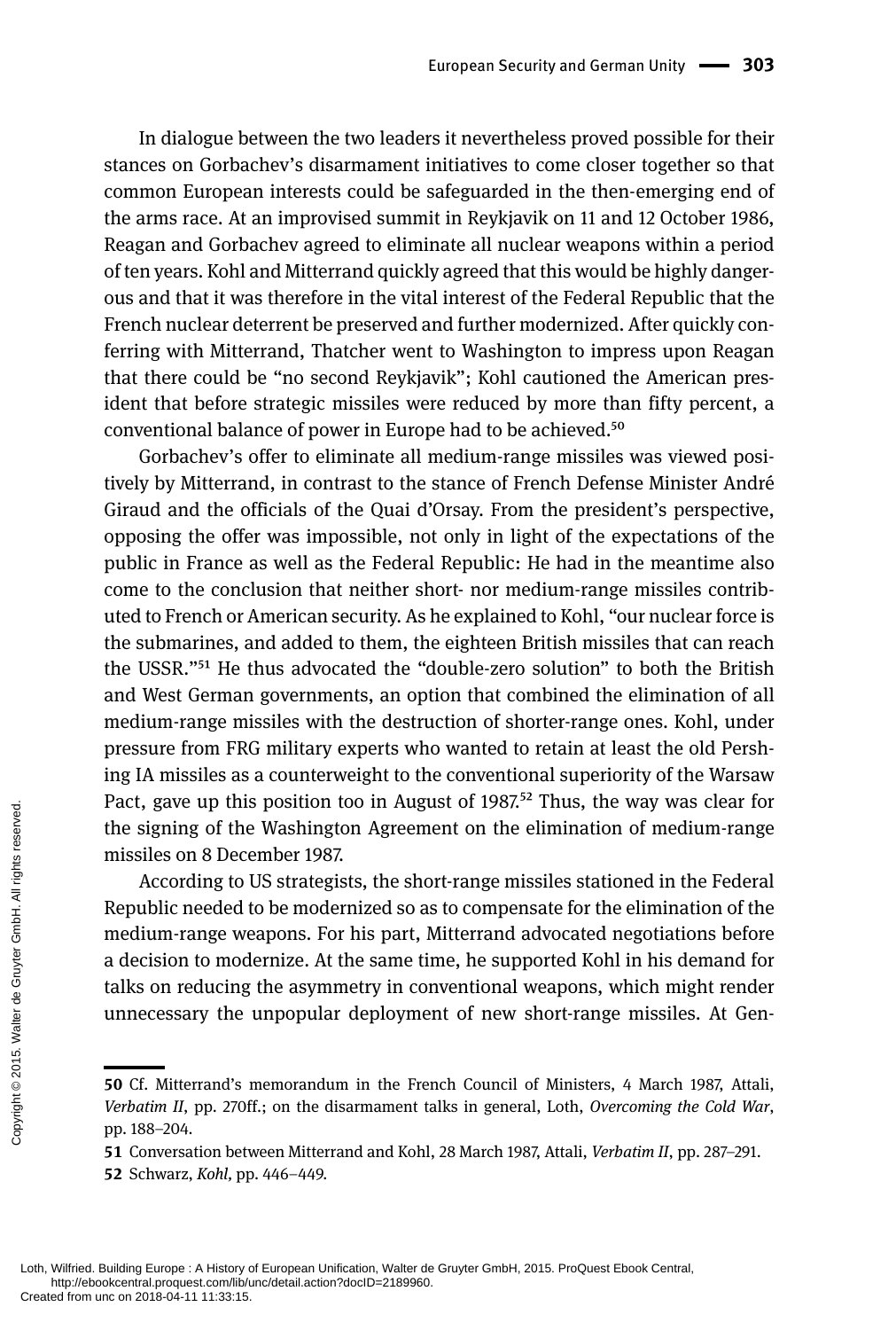scher's urging, a speech by Kohl in the Bundestag on 27 April 1989 included a call for the rapid opening of negotiations on short-range weapon systems and also let it be known that the chancellor no longer excluded a third "zero solution" for this area too. Mitterrand worked to calm the Americans and British, who feared a denuclearization of the Federal Republic. He urged Reagan's successor George Bush to concentrate on making progress in the talks on conventional disarmament and to defer the issue of short-range weapons for the time being. In fact, the heads of state and of government of NATO put together a resolution to that effect at a summit in Brussels on 29 and 30 May 1989, allowing the Western alliance to respond to Gorbachev's proposals with great unanimity.<sup>53</sup>

Rapid progress was now made in the talks on conventional forces in Europe that had been going on since 9 March in Vienna. During a state visit by Gorbachev to the Federal Republic from 12 to 15 June, Kohl was able to assure his guest that after those talks had been successfully concluded, the modernization of shortrange missiles would no longer be an issue. Mitterrand appealed to Bush to support Gorbachev in his reforms and urged the American president to meet with the Soviet general secretary as soon as possible. The summit in Malta on 2 and 3 December, at which Bush and Gorbachev proclaimed the end of the Cold War, was thus not least of all the result of parallel, though not closely coordinated, action by the West German chancellor and the French president.

As to the danger of a neutralization of the Federal Republic, Mitterrand now regarded it as sufficient, firstly, to support Kohl in the domestic policy dispute and, secondly, to emphasize the necessity of a European framework for reunification. At the conclusion of a state visit by Gorbachev on 5 July, journalists asked the French president about his attitude toward German reunification. He stressed the legitimacy of German desires but hastened to add that naturally the process must "occur peacefully" and must not generate any "new tensions." Three weeks later, he repeated this position in an interview that he gave to five European newspapers at once: Reunification had to occur "peacefully and democratically"; the process needed to involve a dialogue among the Four Powers and agreement between "both German governments."54 The registriancy community control and the set of the repeated papers at once:<br>
process needed between "both Conceptual question was the conceptual question was the core of any organ<br>
se all rights reserved. The core of an

Conceptually, what lay behind this foray into public discussion of the German question was the idea of a deepening of the European Community as the "hard core of any organization of Europe from the Atlantic to the Urals." Political Director Bertrand Dufourcq of the French Foreign Ministry wrote to the president in

**<sup>53</sup>** Conversation between Mitterrand and Bush, 20 May 1989, Attali, *Verbatim III*, pp. 241–243; Frédéric Bozo, *Mitterrand, la fin de la guerre froide et l'unification allemande. De Yalta à Maastricht*, Paris: Editions Odile Jacob, 2005, pp. 70–79.

**<sup>54</sup>** *La politique étrangère de la France*, July–August 1989, pp. 21–23 and 78–82.

Loth, Wilfried. Building Europe : A History of European Unification, Walter de Gruyter GmbH, 2015. ProQuest Ebook Central, http://ebookcentral.proquest.com/lib/unc/detail.action?docID=2189960.<br>Created from unc on 2018-04-11 11:33:15.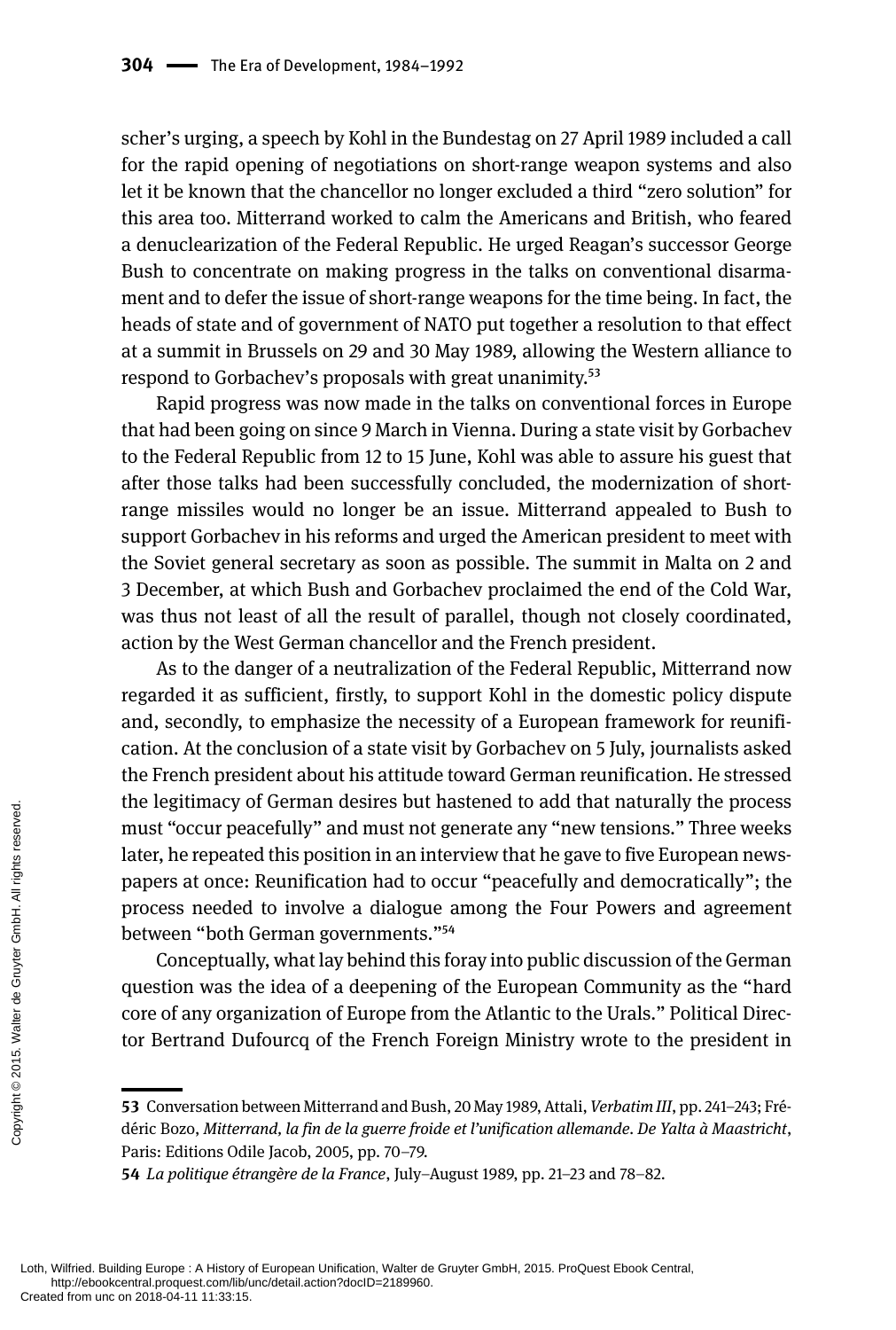February of 1989, saying that in light of the loosening of the Soviet imperium, it was necessary to bind the Federal Republic more strongly than ever to the Community and to accelerate the Community's development into a Political Union with a common defense. Requests for entry by EFTA states such as Austria should for the time being be deferred in the interest of deepening the Community. Simultaneously, however, there should be common efforts with these states of the "second circle" to organize cooperation with the East-Bloc states (the "third circle"); this was to include areas such as culture, media, social issues, and technology. The convergence of both halves of Europe and both Germanys should thus happen in sync.<sup>55</sup> In August, Attali expanded this vision to include the dimension of financial support for the reforms of the East-Bloc states: All European countries including the Soviet Union were to discuss the problems involved in the transition at a common forum (Mitterrand spoke of a "confederation"), and a European Development Bank was to assist in dealing with the economic dimension.<sup>56</sup>

In late October, Mitterrand shared the idea of a confederation and a development bank with his European allies. This was not exactly met with great interest, neither from Kohl—who at dinner on 24 October did not respond at all to the president's remarks on the subject—nor from the circle of the twelve heads of state and of government, whom he invited to an informal gathering at the Élysée Palace a few days after the fall of the Berlin Wall. Instead, those dining on 18 November were witness to an intense confrontation between Margaret Thatcher, who could not hide her fear of German reunification, and the chancellor, who did not want to be restricted by his eleven partners in deciding on the steps now necessary in the reunification question. When Kohl quoted a NATO declaration of 1970 that contained support for the German position on reunification, Thatcher interrupted him with the observation that at the time, people "didn't believe it would ever happen." Kohl barked back, "You can't prevent the German people from pursuing its destiny." Thatcher answered this ominous threat with an angry "You see, you see, that's what he wants."57

At this point, Mitterrand viewed German-policy developments much more calmly. True, he was worried that an uncontrolled unification movement among the Germans could possibly lead to the fall of Gorbachev and thereby possibly even to a major war between East and West. Yet, at the same time, he—unlike Thatcher had a conception for a peaceful solution of the German question; and he had strong hopes that Kohl would help him realize this European option. He was therefore all the more alarmed when, on 27 November, the chancellor for all practical pur-Example 1. The USS happen." Kohl bar<br>
its destiny." That<br>
see, that's what h<br>
At this point,<br>
calmly. True, he v<br>
the Germans could<br>
to a major war bet<br>
had a conception f<br>
hopes that Kohl v<br>
all the more alarm<br>
served.<br>
S

**<sup>55</sup>** Memorandum of 20 Feb. 1989, reported in Bozo, *Mitterrand*, pp. 98–101.

**<sup>56</sup>** Attali, *C'était François Mitterrand*, pp. 308ff.

**<sup>57</sup>** *Ibid.*, pp. 311, 315–318.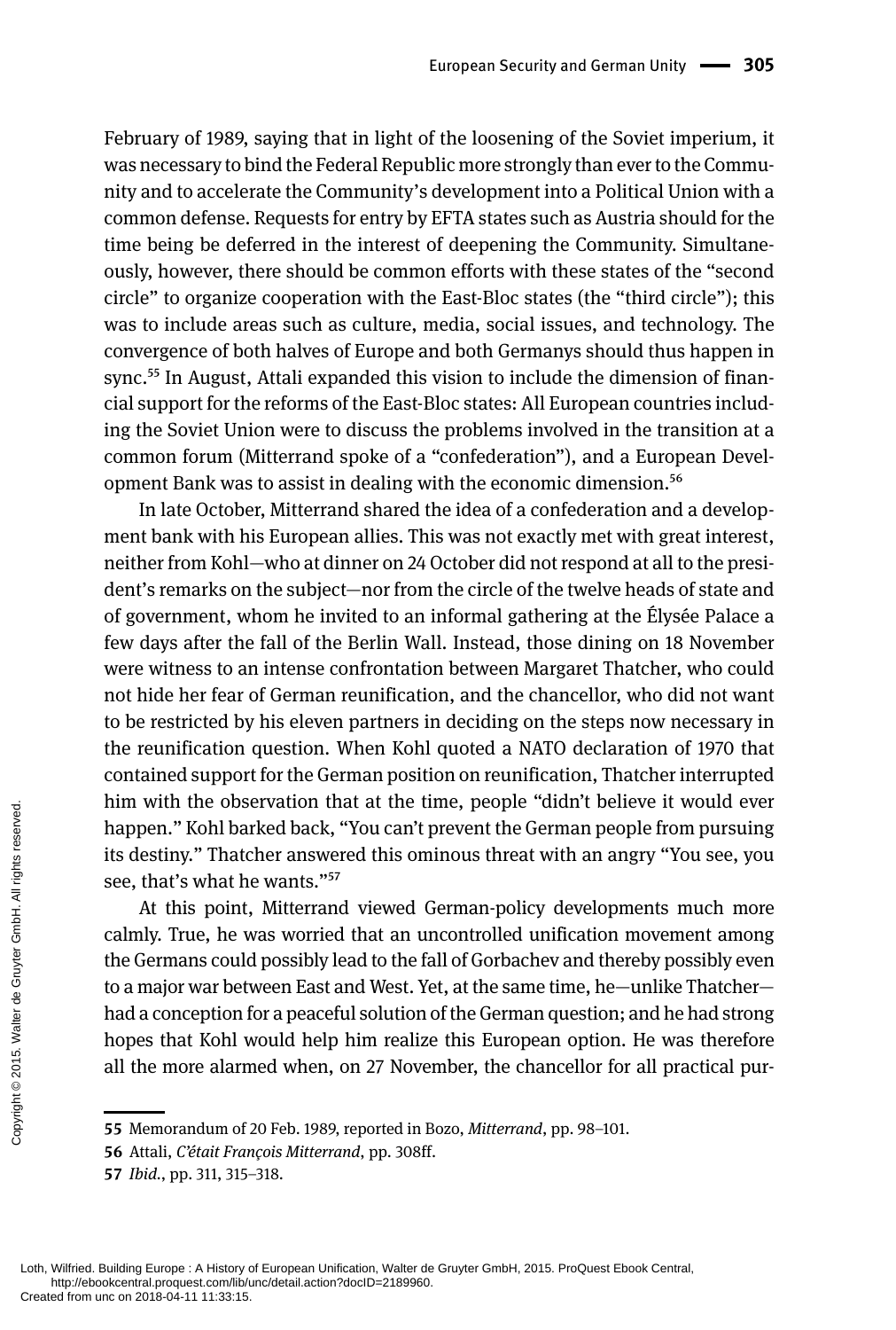poses withdrew his approval for the summoning of a government conference on monetary union. The anxiety increased when the very next day Kohl made public a ten-point reunification plan without having informed his partners in advance. Even if the announced path via "confederative structures" left much unclear—not least of all the timeframe of the unification process—it was unmistakably clear that the chancellor had put *political* reunification on the international agenda. This meant for Mitterrand, as he explained to Gorbachev on 6 December at a meeting in Kiev, that Kohl was prioritizing German unification over the deepening of European unity and the creation of a European peace order.<sup>58</sup>

The president now did his utmost to convince the chancellor to offer binding approval for the summoning of a government conference on the monetary union at the upcoming Strasbourg Council meeting. As welcome as an understanding on negotiations for a Political Union would be in principle, it was to be deferred so as not to endanger the breakthrough on the monetary issue. On the afternoon of 28 November, Mitterrand got on the phone to threaten Kohl that France would only approve his reunification plan if Bonn made three distinct commitments beforehand: beginning of negotiations on the monetary union, definitive recognition of the border with Poland, and confirmation of the Federal Republic's renunciation of nuclear weapons. He spoke still more darkly to Genscher, who had sought him out on 30 November in order to smooth the waves that Kohl's solo initiative had generated: "If German unity is achieved before European unity, you'll have the Triple Alliance (France, Great Britain, and the USSR) against you, exactly as in 1913 and 1939. […] You'll be encircled, and that'll end in a war in which all Europeans will ally themselves against the Germans once again. Is that what you want? Conversely, if German unity is achieved after there's been progress on the unity of Europe, then we'll help you."59

No later than when Genscher reported this conversation to Kohl, it must have become clear to the chancellor that his engagement for a Political Union was not sufficient to win France's support for the reunification process. It followed from this that he did after all need to take a bigger domestic-policy risk if he wanted to retain the necessary maneuvering room for the shaping of the reunification process without at the same time endangering the European construct. Nor was it possible to exclude the danger that if the monetary union continued to be blocked, he could lose the initiative to Genscher in the one question as well as the other. Taken together, all those factors led him to give in on the issue of committing to the monetary union. Shortly before the opening of the Council meeting Europe, then www.<br>
No later tha<br>
become clear to<br>
sufficient to win<br>
this that he did<br>
to retain the ne<br>
process without<br>
it possible to e<br>
blocked, he cou<br>
the other. Taker<br>
mitting to the m<br>
served.<br>
Supplementary<br>
Suppl

**<sup>58</sup>** Attali, *Verbatim III*, p. 364.

**<sup>59</sup>** Attali, *Mitterrand*, pp. 320–323; on Genscher's visit, also Attali, *Verbatim III*, pp. 353ff. and Genscher, *Erinnerungen*, pp. 390 and 677–680.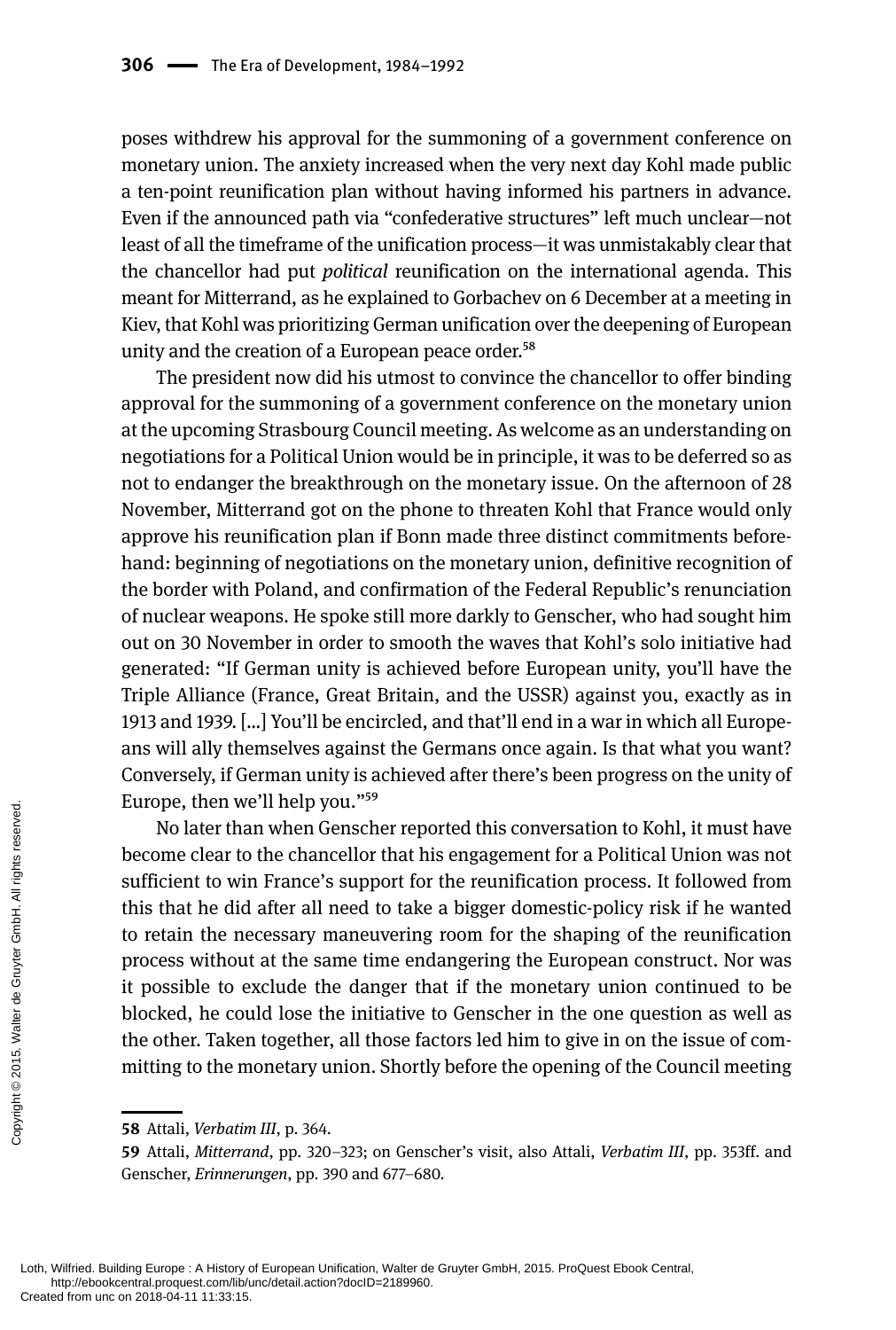on 8 December, the chancellor's office let the Élysée know that Kohl was now willing to set the date for the opening of the government conference in December of 1990.60

The Strasbourg Council meeting then began in a relatively relaxed atmosphere. As early as the opening luncheon, Kohl declared that a clear roadmap was necessary "in order to demonstrate our will to achieve progress." As Council president, Mitterrand was able to confirm "that the necessary majority exists for the summoning of a government conference in accordance with Article 236 of the treaty. The government conference will meet before the end of 1990 at the invitation of the Italian government." No decisions were made regarding the Political Union; it was only determined "that the economic and monetary union [was to] take the democratic requirement fully into account." Against the vote of Margaret Thatcher, the "Community Charter on Social Rights of Workers" was adopted, a move for which Mitterrand and Delors had long fought. Lastly, the Twelve also approved the establishment of the "European Bank for Reconstruction and Development." Mitterrand only had to concede to Thatcher that "the other OECD member states"—that is, especially the US—would also be invited to participate in it. $61$ 

In return for his concession on the monetary issue, Kohl wanted to receive explicit support for his reunification policy. This proved difficult because he was still not prepared to commit himself to the Oder-Neisse border as the future eastern frontier of a reunified Germany; this was out of concern for votes from the conservative camp. In the preparatory group, there was thus no agreement on the exact wording of a declaration; and at dinner on 8 December, Kohl was once against subjected to severe attacks from Thatcher. This time, she was joined by Giulio Andreotti and Ruud Lubbers; only Felipe González supported the chancellor. Mitterrand finally commissioned Dumas and Genscher to find a compromise formulation.

The text, ready the next morning, was closer to Kohl's position than that of his opponents: The Twelve pledged support for the "strengthening of the state of peace in Europe in which the German people in free self-determination achieves its unity." As conditions for this process, however, the document specified only the "preservation of the agreements and treaties as well as all the principles laid down in the Helsinki Final Act" and embedding that process "in the prospect of CREAT THE SURVEY CREAT THE SURVEY CREAT THE SURVEY CREAT THE SURVEY CREAT THE SURVEY CREAT THE SURVEY CREAT THE SURVEY CREAT THE SURVEY CREAT THE SURVEY CREAT THE SURVEY CREAT THE SURVEY CREAT THE SURVEY CREAT THE SURVEY

**<sup>60</sup>** Bozo, *Mitterrand*, p. 152; on the following, *ibid*., pp. 152–156; Thilo Schabert, *Wie Weltgeschichte gemacht wird. Frankreich und die deutsche Einheit*, Stuttgart: Klett-Cotta, 2002, pp. 425– 428; Lappenküper, *Mitterrand*, pp. 269–271.

**<sup>61</sup>** "Schlussfolgerung des Vorsitzes der Straßburger Ratstagung 8./9.12.1989," *Jahrbuch der Europäischen Integration 1989/90*, pp. 421–438.

Loth, Wilfried. Building Europe : A History of European Unification, Walter de Gruyter GmbH, 2015. ProQuest Ebook Central, http://ebookcentral.proquest.com/lib/unc/detail.action?docID=2189960.<br>Created from unc on 2018-04-11 11:33:15.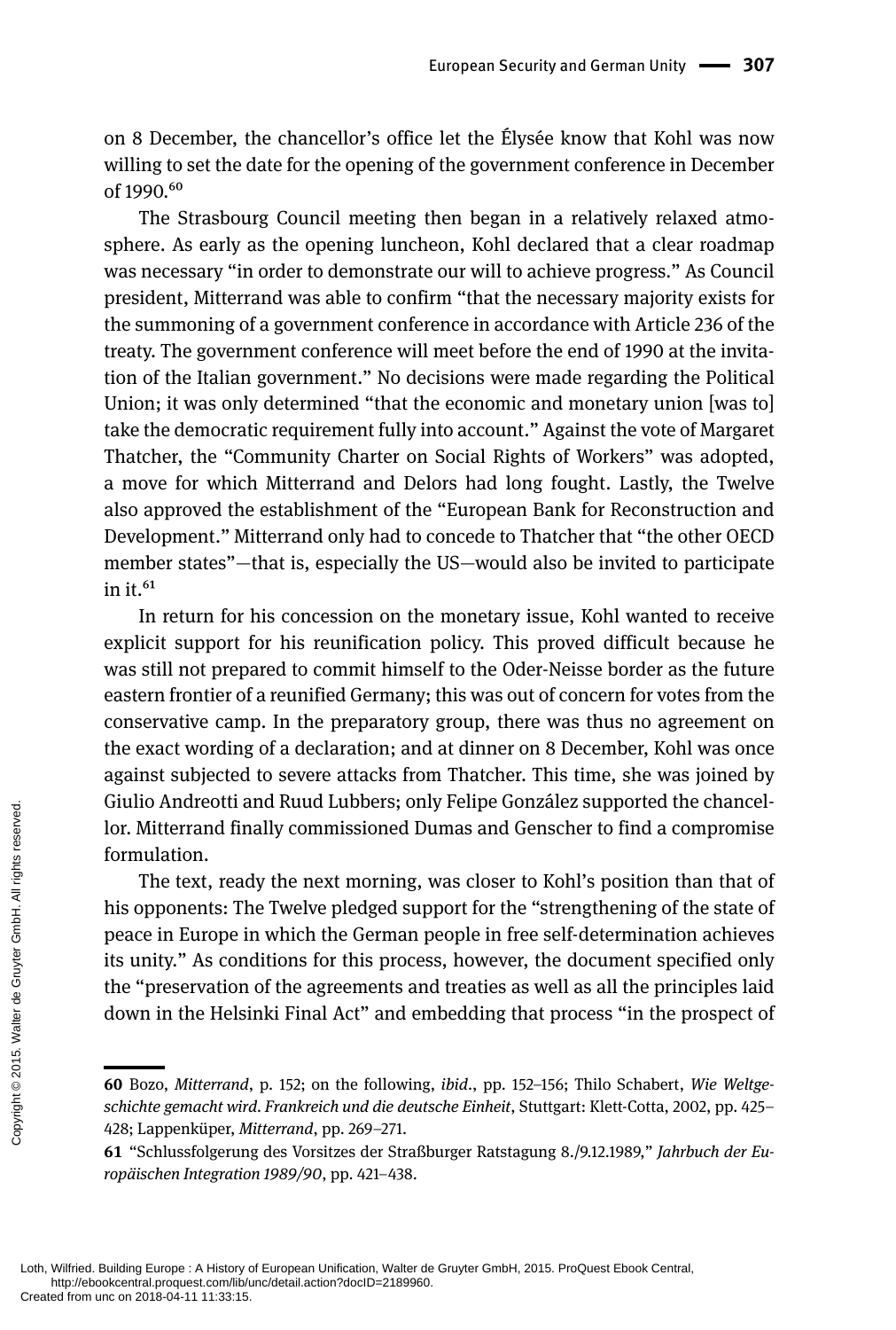European integration."62 It was rather unclearly formulated regarding the recognition of the western border of Poland, which the Federal Republic had made in the Treaties of Moscow and Warsaw; it was however rather clear on making reunification possible along with the simultaneous strengthening of the European Community. With the definitive commitment to the monetary union, Kohl had been able to secure fundamental support for the process of reunification.

However, this did not mean that giving up the D-mark and the comfortable position in the European Monetary System that the Federal Republic had in the meantime attained was the price that had to be paid for reunification, as the magazine *Der Spiegel* later asserted.63 Kohl had only recognized that, regardless of the reservations of those seeking to protect the currency and the associated domestic political risks, the step to monetary union had to be taken *now* if the growing together of the two German states—in whatever form and at whatever tempo—was not to endanger the continued existence or the deepening of the European Community. On the basis of shared worry over the European project, he could come to agreement with Mitterrand on a formula for German unity within a European perspective.

After he had thus secured the European framework for the reunification of Germany, Kohl could further accelerate the reunification process in response to the decay of the GDR.<sup>64</sup> In the middle of January 1990, he halted the project for a treaty community that was to be agreed upon with the East German government under Hans Modrow according to the ten-point plan; on 6 February, he offered the East German population participation in the monetary zone of the Federal Republic within six months. Mitterrand viewed that with great unease. As much as he was relieved regarding Kohl's concession on the monetary issue, his apprehension about the possible fate of Gorbachev was growing more intense. "Kohl wants to organize the reunification very quickly," as he assessed the situation after a visit by the chancellor to his country retreat in Latché. "He makes us believe he can't do anything about it, that he's being driven by the crowd. The whole world will cry out—but in vain. Only Gorbachev can stop him. If he doesn't succeed, he'll lose his office. And then we'll have a general in the Kremlin. You'll see that everything will happen very fast. Two or three years at most."<sup>65</sup> Example the state of the Created from unc on 2018-04-11 11:33:15.<br>
Created from unc on 2018-04-11 11:33:15.<br>
Created from unc on 2018-04-11 11:33:15.<br>
Created from unc on 2018-04-11 11:33:15.15.15.17.

Loth, Wilfried. Building Europe : A History of European Unification, Walter de Gruyter GmbH, 2015. ProQuest Ebook Central, http://ebookcentral.proquest.com/lib/unc/detail.action?docID=2189960.<br>Created from unc on 2018-04-11 11:33:15.

**<sup>62</sup>** *Ibid.*, p. 431.

**<sup>63</sup>** "Dunkelste Stunden," in: *Der Spiegel* (18), 27 April 1998, pp. 108–112.

**<sup>64</sup>** On the decision-making process on German policy in 1989–90, see Wilfried Loth, "Michail Gorbatschow, Helmut Kohl und die Lösung der deutschen Frage 1989/1990," in: Gian Enrico Rusconi and Hans Woller (eds.), *Parallele Geschichte? Italien und Deutschland 1945–2000*, Berlin Duncker und Humblot, 2006, pp. 461–477; Andreas Rödder, *Deutschland einig Vaterland. Die Geschichte der Wiedervereinigung*, Munich: C.H. Beck, 2009, pp. 146–225; Schwarz, *Kohl*, pp. 535–580. **65** Attali, *Verbatim III*, p. 390.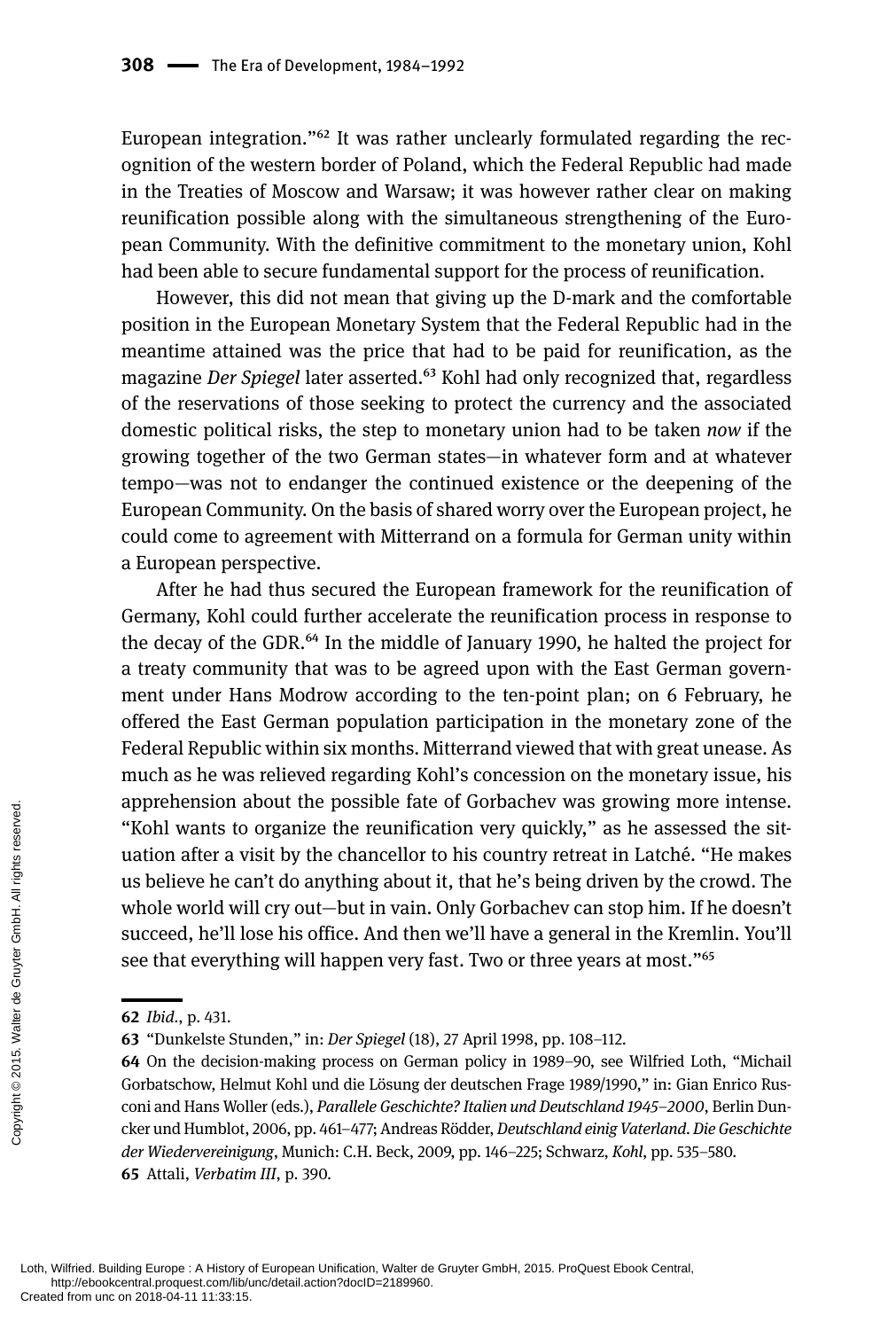The only thing he could do in attempting "to slow down German reunification in order to save the gains of perestroika"<sup>66</sup> was to appeal repeatedly to Kohl's discretion. When on 20 January Thatcher urged him to take joint actions, he told her that ultimately there was not much that could be done, and "nothing would be worse than raising objections that have no effect."<sup>67</sup> During a visit by Kohl on 10 February, Gorbachev recognized in principle the right of the Germans to reunification; this meant that hopes vanished that the Soviet general secretary would block rapid progress toward German unity purely out of his own self-interest. "What's gotten into Gorbachev?" was the question that Mitterrand blurted out after Kohl had informed him via telephone of the results of the conversation in Moscow. "Four days ago, he wrote to me that he would stand firm—and today he concedes every point!"68

Deep disappointment over Gorbachev's weakness did not prevent Mitterrand from adjusting to the "new German reality" with remarkable speed. "One must come to terms with it," as he let Kohl know during a dinner at the Élysée on 15 February.69 He warned his guest to continue to be cautious and to take Gorbachev into consideration. At the same time, the French president made great efforts to have German unity, now unavoidable, formulated in treaty terms acceptable to France and to Europe. Hence, he supported the American proposal to resolve the international aspects of the unification of the two German states at a conference in which the West German government, a democratically-legitimated East German government, and the governments of the four Allied Powers would participate. Mitterrand thought that it should be a "Four-plus-Two" conference rather than a "Two-plus-Four" conference. After it was ascertained that both German states would not only simply present the Four Powers with the results of their internal talks, he accepted the latter formulation. With satisfaction, he noted that Kohl too agreed to this in the end—on 13 February in a telephone conversation with Bush that gave the green light for a decision of the six foreign ministers assembled in Ottawa. In light of the agreement of the Four Powers on this issue, Kohl could no longer fend off the resulting limitations on his freedom of maneuver in decision-making. The discreed from unc on 2018-04-11 11:33:15.<br>
Loth, Wilfried. Building Europe : A History (the Mathematical rights reserved.<br>
Loth, Wilfried. Building Europe : A History (the Mathematical rights reserved.<br>
Copyrights rese

**<sup>66</sup>** Thusly after the telephone conversation with Gorbachev on 2 February 1990, Attali, *Verbatim III*, p. 411. The material-rich presentation in Bozo, *Mitterrand*, pp. 156–202, edits out this aspect of Mitterrand's policy; in contrast, cf. Lappenküper, *Mitterrand*, pp. 273–302.

**<sup>67</sup>** Conversation between Mitterrand and Thatcher, 20 Jan. 1990, French protocol quoted from Bozo, *Mitterrand*, p. 180.

**<sup>68</sup>** Attali, *Mitterrand*, p. 333.

**<sup>69</sup>** *Ibid*., pp. 333–336; *Deutsche Einheit*, pp. 842–852; Attali, *Verbatim III*, pp. 422–429, the quote on p. 424.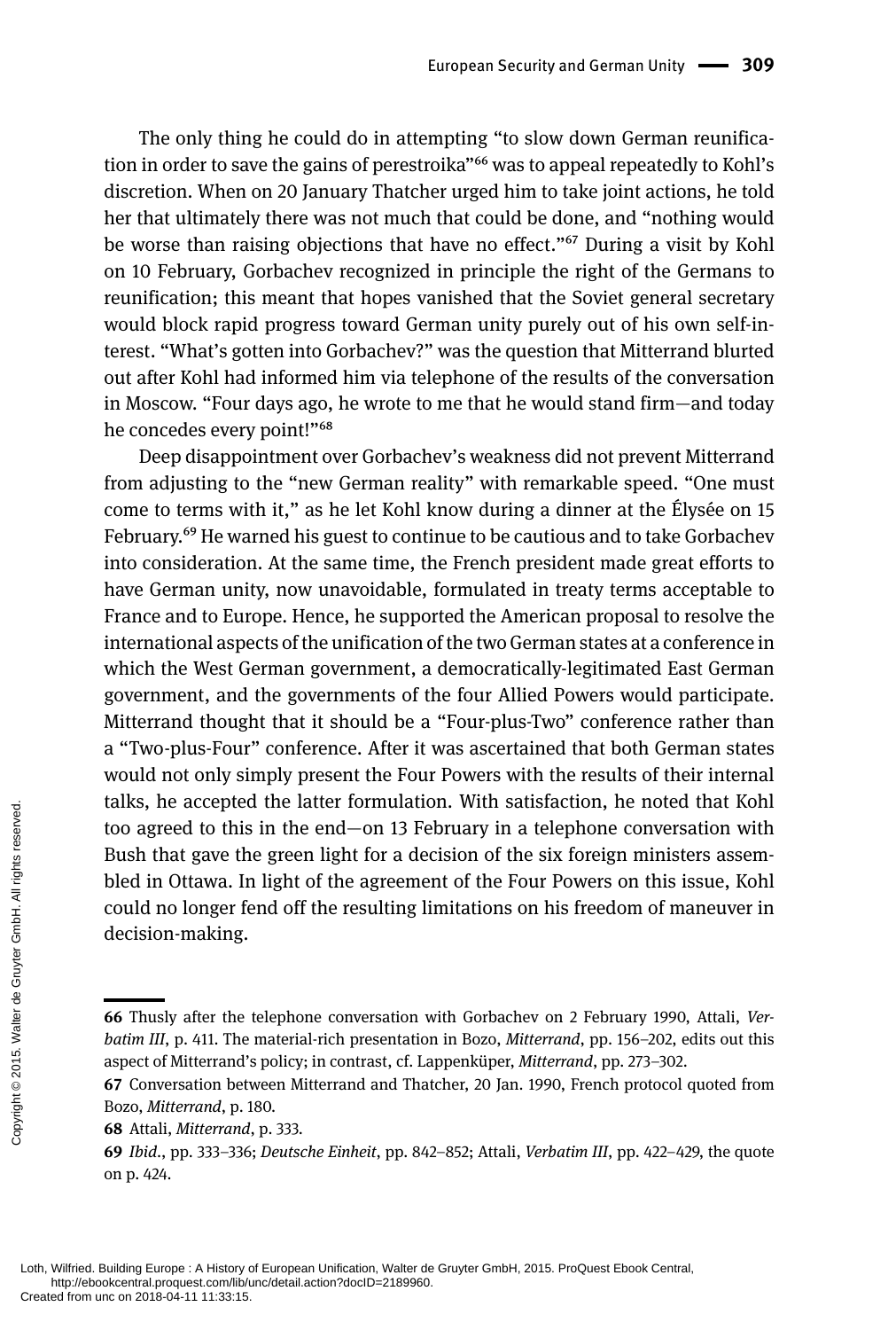During a dinner on 15 February, Mitterrand then sought to have Kohl stipulate the conditions for German unity that the French president regarded as indispensable: Acceleration of the economic and also the political unification of Europe, a united Germany's continued membership in NATO but without extension of American command authority to the territory of the GDR, confirmation of the renunciation of nuclear weapons, and recognition of the Oder-Neisse border in a treaty. Kohl indicated that he was in complete agreement on the first two points; both were based on the proposal by Irish Council President Charles Haughey to discuss the consequences of German unification for the European Community at a special summit in April. Kohl wanted nothing to do with any determination in advance regarding the issue of nuclear weapons, and he reacted with the greatest indignation to the demand for pre-determination on the border issue. Under the influence of the looming victory of a political movement close to Kohl, the "Alliance for Germany," in the elections to the GDR parliament, the chancellor then began to edge incrementally toward the French positions in early March. In the end, it proved possible to include both the renunciation of nuclear weapons and the renunciation of the former German eastern territories in the "Two-Plus-Four" Treaty. German unification was completed on 3 October 1990 in accordance with the foreign-policy conditions on which Mitterrand had insisted.70

## **The Path to Maastricht**

Jacques Delors had been the first to articulate the need for an acceleration of the European integration process to accompany an acceleration of German unification, saying so internally and more or less clearly in public as well. Only three days after the fall of the Berlin Wall, he had declared on German television that according to the provisions of the Treaties of Rome, the way stood open for the citizens of the GDR to enter the European Community. In his inaugural address to the European Parliament at the beginning of his second term, he had argued "that the Community can only retain its attractiveness if it accelerates its integration." In his view, this included the idea "that comprehensive executive authority be transferred to the Commission" and as a consequence, there be an "expansion of the powers of Parliament."71 From the correction of the control of the community of the Community of the Community of the Community of the powers of  $\frac{1}{20}$ <br>  $\frac{1}{20}$ <br>  $\frac{1}{20}$ <br>  $\frac{1}{20}$ <br>  $\frac{1}{20}$ <br>  $\frac{1}{20}$ <br>  $\frac{1}{20}$ <br>  $\frac{1}{20}$ <br>  $\frac{1$ 

Mitterrand's Europe advisor, Elisabeth Guigou, a one-time staffer of Delors during his time as finance minister, embraced the essentials of this argument in

**<sup>70</sup>** Bozo, *Mitterrand*, pp. 202–241; on Kohl's motives, a telephone conversation with Mitterrand on 5 March 1990, Attali, *Verbatim III*, p. 439.

**<sup>71</sup>** *Europa-Archiv* 45 (1990), pp. D 269–282; Delors, *Erinnerungen*, pp. 327–329.

Loth, Wilfried. Building Europe : A History of European Unification, Walter de Gruyter GmbH, 2015. ProQuest Ebook Central, http://ebookcentral.proquest.com/lib/unc/detail.action?docID=2189960.<br>Created from unc on 2018-04-11 11:33:15.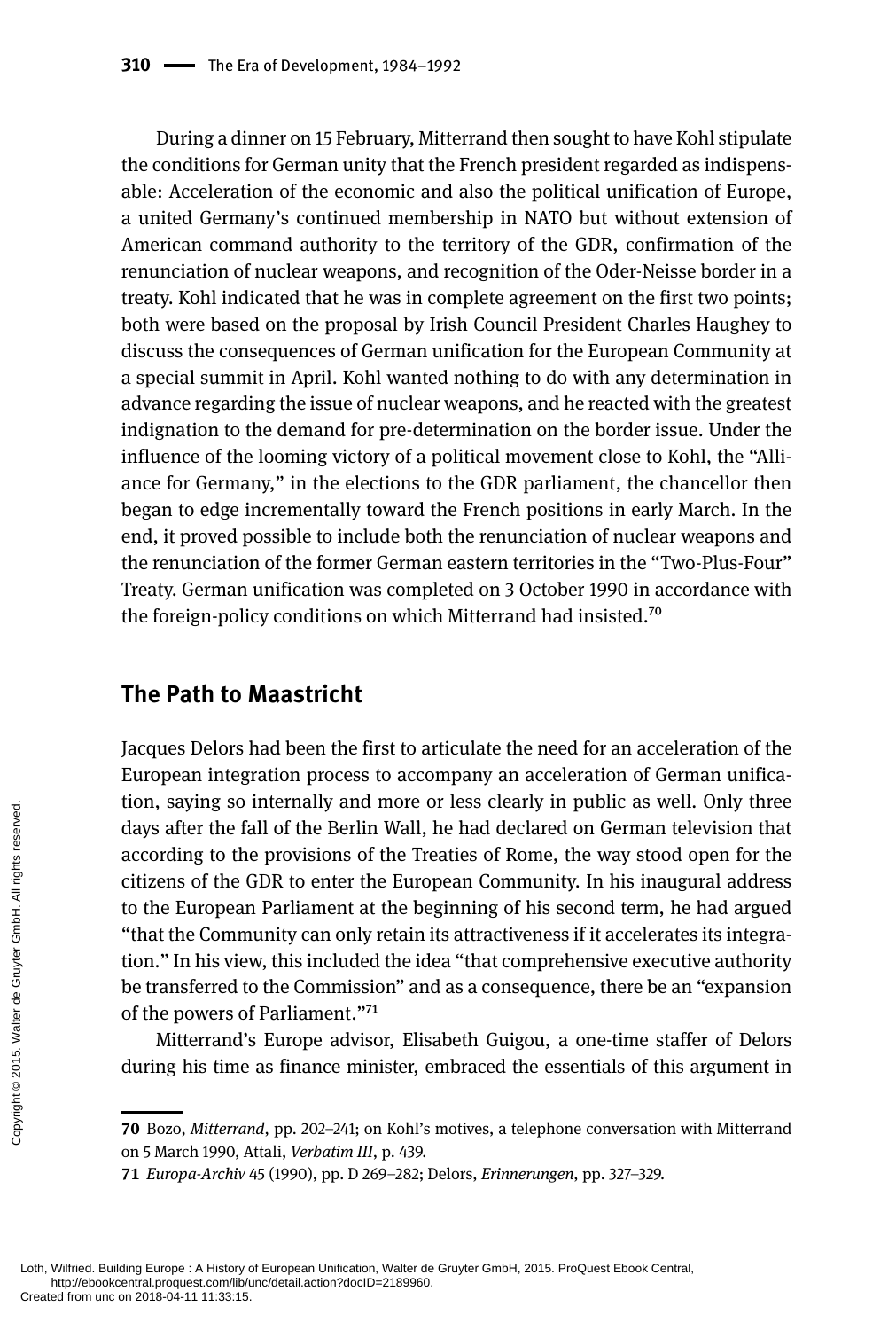a memorandum to the president on 6 February. As she wrote, it is in the interest of "the Community very quickly to invent an institutional structure to make the German situation ordinary" and "to ensure that Germany sets its course within the framework of the Community and not autonomously." She therefore proposed taking up Kohl's initiative for the creation of a Political Union and creating a "European Union" that would overarch existing European institutions. Justifying the urgency of her proposal, she wrote that it would be better "to negotiate a European Union with a Germany that is for the time being still divided into two states and that needs the Community rather than with a reunited German that no longer needs anyone."72 In the run-up to the dinner on 15 February to which Mitterrand had invited Kohl, Guigou established contact with her West German counterpart Joachim Bitterlich and was able to reinforce her proposal with information on the chancellor's willingness to undertake a joint initiative for the Political Union.

Mitterrand hesitated to agree to the proposal for launching the Political Union, however. He still feared that differing views on the institutional configuration of the final political form of the Community could delay implementation of the monetary union. On 15 February, his only concrete suggestion to Kohl was to bring forward the beginning of the government conference on monetary union, which was swiftly rejected by the chancellor. Mitterrand only gave his approval to a joint Franco-German initiative for the Political Union in late March. This had come only after the Germans had approached the French side with a proposal to that effect and after Kohl had pressured Council President Haughey to make a decision on a government conference for the Political Union at the upcoming special meeting of the heads of state and of government set for 28 April. Meanwhile, Belgian Prime Minister Wilfried Martens had brought more pressure to bear on Mitterrand by means of a memorandum to the partner governments—inspired by Delors—that called for a government conference on institutional reform.

The Franco-German initiative in the form of a joint letter from Mitterrand and Kohl to Council President Haughey on 18 April did not envision making a decision yet on the introduction of a further government conference at the upcoming Council meeting. Because Mitterrand feared a hasty commitment to Bonn's institutional conceptions, it was only possible for the time being to propose that the foreign ministers make preparations for a government conference on the Political Union. Only on the basis of their report was a decision to be made at the next regular Council meeting in late June. Regarding the timeframe for the government conference on Political Union, the joint letter suggested that it occur parallel to the government conference on the monetary union so that "the totality of the From the properties on the international concerned from unc on 2018-04-11 11:33:15.<br>
Loth, Wilfried. Building Europe : A History Created from unc on 2018-04-11 11:33:15.<br>
Created from unc on 2018-04-11 11:33:15.15.15.17.1

**<sup>72</sup>** Memorandum by Guigou, 6 February 1990, AN, 5AG4, AH 35, quoted from Bozo, *Mitterrand*, pp. 198ff. On the following, *ibid*., pp. 196–202 and 244–249.

Loth, Wilfried. Building Europe : A History of European Unification, Walter de Gruyter GmbH, 2015. ProQuest Ebook Central, http://ebookcentral.proquest.com/lib/unc/detail.action?docID=2189960.<br>Created from unc on 2018-04-11 11:33:15.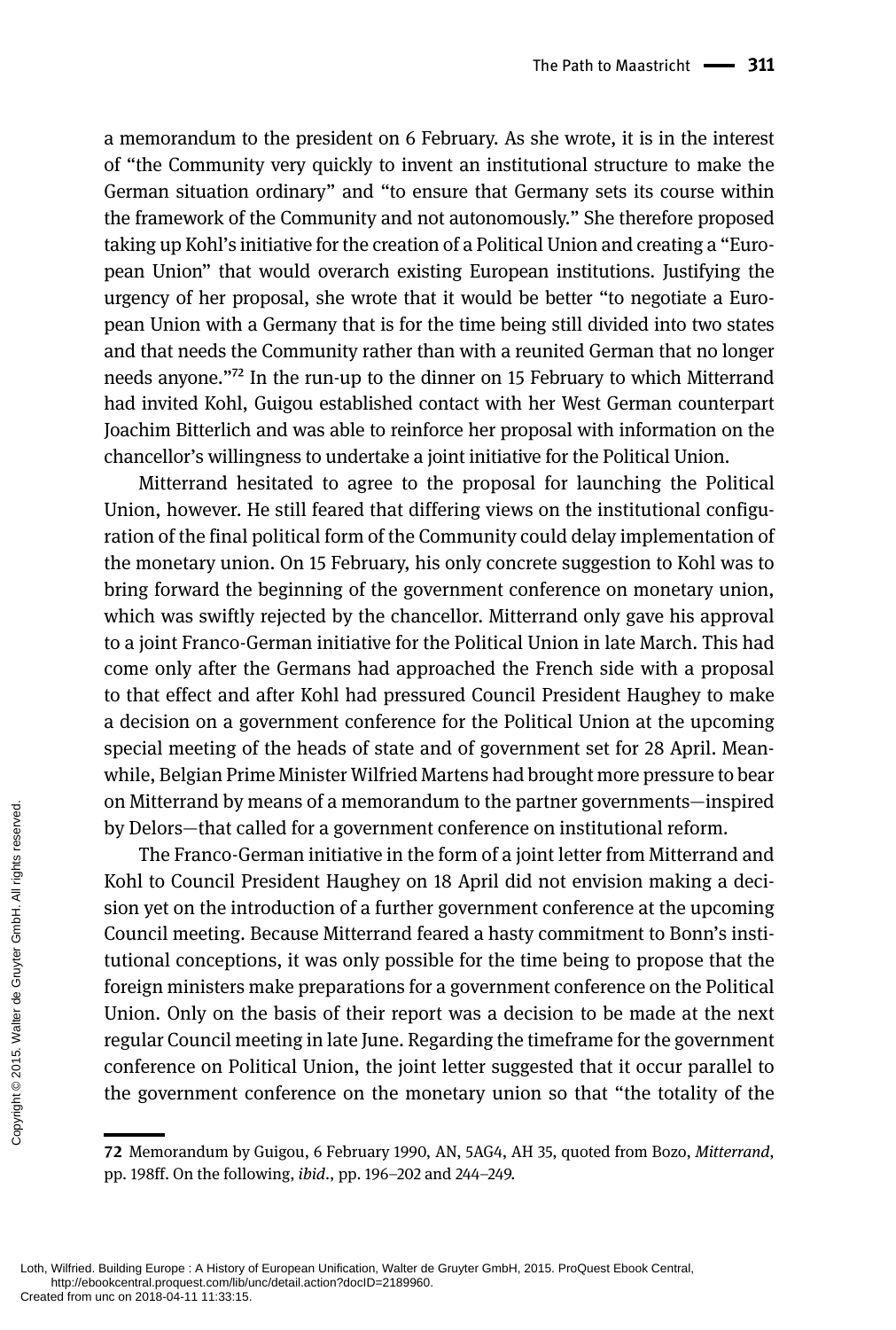relations among the member states can be transformed into a European Union by 1 January 1993." In terms of content, the proposal was relatively indefinite: The Political Union was to "strengthen the democratic legitimization of the Union" and "flesh out more efficiently" its institutions, but also provide for the "unity and coherence" of its activities "in the areas of economy, currency, and politics" as well as "defining and implementing a common foreign and defense policy."73

In Dublin, where the heads of state and of government met on 28 April, the Franco-German initiative ran into opposition from Thatcher, as expected. In the view of the British prime minister, German unification provided no argument for the deepening of the European Community—on the contrary, there was reason to block such a deepening: "The European construct will not bind Germany; it's rather the case that Germany will dominate the European construct," as she had said at a dinner at the French embassy in London in mid-March.<sup>74</sup> As a consequence, it was only possible to decide in Dublin that before the next Council meeting on 25 and 26 June, the foreign ministers were to review the necessity of possible treaty amendments for strengthening democratic legitimacy and for effectively responding to the "challenges of the new situation." It was left open as to whether the summoning of a second parallel government conference would then actually be decided on. The European Council stipulated only that the treaty amendments necessary for the second stage of the monetary union had to be in force by 1 January 1993.<sup>75</sup> For Kohl, that was not the strong signal for progress on political unification that he regarded as necessary in order to secure the monetary union with the German electorate.

With great unanimity, the European Council also approved numerous principles for integrating the GDR into the Community. This was to occur without amendment to the treaties but was to take into consideration transitional provisions for which the Commission was to develop proposals "as soon as possible." At the Council meeting, Delors proposed special integration subsidies, but Kohl rejected these out of consideration for his partners' sensitivities. Instead, it was decided that, like all other Eastern Bloc states, the GDR was initially to participate in the EC Assistance for Economic Reforms, and that the new states of the Federal Republic would then be incorporated into the existing structural program of the Community. Kohl explicitly renounced the idea of an increased presence of the Federal Republic on the Commission as well as stronger weighting of the German voice in the Council of Ministers. Any adjustments that might be necessary should be left to the talks on institutional reform. Example 1 and the Council registed these of the Council rejected these of decided that, like in the EC Assistance decided that, like in the EC Assistance Republic would Community. Kopyright Community. Kopyrights reserved.

**<sup>73</sup>** *Europa-Archiv* 45 (1990), p. D 283.

**<sup>74</sup>** Embassy report of 13 March 1990, quoted in Bozo, *Mitterrand*, p. 242.

**<sup>75</sup>** *Europa-Archiv* 45 (1990), pp. D 284–D288.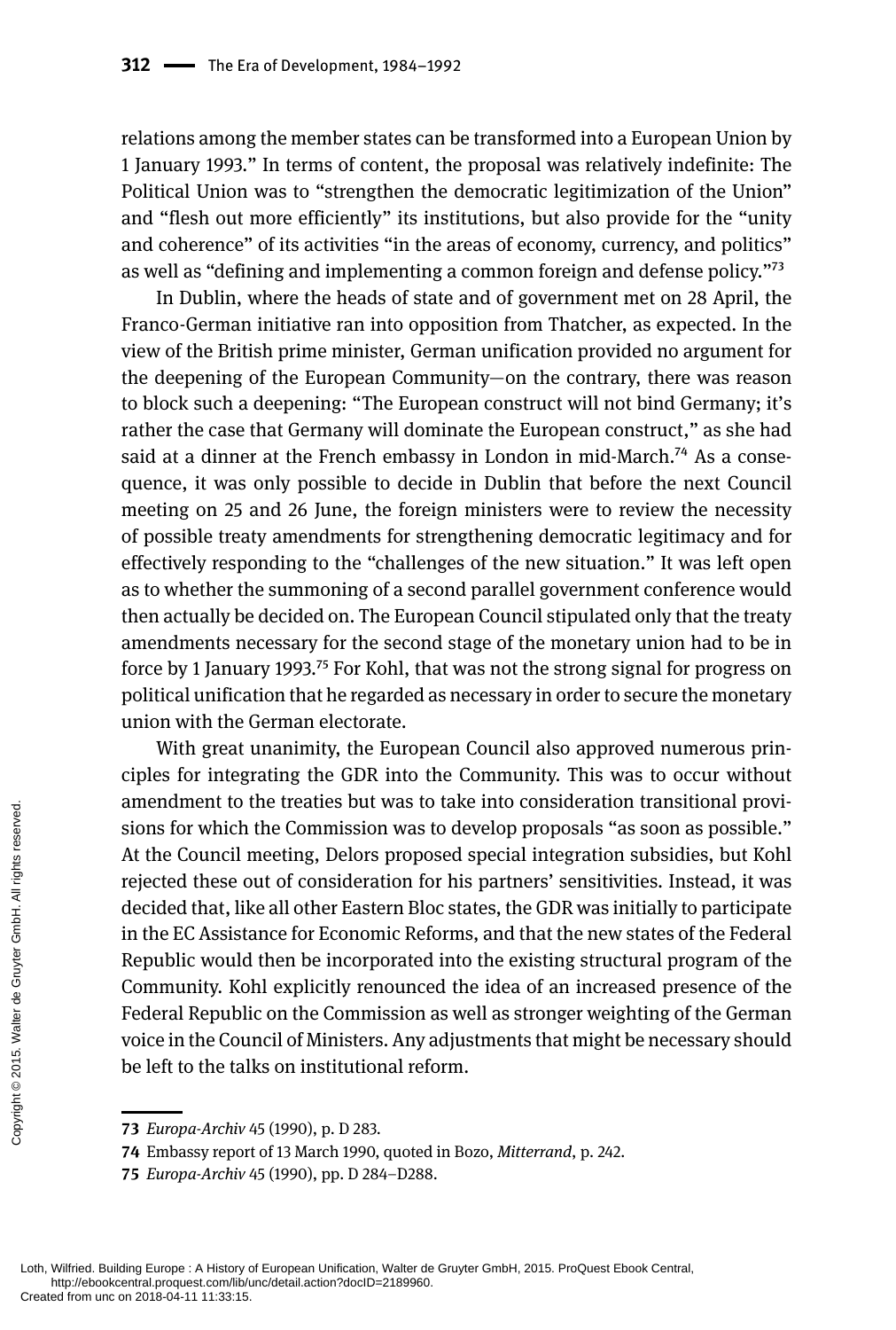In accordance with the proposals of the Commission, which were specially put together by the work groups under great time pressure, mutual free access to markets was to be realized as early as the establishment of the German-German monetary union, that is, on 1 July 1990. Transitional regulations were to expire no later than the completion of the internal market on 31 December 1992. Until that time, the trade treaties with the COMECON countries were to remain in effect. Technical regulations relating to law on food, transportation, telecommunications, environmental protection, and workplace safety did not yet come into force. A lump sum was determined for structural assistance. National assistance was permitted for the realignment of agriculture.<sup>76</sup>

Yet, the foreign ministers of the Twelve did succeed in agreeing on numerous principles for the Political Union during a meeting on 19 and 20 May. Kohl and Genscher had reduced their conceptions for the institutional strengthening of the Community to a realistic level so that unity could be more or less achieved on the idea that the European Council would continue to constitute the central institution of the Union; above it, the Community area and the area of political cooperation were to be more strongly interlinked. On the other hand, Dumas accommodated the reservations of various partners regarding a common foreign and defense policy to the effect that these were initially to be developed incrementally. At the regular Council meeting on 25 and 26 June, likewise held in Dublin, it was possible on this basis to reach agreement that parallel to the government conference on the monetary union, a government conference on the Political Union was also to meet. More specifically: The monetary conference was to begin on 13 December 1990 and the "Political" one on 14 December. Both were to complete their work so that the resulting treaties or treaty amendments could be ratified before the end of 1992.<sup>77</sup>

In preparing for the second government conference, Kohl and Mitterrand continued to work closely together. Their motives were to an extent different: For Kohl and the West German government, it was primarily a matter of reducing the democratic deficit of the Community that had emerged after the expansion of Community activities into many new policy areas through the Single European Act; addressing that issue would secure the European orientation of German policy over the long term. The German public's fatigue over Europe, evident in several respects including the lower turnout for elections to the European Parliament in June of 1989, was definitely perceived in Bonn as an alarm signal. For their part, Mitterrand and his advisors were primarily aiming to strengthen common foreign and defense policy. They fully expected that after the end of the The properties of Community act and the West the democratic de of Community act Act; addressing t policy over the lo several respects is liament in June c For their part, Mi common foreign and the West of Community act Fo

**<sup>76</sup>** Cf. Delors, *Erinnerungen*, pp. 346ff.; Stark, *Kohl*, pp. 170–177.

**<sup>77</sup>** *Jahrbuch der Europäischen Integration 1990/91*, pp. 417–420.

Loth, Wilfried. Building Europe : A History of European Unification, Walter de Gruyter GmbH, 2015. ProQuest Ebook Central, http://ebookcentral.proquest.com/lib/unc/detail.action?docID=2189960.<br>Created from unc on 2018-04-11 11:33:15.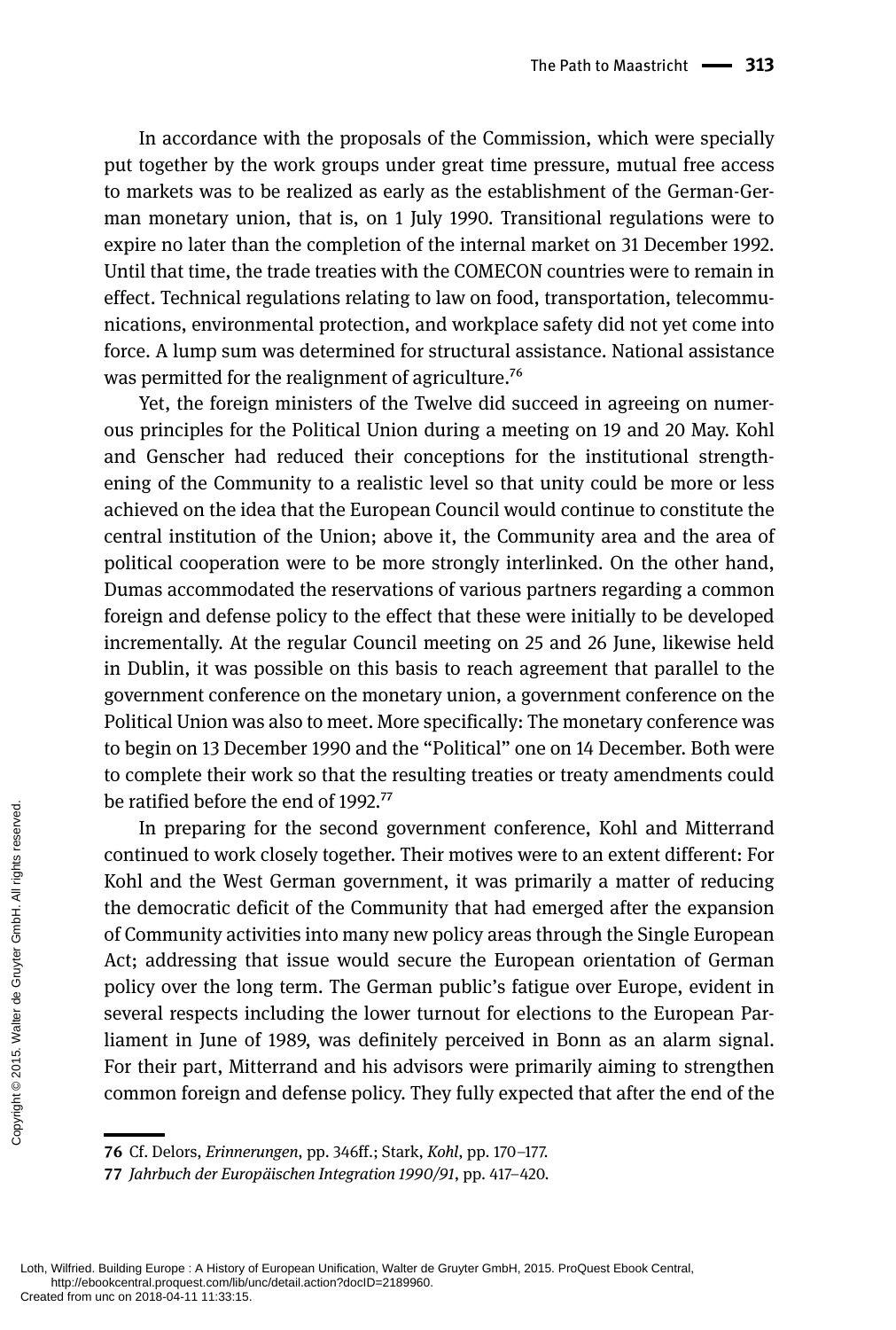Cold War, the American presence in Europe would diminish sooner or later; the French wanted to make use of this opportunity to achieve substantial progress in promoting European autonomy in world politics.

Both governments were however in agreement that the completion of the monetary union had to be accompanied by a strengthening of the political structures of the Community if the integration of the now-sovereign Germans was to succeed over the long term. On the day after German unification had come into effect, Kohl sent a letter to the French president in which he expressed gratitude for Mitterrand's support and pledged to work for the acceleration of European unification. In a conversation with Attali, Mitterrand appeared to have been propitiated and was at the same time resolved to make use of the opportunity for strengthening the European Union that was available to him with Kohl: "The chancellor is sincere. And he will do all that if he has the time. That's a man of very great worth. But after him? One must integrate Germany into the Political Union, dissolve it in it, before Kohl leaves. If not, German arrogance—this time Bavarian rather than Prussian—will once again threaten the peace in Europe.<sup>78</sup> Both statesmen were at pains to demonstrate publicly that their divergences on the question of German unification policy—which had not remained completely hidden from the public—had by no means diminished their resolve to advance European unification together.

Taking up a suggestion that Dumas had made to his German counterpart Hans-Dietrich Genscher at the Franco-German summit of 17 and 18 September in Munich, both sides worked on another joint declaration that was to be presented by Kohl and Mitterrand in the run-up to the opening of both government conferences. In a joint letter of 6 December to the Council president (now Giulio Andreotti), Kohl committed himself more explicitly to the goal of a "common defense" than he had in his efforts for the development of a joint Franco-German defense concept in the summer of 1987. For this purpose, a "clear organic tie" between the Political Union and the WEU was to be created; in the long term, the WEU was to become a component of the Political Union and consequently was also to include those Union members that had not belonged to it up to that time. As areas in which a "genuine common foreign policy" could develop, the document cited relations with the former Eastern Bloc states and the states bordering the Mediterranean, disarmament talks, as well as development policy. Decisions would be made "fundamentally unanimously," but it would also be possible to allow for majority decision-making, especially involving modalities of policy implementation. From the had in<br>
than he had in<br>
concept in the s<br>
Political Union a<br>
become a comp<br>
those Union metaring<br>
a "genuine com<br>
with the former<br>
disarmament ta<br>
damentally una<br>
sion-making, es<br>
Paris acced<br>
policy and the<br> **78** 

Paris acceded to Bonn's demands regarding incorporation of immigration policy and the battle against international crime in the Community. It was in

**<sup>78</sup>** Note, 4 Oct. 1990, Attali, *Verbatim* III, p. 606.

Loth, Wilfried. Building Europe : A History of European Unification, Walter de Gruyter GmbH, 2015. ProQuest Ebook Central, http://ebookcentral.proquest.com/lib/unc/detail.action?docID=2189960.<br>Created from unc on 2018-04-11 11:33:15.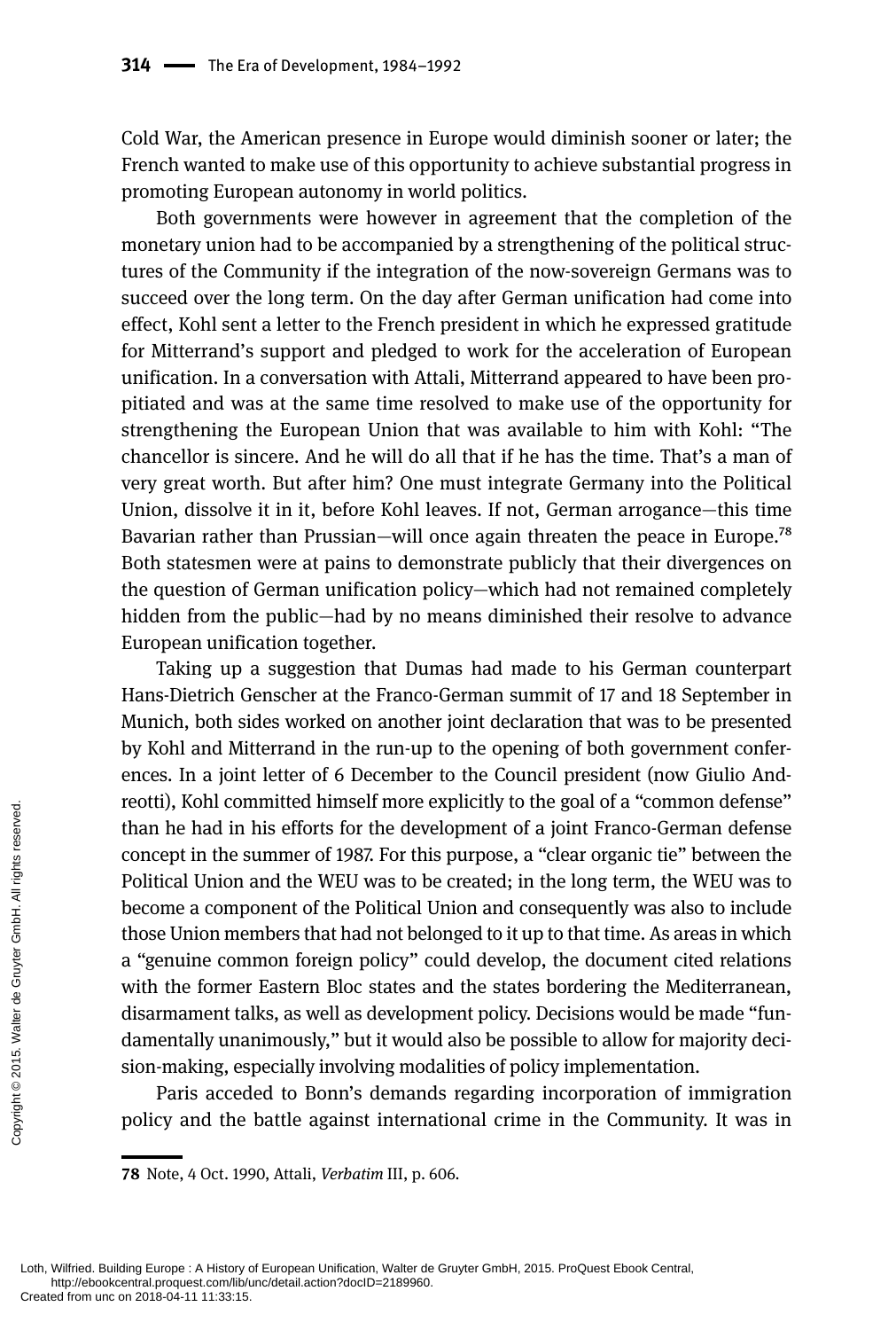these areas that after the elimination of the "Iron Curtain" and the re-emergence of ethnic conflicts in the former Eastern Bloc states, Bonn was confronted with problems that it did not want to face alone and could not address alone. Therefore, the joint letter also urged the creation of a council of ministers of the interior and justice. Regarding the strengthening of Community organs, Paris and Bonn agreed on "co-decision" by Parliament for legislative acts "in the narrower sense," which ultimately opened up the possibility of a veto right; there was also to be confirmation of the Commission president and the Commission by a majority of Parliament as well as the introduction of majority voting in the Council of Ministers as a rule. Additionally, in order to strengthen the democratic legitimacy of the Community, a "genuine European citizenship" was to be created.<sup>79</sup>

In the Delors' view, however, that was insufficient for actually securing the Community's legitimacy and ability to act. In February of 1991, making use of elaborations by his deputy cabinet chief, François Lamoureux, Delors presented the government conference with a series of draft texts that moved in the direction of more supra-nationality. Actions in the foreign-policy realm were always to be submitted for approval if the Council president, the Commission, or a group of more than six member states required it. The decision to become active in a certain field was still to be made unanimously by the European Council. Regarding the nature of the measures to be taken, it was to be *compulsory* that the Council of Ministers then decide by qualified majority; execution was primarily to be in the hands of the Commission.<sup>80</sup> In general, the Commission was to receive greater freedom of action in issuing provisions for implementation. It was also to assume the representation of the Community in international organizations such as the International Monetary Fund. Lastly, the Commission proposed that the Community be given the right to impose taxes of its own.

This went well beyond any consensus that could have been reached among the twelve governments; it also ran counter to antipathy toward an increase in the Commission's power that had been repeatedly expressed by Mitterrand. Government representatives at the working level showed little inclination to adopt the Commission's proposal. "We simply set aside the Commission's drafts and proceeded with others," as one member of the Council Secretariat remembered.<sup>81</sup> In the middle of April, the This went well<br>
the proposal. "We simmed the proposal. "We simmed the proposal. "We simmed<br>
as one member of<br>  $\overline{79}$  Europa-Archiv 46<br>
Political Union, Jim<br>
Maastricht. Genèse,<br>  $\frac{1}{2}$  Presidency, pp. 170–1<br>
pp. 303

**<sup>79</sup>** *Europa-Archiv* 46 (1991), pp. D25–27. On the course of the government conference on the Political Union, Jim Cloos, Gaston Reinsch, Daniel Vignes, and Joseph Weyland, *Le traité de Maastricht. Genèse, analyse, commentaires*, Brussels: Émile Bruylant, 1994, pp. 73–93; Endo, *Presidency*, pp. 170–190; Rometsch, *Rolle*, pp. 181–195; Stark, *Kohl*, pp. 179–213; Bozo, *Mitterrand*, pp. 303–325; in the view of a participant, Delors, *Erinnerungen*, pp. 403–411.

**<sup>80</sup>** Commission Proposals on Common External Policy, *Agence Europe, Documents*, Nr. 1697/1698, 7 March 1991.

**<sup>81</sup>** Interview with Ken Endo, *Presidency*, p. 178.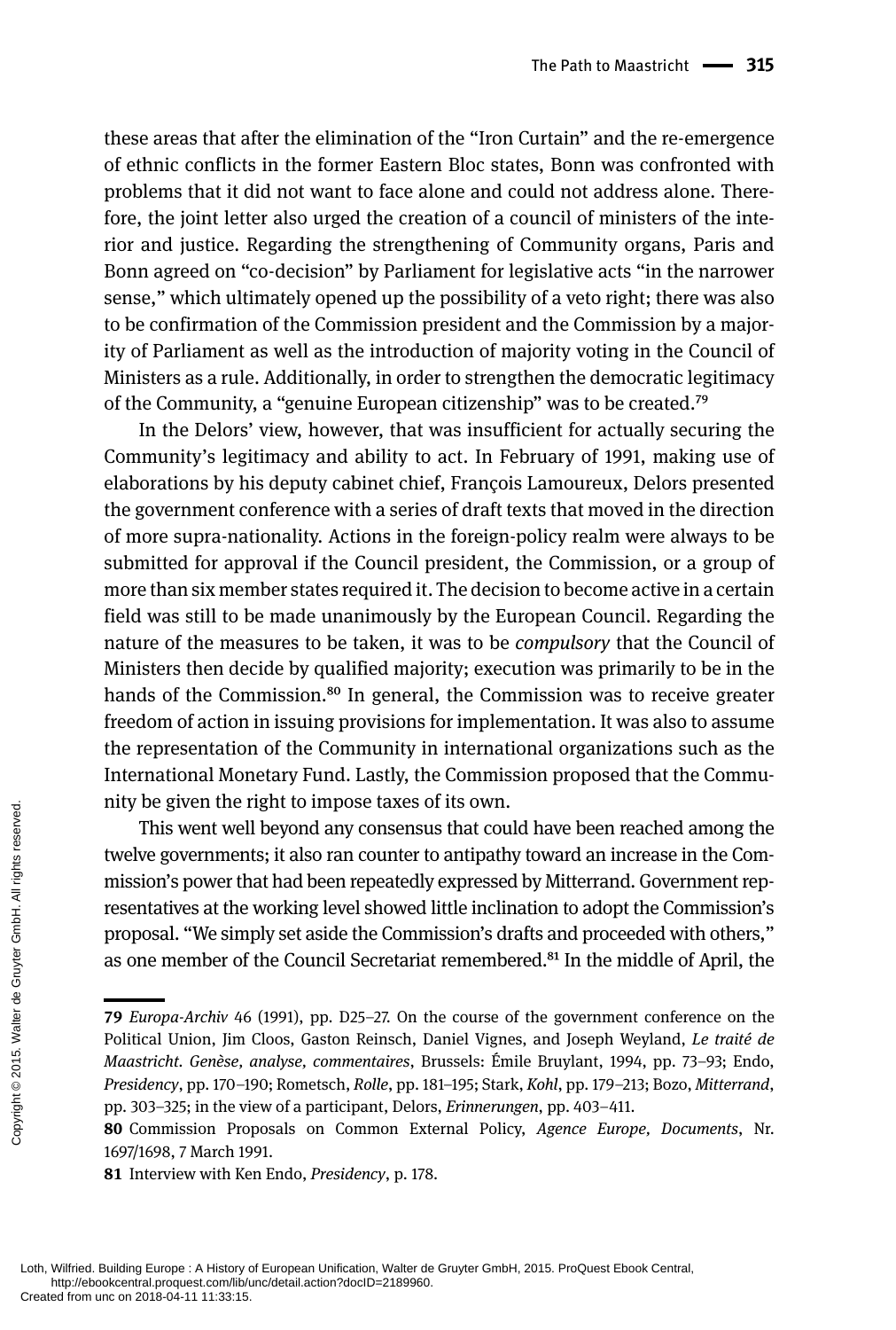Luxembourg Council presidency submitted a first draft treaty. This document took up the principle of different "pillars" of the future Union. This had been brought into the discussion by French representative Pierre de Boissieu in order to counter the Commission's claims to power. In accordance with this concept, foreign and defense policy as well as justice and interior policy would each constitute distinct pillars of the Union, ones in which proceedings were to be strictly intergovernmental. In the Community area, the initiative right of the Commission was to lose some of its significance because Parliament would be accorded such a right too. The Council was to be able to alter Commission proposals by simple majority. When there was a difference of opinion between the Council and Parliament, the Commission was no longer to have authority to make amendment proposals or simply withdraw the bill.<sup>82</sup>

Delors attacked this draft as an attempt to reduce the Commission to a kind of secretariat that would be subordinate to the other institutions of the Community. He had some success in this: At an informal Council of Ministers gathering hosted by Genscher in Dresden on 2 and 3 June, Dutch Foreign Minister Hans von den Brock and his Belgian colleague Mark Eyskens severely criticized the proposed pillar structure. Genscher and Italian Foreign Minister Gianni De Michelis, along with their counterparts from Spain, Ireland, and even Greece also voiced criticism. This convinced the Luxembourg Council presidency of the necessity of reworking the draft treaty. In the version presented at the Luxembourg Council meeting on 28 and 29 June, the uniformity of the institutional framework of the Union was more strongly emphasized.<sup>83</sup>

Nevertheless, the pillar structure was retained in the draft, and the Commission would thereby be prevented from having access to the fields of foreign policy and domestic security. The Dutch Council presidency of the second half of 1991 sought to change this once again by advocating its own draft treaty, which bound the three pillars together under Community law and further strengthened the rights of Parliament. Given that the Dutch draft also downplayed the role of common foreign and defense policy, it failed to find support among many advocates of strengthening the Community organs.<sup>84</sup> In late September, Bonn decided—heeding pressure from Paris—to support retention of the Luxembourg draft. At the Council of Ministers session of 30 September, the so-called "Black Monday" of the Dutch presidency, the decision was made. From 2018-04-11 11:33:15.<br>
Experimental from a divocates of strated from uncontrol advocates of strated from uncon 2018-04-11 11:33:15.<br>
Loth, Wilfried. Building Europe : A History Created from uncon 2018-04-11 11:33:15.<br>

Delors was only able to eliminate the reductions in Commission authority contained in the Luxembourg draft. During a conclave of government representa-

**<sup>82</sup>** Non-Paper of the Luxembourg Presidency, 15 April 1991, *Agence Europe, Documents*, Nr. 1709/1710, 3 May 1991.

**<sup>83</sup>** Draft treaty, 18 June 1991, *ibid*., Nr. 1722/1723, 5 July 1991.

**<sup>84</sup>** Draft treaty, 23 Sept. 1991, *ibid*., Nr. 1733/1734, 3 Oct. 1991.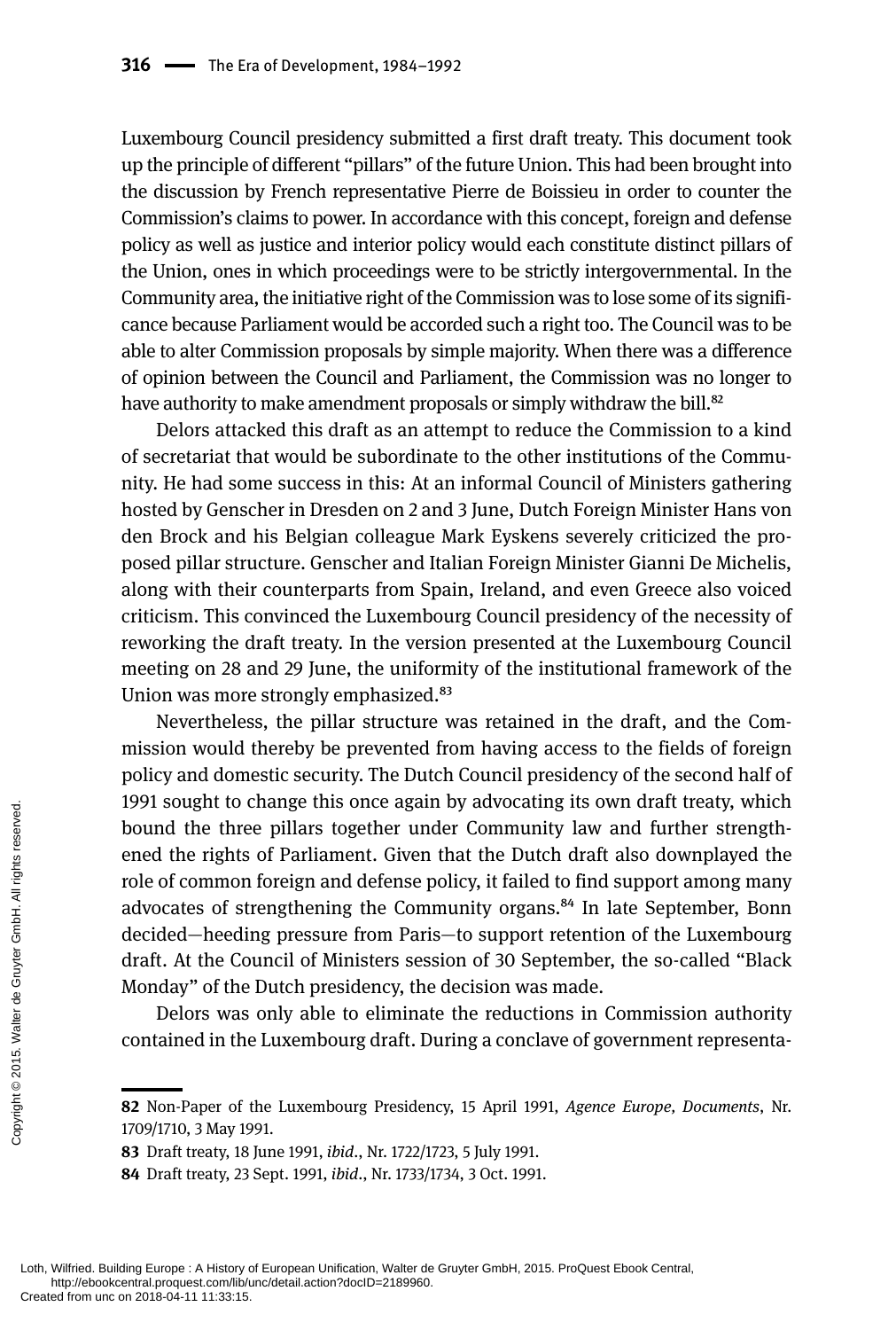tives at Noordwijk in the Netherlands on 12 and 13 November, it was decided that legislative initiatives of Parliament were first to be presented to the Commission. This meant that the Commission's monopoly on initiatives was preserved, at least in the sense of having a veto right. Also, the Commission was still to be able to withdraw bills if it was not in agreement with the changes made by other organs. The strengthening of Parliament's position was essentially limited to the introduction of a co-decision-making process in individual areas and the expansion of oversight rights; also, the Commission would henceforth need to be confirmed by a parliamentary majority. The terms for Commission members were extended from four to five years. For the Council of Ministers, majority voting was introduced as a rule, but there was to be a group of exceptions, such as when defining research framework programs and industrial policy.

Bonn's decision against the Dutch treaty draft was simultaneously an affirmation of the choice for an autonomous European defense. That had been opposed not only by the Dutch government, but also by the British, Danish, and Portuguese governments, which had argued that one ought not to endanger further the already-threatened cohesion of NATO by emphasizing a European defense identity. The formulation of the Franco-German program, which Dumas and Genscher had presented on 4 February, $85$  therefore did not find acceptance everywhere. At the Luxembourg Council Meeting, it was only possible to determine that the decision on it would be postponed until the closing phase of the government conference. In Paris, doubts began to arise as to whether Bonn was actually willing to involve itself in an independent defense; in the main question of the day for common foreign policy—the attitude toward Serbian intervention against the declarations of independence by Slovenia and Croatia in late June—the two partners took opposing positions. Mitterrand was once again worried about the stability of borders in Europe, whereas the German government was under pressure from south German sympathizers of former Habsburg territories.

In order banish the danger that the Franco-German initiative for a common foreign and defense policy would fail, Kohl suggested to Mitterrand that there be another joint foray, he proposed this at a meeting in Lille on 25 June. By the beginning of October, this had resulted in a new joint letter to the Council chair, now Dutch Prime Minister Ruud Lubbers. The document made the goal of foreign and defense policy more specific in three points: *Firstly*, a draft text of treaty terms on these matters was offered, naming the WEU as the organ charged with carrying out common foreign policy but at the same time declaring that the "specifics of the defense policy of individual member states" were "unaffected." A review of Partners took opp<br>
stability of border<br>
sure from south G<br>
In order banii.<br>
foreign and defen<br>
another joint foray<br>
ning of October, t<br>
Dutch Prime Minii.<br>
defense policy mo<br>
these matters was<br>
sure tommon foreign<br>
the de

**<sup>85</sup>** Der Bundesminister des Auswärtigen informiert. Mitteilung für die Presse vom 6.2.1991 (German Foreign Minister Press Release of 6 Feb. 1991).

Loth, Wilfried. Building Europe : A History of European Unification, Walter de Gruyter GmbH, 2015. ProQuest Ebook Central, http://ebookcentral.proquest.com/lib/unc/detail.action?docID=2189960.<br>Created from unc on 2018-04-11 11:33:15.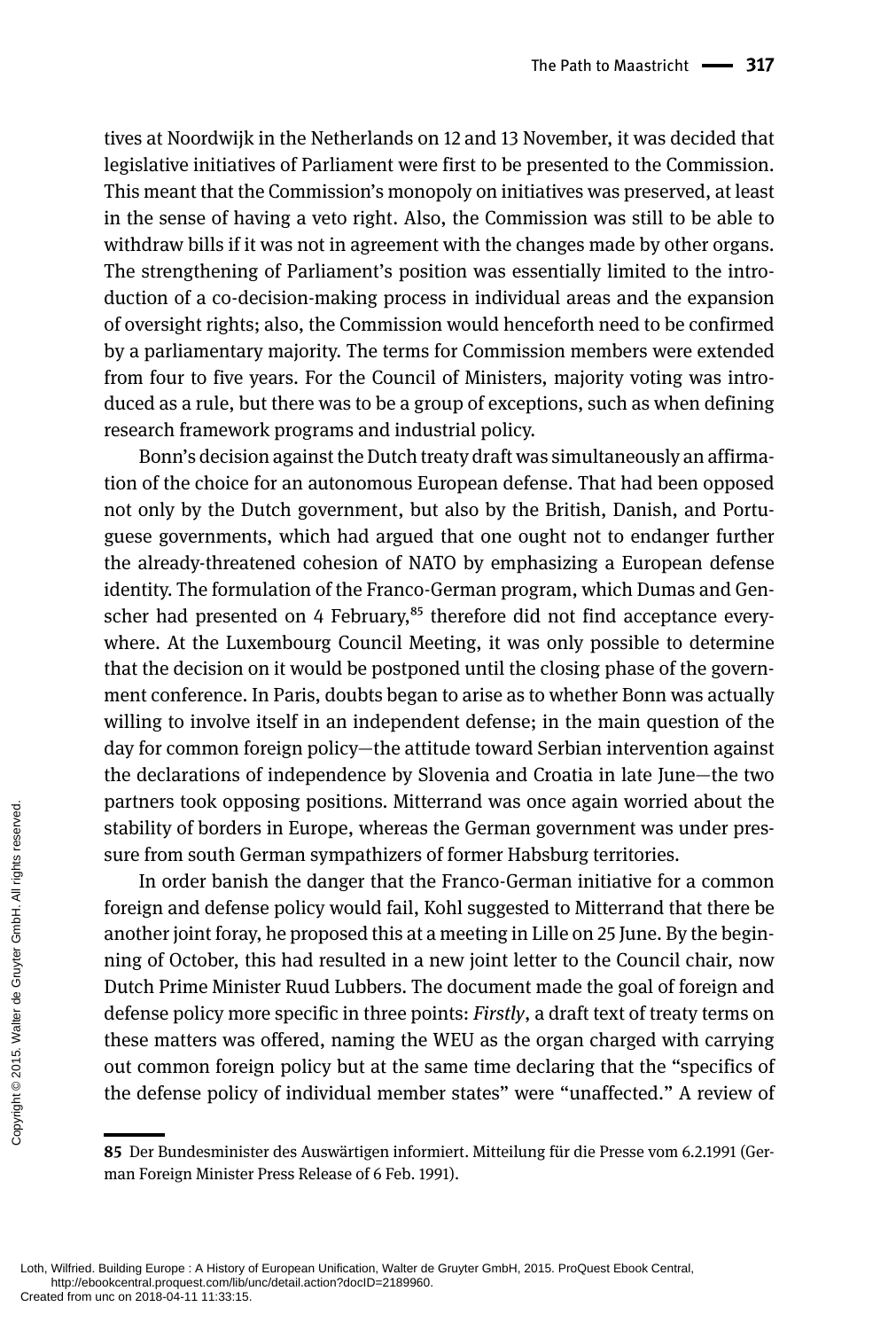these terms was announced for no later than 1996. *Secondly*, Bonn and Paris presented a draft declaration of WEU member states, which was to be appended to the Union treaty; this emphasized the "incremental expansion of the WEU into the defense component of the Union" as well as the goal of "creating a European pillar" of the Atlantic alliance. *Thirdly*, the chancellor and president announced not only an expansion of Franco-German military units, but also declared that these could "constitute the nucleus of a European corps," in which "forces of other members of the WEU" participated.<sup>86</sup>

Thatcher's successor John Major declared to Mitterrand that subordination of the WEU to the guidelines of the Union would be absolutely out of the question. However, after the US government had accepted the "development of a defense identity for Europe" in a declaration of the NATO Council on 8 November, the British prime minister had to content himself with a weakening of the formulations of the Franco-German draft at the conclusion of treaty negotiations at the Council meeting of 9 and 10 December in Maastricht. The treaty text now contained only the statement that the common defense policy "*could* in due course lead to a common defense"; for practical measures following from Council decisions on defense policy, there was an assumption of "accord" between the Council and the organs of the WEU. Additionally, majority decision-making on "questions that have defense-policy characteristics" was explicitly forbidden.<sup>87</sup> Through close cooperation, Mitterrand and Kohl were able to prevent any further watering down of the defense perspectives during the Council meeting in Maastricht.<sup>88</sup>

As to the timetable for the monetary union, Mitterrand and Delors voted in agreement for precise political determinations. The second stage of the monetary union was to begin as soon as possible, that is, when the treaties came into force on 1 January 1993. Conveniently, that was also the date on which the internal market was to be completed. The German finance ministry, now with Theo Waigel and new State Secretary Horst Köhler at the head, were averse to setting a date and instead wanted the fulfillment of objective criteria such as the achievement of price stability and budgetary discipline. Finally, at a Council meeting in Rome on 28 and 29 October 1990, Kohl was ready for a compromise: The second stage was to begin on 1 January 1994, at least if "sufficient" progress in real-economic From 1 Translated Was to botan and instead was to band new State of and instead was of price stability on 28 and 29 Oo was to begin on was to begin on was to begin on  $28$  and  $29$  Oo was to begin on  $86$  Letter of 14 Oct

**<sup>86</sup>** Letter of 14 Oct. 1991, *Europa-Archiv* 46 (1991), pp. D571–574.

**<sup>87</sup>** EU Treaty, Art. J.4.

**<sup>88</sup>** On the course of the meeting, Françoise Carle, *Les Archives du Président. Mitterrand intime*, Paris: Editions du Rocher, 1998, pp. 233–236; Pierre Favier, Michel Martin-Rolland, *La Décennie Mitterrand*, Vol. 4: *Les Déchirements, 1991–1995*, Paris: Éditions du Seuil, 1999, pp. 227ff.; Georges Saunier, "La négociation de Maastricht vue de Paris," in: *Journal of European Integration History* 19 (2013), pp. 45–65.

Loth, Wilfried. Building Europe : A History of European Unification, Walter de Gruyter GmbH, 2015. ProQuest Ebook Central, http://ebookcentral.proquest.com/lib/unc/detail.action?docID=2189960.<br>Created from unc on 2018-04-11 11:33:15.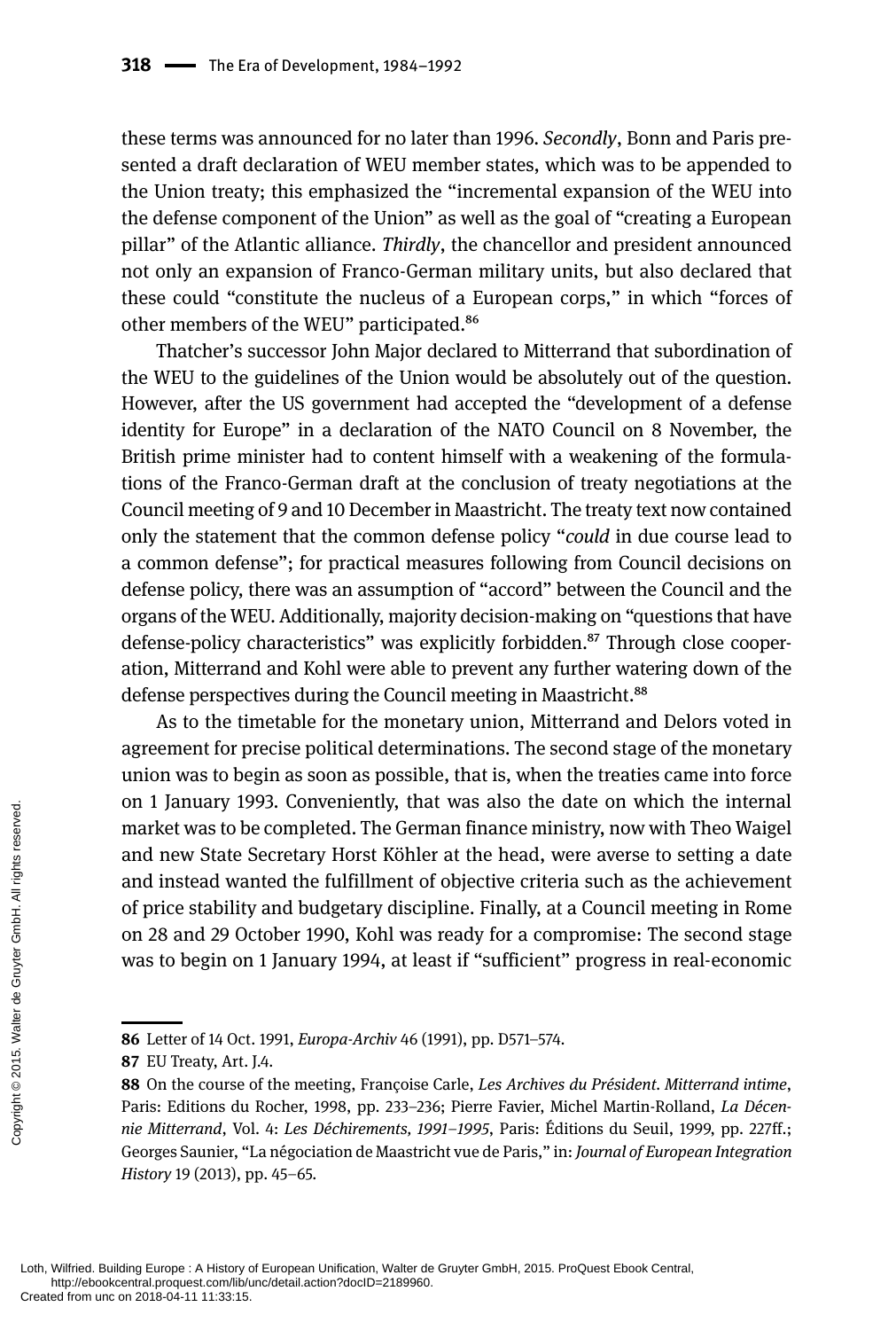and monetary convergence had been achieved by then—a vague formulation that no longer left much maneuvering room for the German neo-liberals to delay the actual beginning of the monetary union any further.<sup>89</sup>

Kohl still did not however give in to pressure from Mitterrand to set a date for the transition to the third stage, the introduction of the Community currency. Only when in March of 1991 Genscher publicly pleaded for 1 January 1997 as the transition date did Kohl acknowledge the necessity of a clear timeline. Yet, in order to avoid drawing criticism from those who had a sentimental attachment to the German mark, he still did not want to name a concrete date. It was Andreotti at the Maastricht Council meeting who first brought 1 January 1999 into play as the latest date for the beginning of the currency union, and this was accepted. If before the end of 1996 the Council was to determine by qualified majority that a majority of member states had fulfilled the criteria for joining, the monetary union could then begin on 1 January 1997. Otherwise, there was to be a decision before 1 July 1998 on which states could participate.

Pressure was thus put on the economically-weaker countries to make serious efforts to meet the entry criteria: New debt not over three percent, total debt not over sixty percent of GNP, an inflation rate not over 1.5 percent of the average of the rates in the three most stable states, long-term interest rates not over two percent more than in those states, and no devaluation within the EMS over the previous two years. At the same time, however, there developed a certain amount of maneuvering room for interpreting these criteria generously in case that in 1998 a country such as France still would clearly diverge from the level of the Federal Republic. Waigel and Köhler, who were completely surprised by Kohl's decision to agree to set a firm date for the introduction of the Community currency,90 had to accept that the chancellor regarded the irreversibility of the decision more highly than an absolute stability guarantee.

Great Britain was granted the possibly, even with a positive assessment of its economic performance, of foregoing participation in the third stage. This was the price that had to be paid in order to avoid having British Prime Minister John Major use his veto to block the necessary treaty amendments. At the same time, this settlement still kept open a path for British participation. Such a decision fundamentally desired by all partners—could not in fact be excluded from the realm of possibility after the up-coming 1992 parliamentary elections. Earlier, while serving as Chancellor of the Exchequer, Major, along with Foreign Minis-Created from unc on 2018-04-11 11:33:15.<br>Created from uncontrol control control of Europe and Hajdung Europe is very all respectively.<br>
This settlement still fundamentally de realm of possibility while serving as (<br>  $\frac{1$ 

**<sup>89</sup>** Dyson and Featherstone, *Road*, pp. 395–399; on the following, *ibid*., pp. 202–255, 370–451, and 726–740; Harold James, "Designing a Central Bank in the Run-Up to Maastricht," in: *Journal of European Integration History* 19 (2013), pp. 105–122.

**<sup>90</sup>** According to Hans Tietmeyer's account, quoted in Schwarz, *Kohl*, p. 701.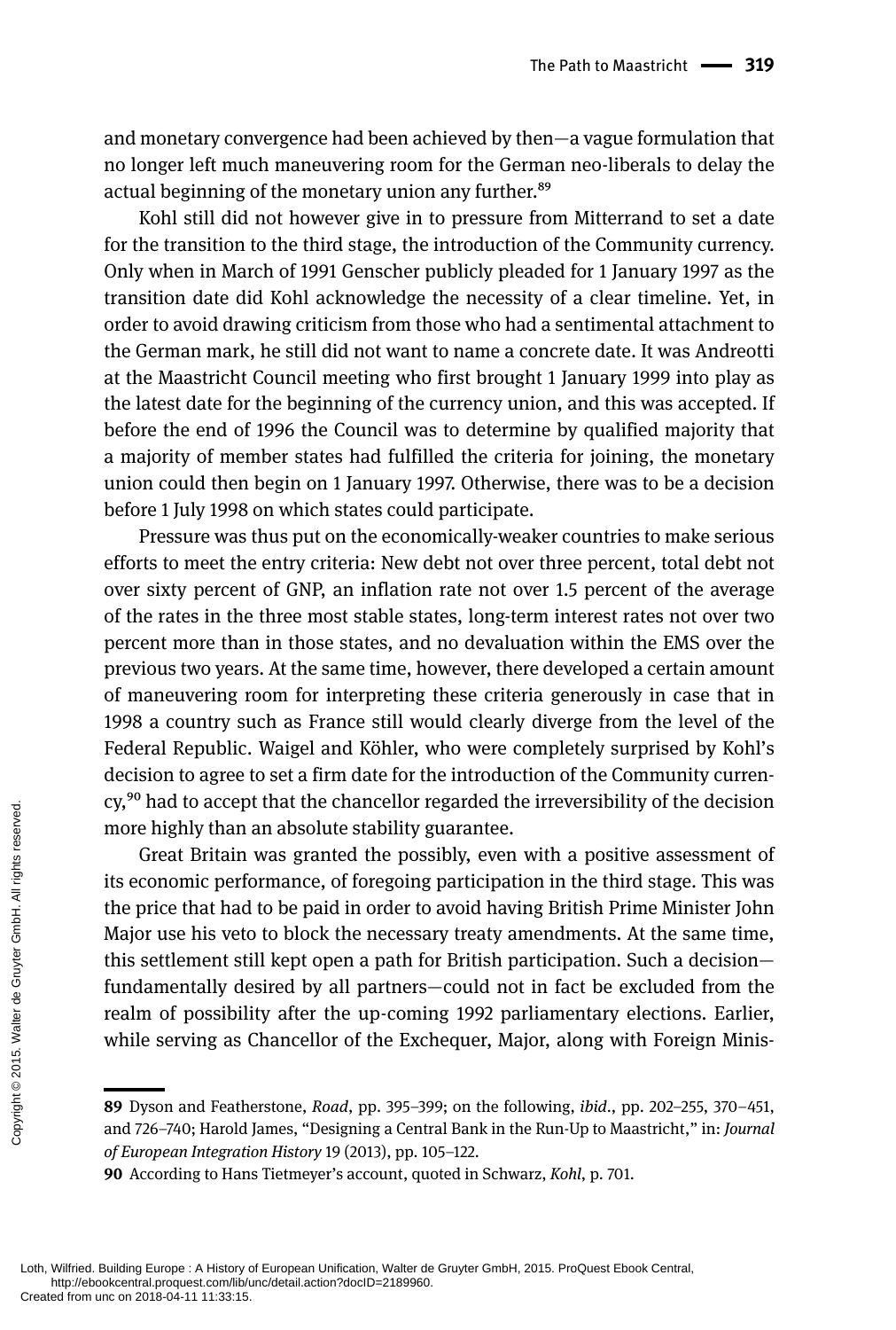ter Douglas Hurd, had forced through Britain's entry into the EMS on 5 October 1990; then, widespread criticism of Thatcher's aggressively anti-Europe rhetoric had six week later even led to the prime minister's fall. It was not necessarily an intention to participate in the Community currency that lay behind this. Yet, Thatcher's opponents did hope that the problems of the British economy, such as rising inflation and a massive balance of trade deficit, could be better brought under control if the country participated in the European Monetary System. They were also convinced that there would be a better chance of having influence over its construction as a member rather than by standing on the sidelines. Britain should take its place "at the very heart of Europe," Major proclaimed as the new prime minister during his first public appearance in Bonn.<sup>91</sup>

The Dutch government proposed that all member states have the option of quitting the monetary union after the point when the Council had made the decision for the transition to the third stage; this was rejected at an informal meeting of the finance ministers on 1 December 1991 in Scheveningen in the Netherlands. After that, the Danish government demanded a special right to withdraw, citing the provisions of the country's constitution: The Danish government asserted that entry into the monetary union might well require approval in a national referendum, and thus it could not commit itself definitively in a treaty at that juncture. The partners did agree to this demand by providing an additional protocol, knowing that regarding the weight of the Community currency in the world currency structure and the cohesion of the internal market, much less was at stake here than in the British case.

The compromise character of the agreements on the monetary union revealed itself still more clearly in the decisions for the second stage: Köhler, who carried on the negotiations for the German side with backing from Waigel and Kohl, had to accept that the preparations for the third stage were not simply left to the Committee of National Bank Governors but would be taken up by a "European Monetary Institute," which was under the leadership of an external president chosen by the European Council. This monetary institute would not however take over the coordination of national monetary policies at that time, as France—represented by Treasury Director Jean-Claude Trichet—and the Commission were demanding of a European Central Bank to be created at the beginning of the second stage. Likewise, this institute was not to take on responsibility for currency reserves at that time. National central banks would be able to transfer currency reserves to it, but it would then act only under their mandate. Created from unc on 2018-04-11 11:33:15.<br>Created from unc on 2018-04-11 11:33:15.<br>Created from unc on 2018-04-11 11:33:15.<br>Created from unc on 2018-04-11 11:33:15.<br>Created from unc on 2018-04-11 11:33:15.15.17.10<br>Created f

Regarding the already-accepted independence of the European Central Bank system and the commitment to the goal of currency stability, the German side

**<sup>91</sup>** Speech of 11 March 1991, quoted from Young, *Blessed Plot*, p. 374. Cf. *ibid.*, pp. 362–374; Dyson and Featherstone, *Road*, pp. 644–682.

Loth, Wilfried. Building Europe : A History of European Unification, Walter de Gruyter GmbH, 2015. ProQuest Ebook Central, http://ebookcentral.proquest.com/lib/unc/detail.action?docID=2189960.<br>Created from unc on 2018-04-11 11:33:15.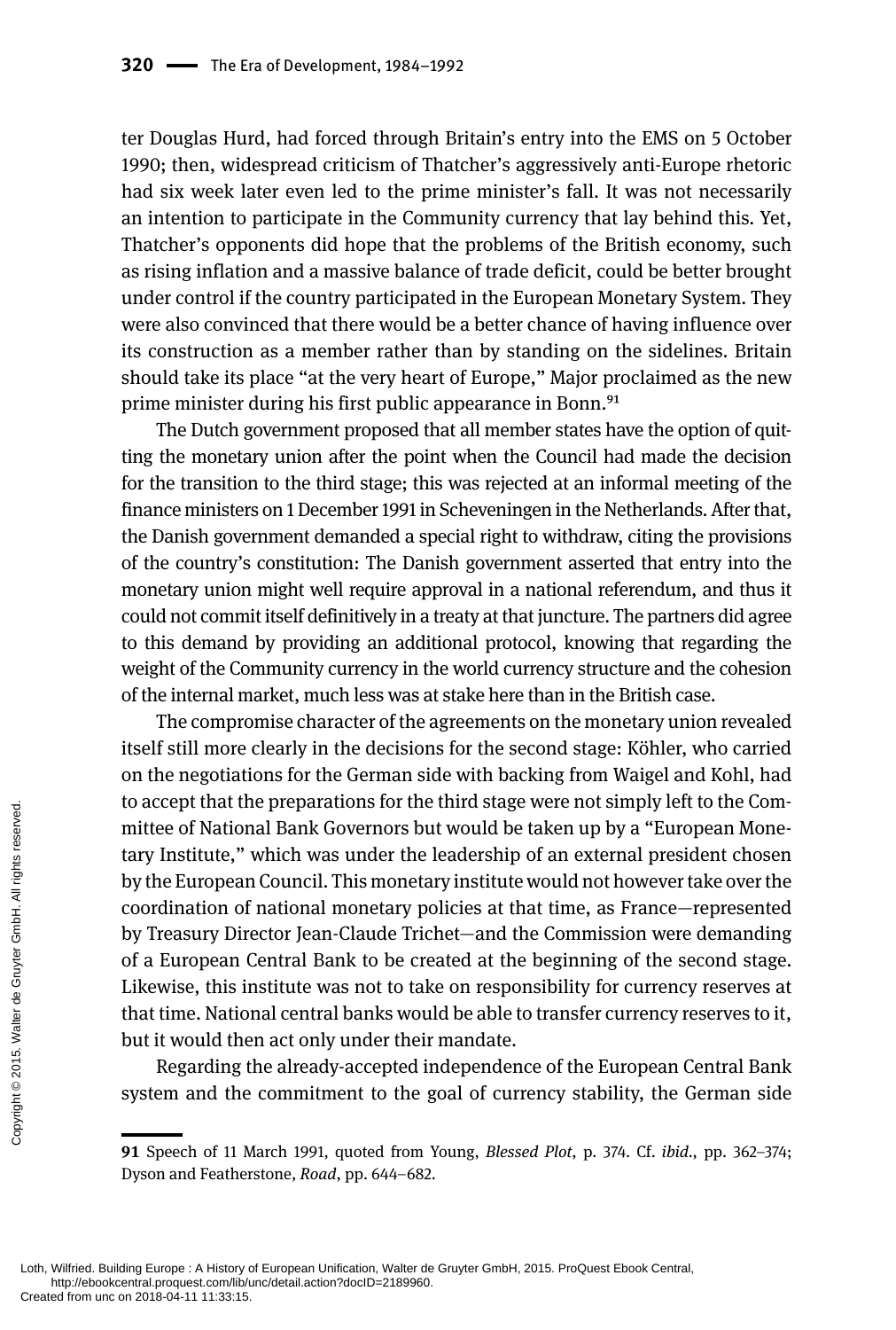had to accept that the independence of the national central banks would have to be realized before entry into the third stage rather than before entry into the second. On the other hand, French Economy Minister Pierre Bérégovoy's hopes for a comprehensive "economic government" of the Community as a necessary accompaniment to the Community currency were diminished in that instead of binding "guidelines," the Council would only be able to issue a "recommendation"; and financial support for members states that had gotten into difficulties would be dependent on the unanimous vote of the Council. As the *Bundesbank* had demanded, there was an explicit ban on holding the Community liable for the debts of individual member states; for states with an "excessive government deficit," there was the threat of "fines of an appropriate size." At the final ministers meeting in Brussels on 2 and 3 December, Waigel and Köhler were able to have a decision made to the effect that the Council would only be empowered to provide "general orientations" regarding exchange-rate policy, not "guidelines." Additionally, it was determined that these orientations "shall be without prejudice to the primary objective of the ECB to maintain price stability."92

Waigel and Köhler were also successful in fending off a Spanish demand for the establishment of a "convergence fund" to assist the weaker member states. Commitment to social and economic cohesion was inserted in a protocol attached to the EU Treaty. This announced the creation of a "Cohesion Fund" with which the weaker member states could be supported on "projects in the areas of environment and trans-European networks." The redistribution to be needed as part of the promotion of convergence was thus kept within narrow boundaries. Likewise, determinations on the authority of the Community in the realm of social policy—securing minimal standards in promoting employment, working conditions, equality between the sexes, and worker participation in management were relegated to a separate agreement, which Great Britain did not sign. At Maastricht, Kohl was able to push through a decision that a further government conference in 1996 would review the practicability of the agreed-upon stipulations. This preserved the prospect of all participants' having an opportunity to make improvements in line with their views.

The agreement in Maastricht can therefore be regarded in two different lights: On the one hand, Kohl and Mitterrand had succeeded—through significant effort—in saving the European unification process from endangerment by German reunification and had even succeeded in advancing that process further. With a common currency, there was a degree of integration and European statelike structures that made it irreversible. On the other hand, progress in areas From the conference in 199<br>
Experimentations. This preserved from the agreeme lights: On the one<br>
dights: On the one<br>
dights is to the one<br>
dights is to the one<br>
dights reserved.<br>
With a common comparable of the Structure

**<sup>92</sup>** Articles 103, 104, and 109 (2) of the EC Treaty. For an overview of the decisions on the monetary union, see Unger, *History*, pp. 229–242.

Loth, Wilfried. Building Europe : A History of European Unification, Walter de Gruyter GmbH, 2015. ProQuest Ebook Central, http://ebookcentral.proquest.com/lib/unc/detail.action?docID=2189960.<br>Created from unc on 2018-04-11 11:33:15.